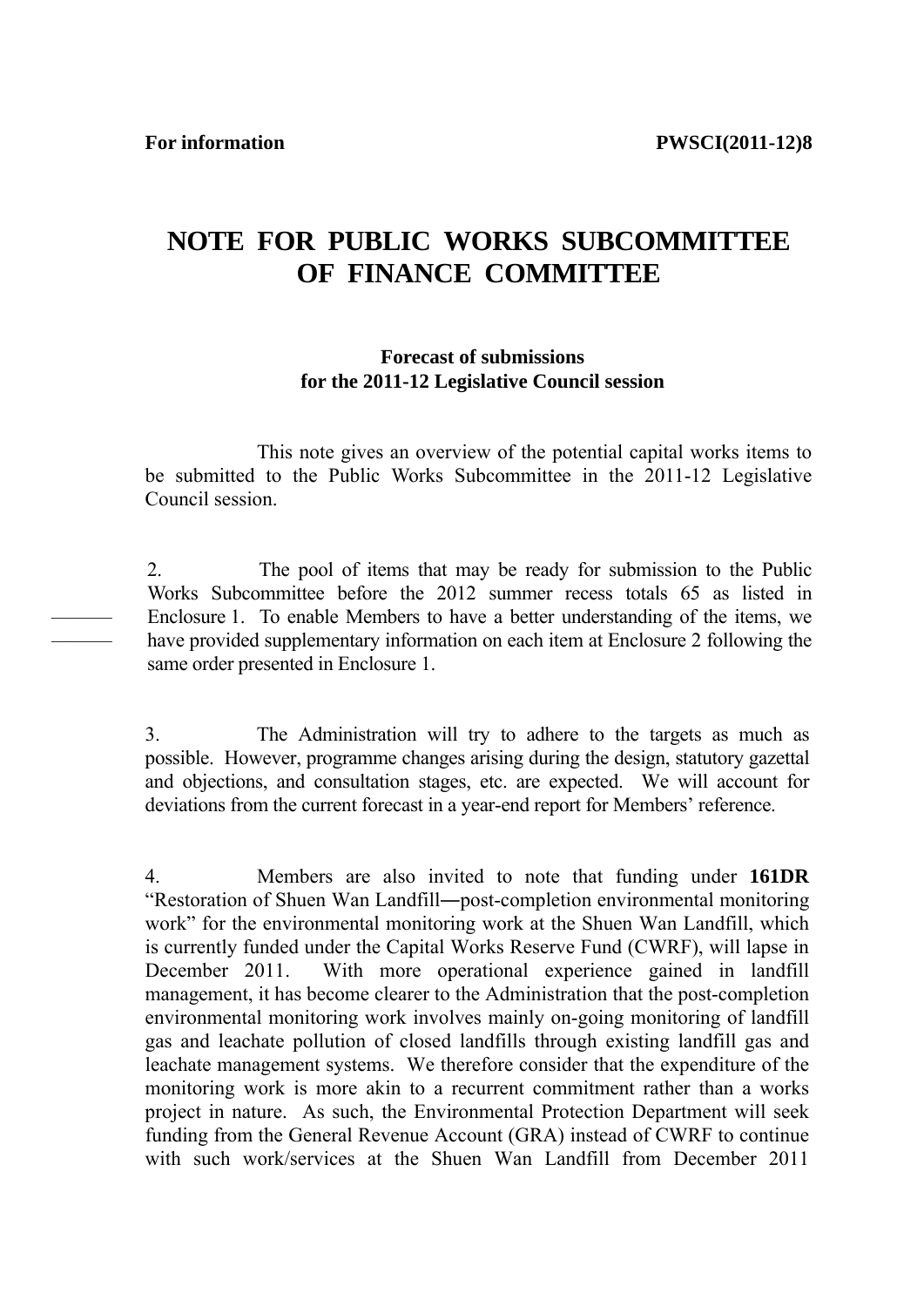l

onwards. Similarly, funding for the post-completion environmental monitoring services at other restored landfills<sup>1</sup> will also be sought under GRA in future.

--------------------------------------

Financial Services and the Treasury Bureau October 2011

<sup>1</sup> Such restored landfills are Gin Drinkers Bay, Jordan Valley, Tseung Kwan O Stage I and Stage II/III, Sai Tso Wan, Ma Yau Tong West, Ma Yau Tong Central, Ngau Chi Wan, Siu Lang Shui, Ngau Tam Mei, Ma Tso Lung and Pillar Point Valley.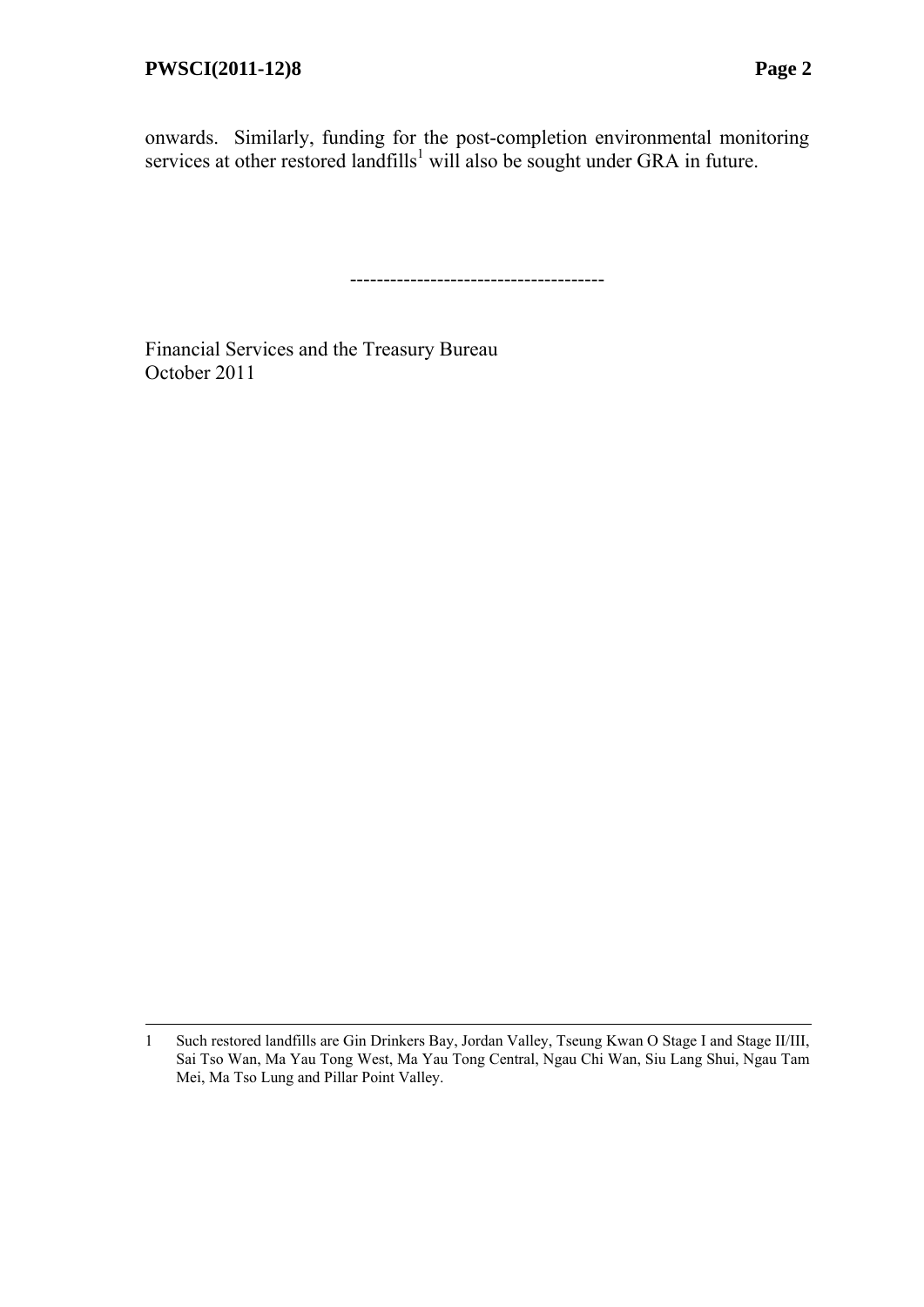# **Enclosure 1 to PWSCI(2011-12)8**

| <b>Item</b><br>No. | Project<br>Code | Project<br><b>Title</b>                                                                                                      | <b>Target</b><br><b>Contract</b><br><b>Start Date</b> | <b>Remarks</b>                                                                                                                              |
|--------------------|-----------------|------------------------------------------------------------------------------------------------------------------------------|-------------------------------------------------------|---------------------------------------------------------------------------------------------------------------------------------------------|
| 1                  |                 | Provision for Capital Works<br>Reserve Fund (CWRF) block<br>allocations in 2012-13                                           |                                                       | Proposed 2012-13<br>allocation for the block<br>allocations under<br><b>CWRF</b>                                                            |
| $\overline{2}$     | 4103CD          | Drainage improvement in<br>Northern Hong Kong Island-<br>Hong Kong West drainage<br>tunnel                                   |                                                       | Increase in the<br>approved project<br>estimate (APE) of a<br>project in Category A                                                         |
| $\overline{3}$     | 4111CD          | Drainage improvement in<br>Tsuen Wan, Kwai Chung and<br>Tsing Yi-Tsuen Wan<br>drainage tunnel                                |                                                       | Increase in the APE of<br>a project in Category A                                                                                           |
| $\overline{4}$     | 4148CD          | Drainage improvement works<br>in Ping Kong, Kau Lung Hang,<br>Yuen Leng, Nam Wa Po and<br>Tai Hang areas                     |                                                       | Increase in the APE of<br>a project in Category A                                                                                           |
| 5                  | 4152CD          | Drainage improvement works<br>in upper Lam Tsuen River, She<br>Shan River, upper Tai Po<br>River, Ping Long and Kwun<br>Hang |                                                       | Increase in the APE of<br>a project in Category A                                                                                           |
| 6                  | 6825TH          | Tuen Mun-Chek Lap Kok<br>Link and Tuen Mun Western<br><b>Bypass</b>                                                          | $2011 - Q4$                                           | Part upgrade of project<br>for the advance<br>reclamation works, and<br>detailed design and site<br>investigation of the<br>remaining works |
| $\overline{7}$     | 6845TH          | Hong Kong-Zhuhai-Macao<br>Bridge Hong Kong Boundary<br>Crossing Facilities-<br>Reclamation and<br>Superstructures            | $2011 - Q4$                                           | Full upgrade of project                                                                                                                     |

### **Overview of potential capital works items to be submitted to PWSC in the 2011-12 Legislative Council session**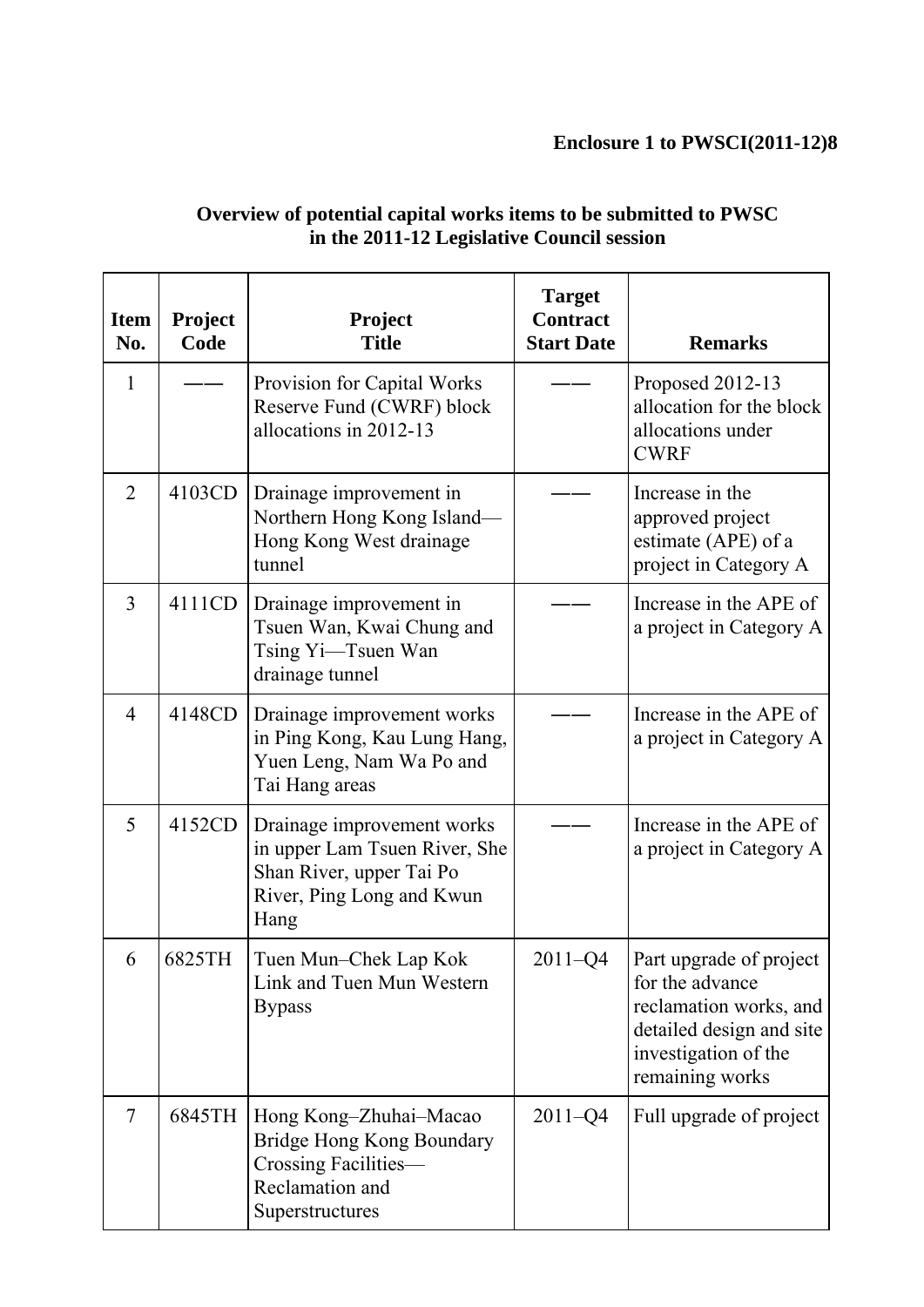| <b>Item</b><br>No. | Project<br>Code | Project<br><b>Title</b>                                                                                                             | <b>Target</b><br><b>Contract</b><br><b>Start Date</b> | <b>Remarks</b>                                                                                                                    |
|--------------------|-----------------|-------------------------------------------------------------------------------------------------------------------------------------|-------------------------------------------------------|-----------------------------------------------------------------------------------------------------------------------------------|
| 8                  | 3012GB          | Construction of a secondary<br>boundary fence and new<br>sections of primary boundary<br>fence and boundary patrol<br>road, phase 2 | $2012 - Q1$                                           | Full upgrade of project                                                                                                           |
| 9                  | 3109KA          | Construction of Trade and<br>Industry Tower in Kai Tak<br>Development Area                                                          | $2012 - Q1$                                           | Full upgrade of project                                                                                                           |
| 10                 | 5013GB          | Liantang/Heung Yuen Wai<br>Boundary Control Point and<br>associated works                                                           | $2012 - Q1$                                           | Part upgrade of project<br>for the reprovisioning<br>of boundary patrol<br>road and associated<br>boundary security<br>facilities |
| 11                 | 6844TH          | Hong Kong-Zhuhai-Macao<br>Bridge Hong Kong Link Road                                                                                | $2012 - Q1$                                           | Full upgrade of project                                                                                                           |
| 12                 | 8012QW          | Revitalisation Scheme-<br>Revitalisation of the Stone<br>Houses into Stone Houses<br><b>Family Garden</b>                           | $2012 - Q1$                                           | Full upgrade of project                                                                                                           |
| 13                 | 9189WC          | Replacement and rehabilitation<br>of water mains, stage 4 phase 2                                                                   | $2012 - Q1$                                           | Full upgrade of project                                                                                                           |
| 14                 | 3181GK          | Construction of a station for<br>the new Terminal Doppler<br><b>Weather Radar</b>                                                   | $2012 - Q2$                                           | Full upgrade of project                                                                                                           |
| 15                 | 3031LJ          | <b>West Kowloon Law Courts</b><br><b>Building</b>                                                                                   | $2012 - Q2$                                           | Full upgrade of project                                                                                                           |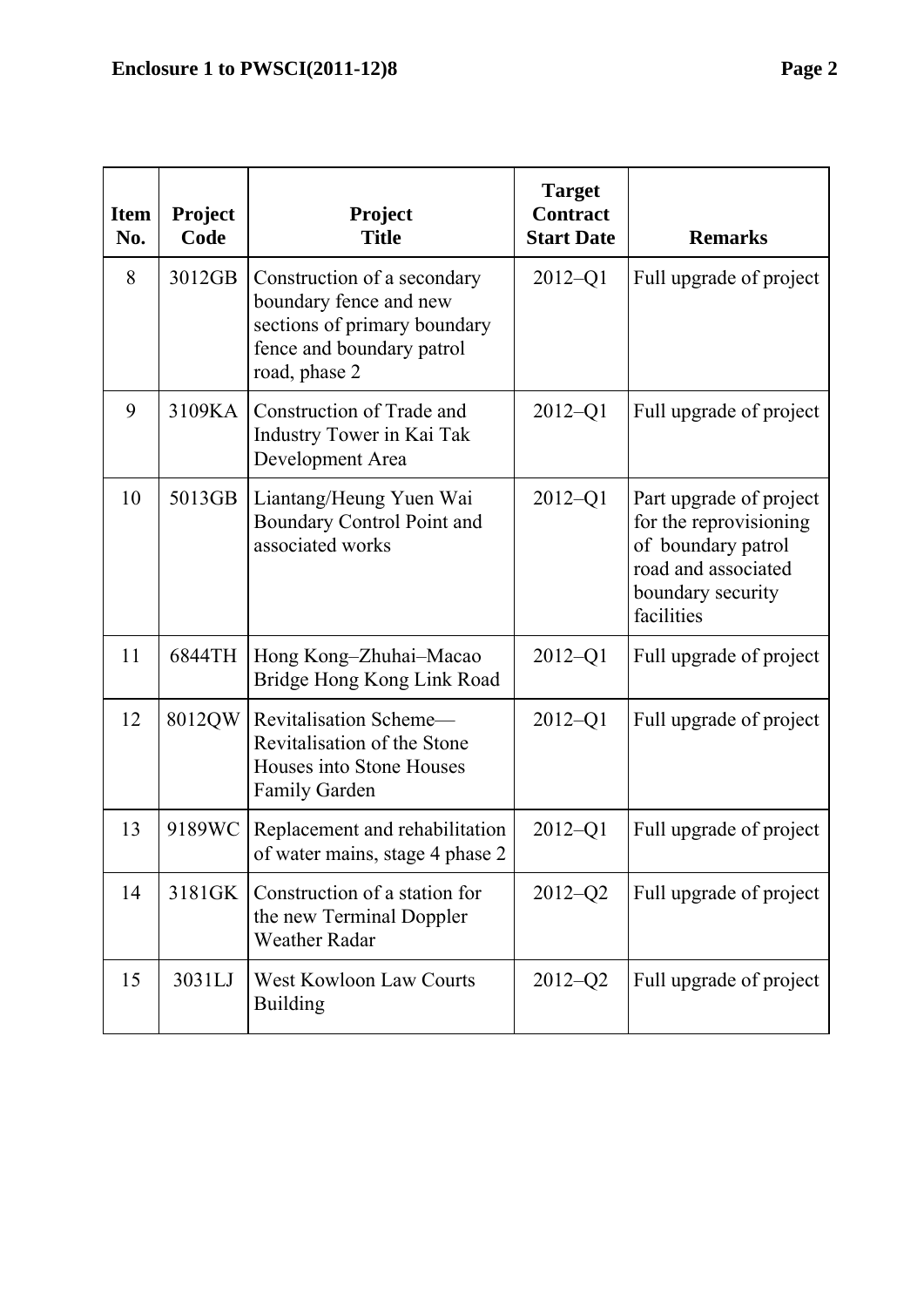| <b>Item</b><br>No. | <b>Project</b><br>Code | Project<br><b>Title</b>                                                                                                      | <b>Target</b><br><b>Contract</b><br><b>Start Date</b> | <b>Remarks</b>                                                                                                                                                                                                       |
|--------------------|------------------------|------------------------------------------------------------------------------------------------------------------------------|-------------------------------------------------------|----------------------------------------------------------------------------------------------------------------------------------------------------------------------------------------------------------------------|
| 16                 | 4339DS                 | North District sewerage,<br>stage 1 phase 2C and stage 2<br>phase 1                                                          | $2012 - Q2$                                           | Part upgrade of project<br>for the provisioning of<br>sewerage in Kau Lung<br>Hang Lo Wai, Kau<br>Lung Hang San Wai,<br>Tai Hang and trunk<br>sewer in Tai Wo<br><b>Service Road West</b>                            |
| 17                 | 4353DS                 | Outlying Islands sewerage<br>stage 2—upgrading of Mui Wo<br>village sewerage phase 2 and<br>Mui Wo sewage treatment<br>works | $2012 - Q2$                                           | Part upgrade of project<br>for the upgrading of<br>Mui Wo sewage<br>treatment works and<br>the construction of<br>village sewerage for<br>two villages in Mui<br><b>Wo</b>                                           |
| 18                 | 5737CL                 | Dredging, management and<br>capping of contaminated<br>sediment disposal facility to<br>the south of The Brothers            | $2012 - Q2$                                           | Full upgrade of project                                                                                                                                                                                              |
| 19                 | 7753CL                 | Infrastructure works for West<br>Kowloon Cultural District<br>(WKCD), phase 1—design and<br>site investigation               | $2012 - Q2$                                           | Full upgrade of project                                                                                                                                                                                              |
| 20                 | 7268RS                 | Cycle track between Tsuen<br>Wan and Tuen Mun                                                                                | $2012 - Q2$                                           | Part upgrade of project<br>for the detailed design<br>and site investigation<br>for part of the<br>proposed cycle track<br>between Tsuen Wan<br>and Tuen Mun of the<br>cycle track network in<br>the New Territories |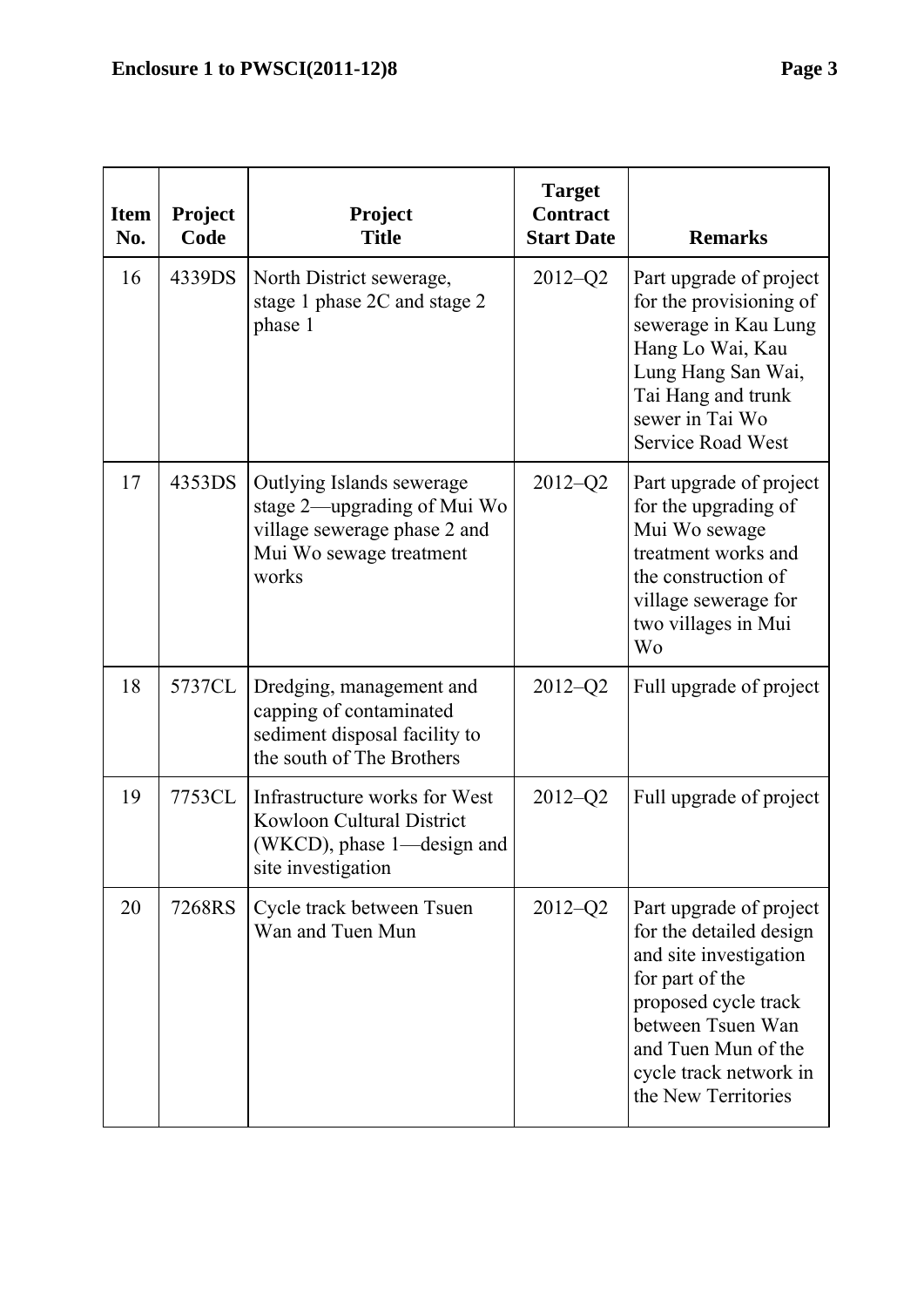| <b>Item</b><br>No. | Project<br>Code | Project<br><b>Title</b>                                                                                                               | <b>Target</b><br><b>Contract</b><br><b>Start Date</b> | <b>Remarks</b>                                                               |
|--------------------|-----------------|---------------------------------------------------------------------------------------------------------------------------------------|-------------------------------------------------------|------------------------------------------------------------------------------|
| 21                 | 8016QW          | Revitalisation Scheme-<br>Revitalisation of the Blue<br>House Cluster into Viva Blue<br>House                                         | $2012 - Q2$                                           | Full upgrade of project                                                      |
| 22                 | 8017QW          | Revitalisation Scheme—<br>Revitalisation of the Old Tai<br>Po Police Station into Green<br>Hub                                        | $2012 - Q2$                                           | Full upgrade of project                                                      |
| 23                 | 3173BF          | Redevelopment of Fire<br>Services Training School cum<br>reprovisioning of Driving<br><b>Training School</b>                          | $2012 - Q3$                                           | Full upgrade of project                                                      |
| 24                 | 3401IO          | Fitting-out works for<br>government facilities<br>associated with midfield<br>expansion project at Hong<br>Kong International Airport | $2012 - Q3$                                           | Full upgrade of project                                                      |
| 25                 | 3062JA          | Redevelopment of ex-Fire<br>Services Married Quarters in<br>Fu Tei, Tuen Mun                                                          | $2012 - Q3$                                           | Full upgrade of project                                                      |
| 26                 | 3076LC          | Redevelopment of Tai Lam<br>Centre for Women                                                                                          | $2012 - Q3$                                           | Full upgrade of project                                                      |
| 27                 | 3425RO          | Runway Park at Kai Tak,<br>Kowloon City District                                                                                      | $2012 - Q3$                                           | Part upgrade of project<br>for phase 1 works                                 |
| 28                 | 3429RO          | Open space in Area 117, Tin<br>Shui Wai                                                                                               | $2012 - Q3$                                           | Full upgrade of project                                                      |
| 29                 | 4272DS          | Port Shelter sewerage, stage 2                                                                                                        | $2012 - Q3$                                           | Part upgrade of project<br>for the construction of<br>sewers in Port Shelter |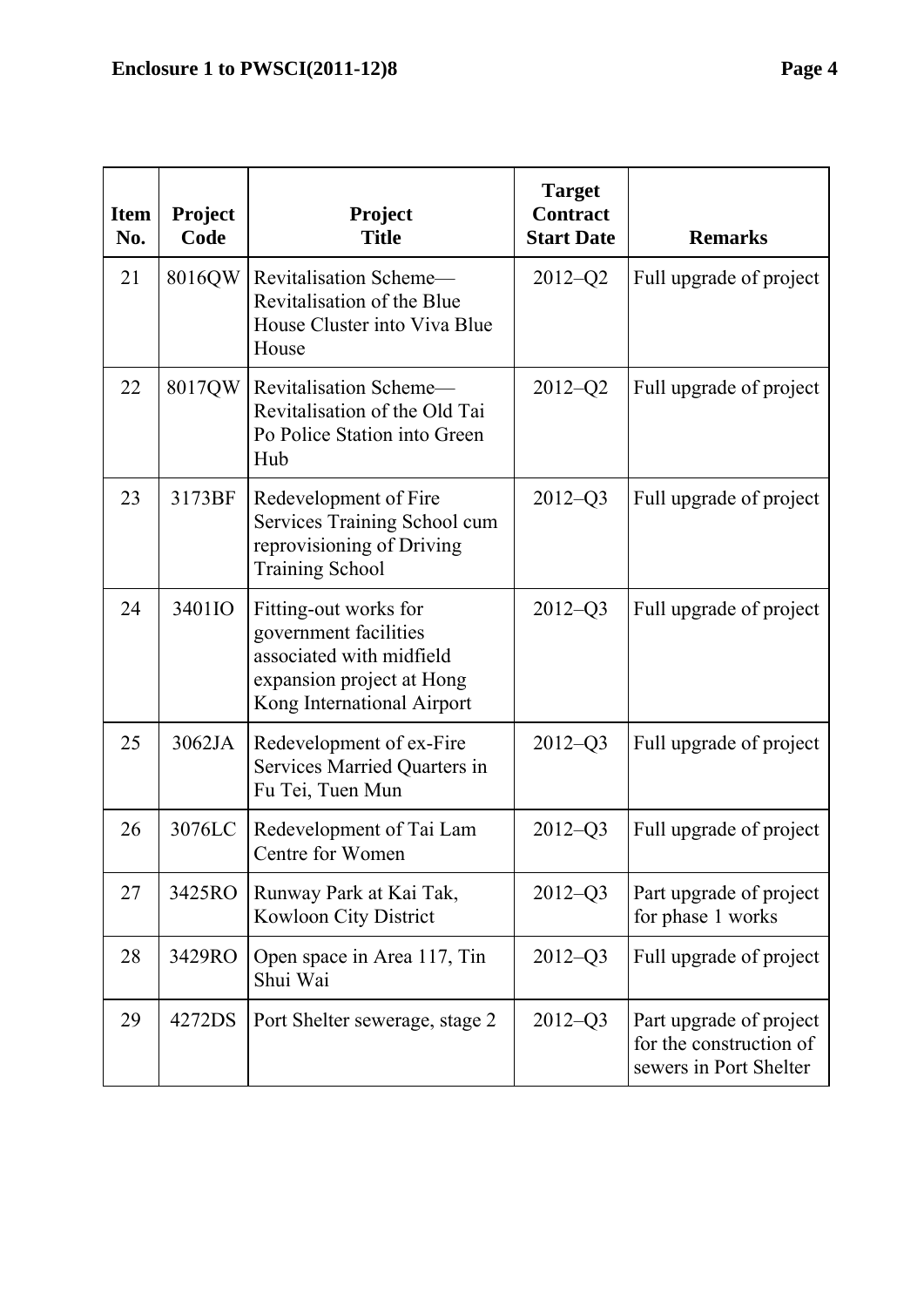**Item No.** 

| <b>Item</b> | <b>Project</b> | <b>Project</b>                             | <b>Target</b><br><b>Contract</b> |                                                                                                                                          |
|-------------|----------------|--------------------------------------------|----------------------------------|------------------------------------------------------------------------------------------------------------------------------------------|
| No.         | Code           | <b>Title</b>                               | <b>Start Date</b>                | <b>Remarks</b>                                                                                                                           |
| 30          | 4273DS         | Port Shelter sewerage, stage 3             | $2012 - Q3$                      | Part upgrade of project<br>for the construction of<br>a sewage pumping<br>station, gravity sewers<br>and rising mains in<br>Port Shelter |
| 31          | 4274DS         | Yuen Long and Kam Tin<br>sewerage, stage 3 | $2012 - Q3$                      | Part upgrade of project<br>for the construction of<br>village sewerage for<br>six villages in Yuen<br>Long                               |
| 32          | 4331DS         | Outlying Islands sewerage,                 | $2012 - 03$                      | Part upgrade of project                                                                                                                  |

| 31 | 4274DS | Yuen Long and Kam Tin<br>sewerage, stage 3                                                  | $2012 - Q3$ | Part upgrade of project<br>for the construction of<br>village sewerage for<br>six villages in Yuen<br>Long |
|----|--------|---------------------------------------------------------------------------------------------|-------------|------------------------------------------------------------------------------------------------------------|
| 32 | 4331DS | Outlying Islands sewerage,<br>stage 2-South Lantau<br>sewerage works                        | $2012 - Q3$ | Part upgrade of project<br>for the detailed design                                                         |
| 33 | 4379DS | Feasibility study on relocation<br>of Sha Tin sewage treatment<br>works to caverns          | $2012 - Q3$ | Full upgrade of project                                                                                    |
| 34 | 5750CL | Study on long-term strategy for<br>cavern development                                       | $2012 - Q3$ | Full upgrade of project                                                                                    |
| 35 | 5172DR | Development of organic waste<br>treatment facilities, phase 1                               | $2012 - Q3$ | Full upgrade of project                                                                                    |
| 36 | 6798TH | Improvement to Pok Oi<br>Interchange                                                        | $2012 - Q3$ | Full upgrade of project                                                                                    |
| 37 | 6061TR | Shatin to Central Link-<br>construction of railway<br>works-remaining works                 | $2012 - Q3$ | Full upgrade of project                                                                                    |
| 38 | 6062TR | Shatin to Central Link—<br>construction of non-railway<br>works—remaining works             | $2012 - Q3$ | Full upgrade of project                                                                                    |
| 39 | 7710CL | Hung Shui Kiu development,<br>stage 2-widening of Tin Ha<br>Road and Tan Kwai Tsuen<br>Road | $2012 - Q3$ | Full upgrade of project                                                                                    |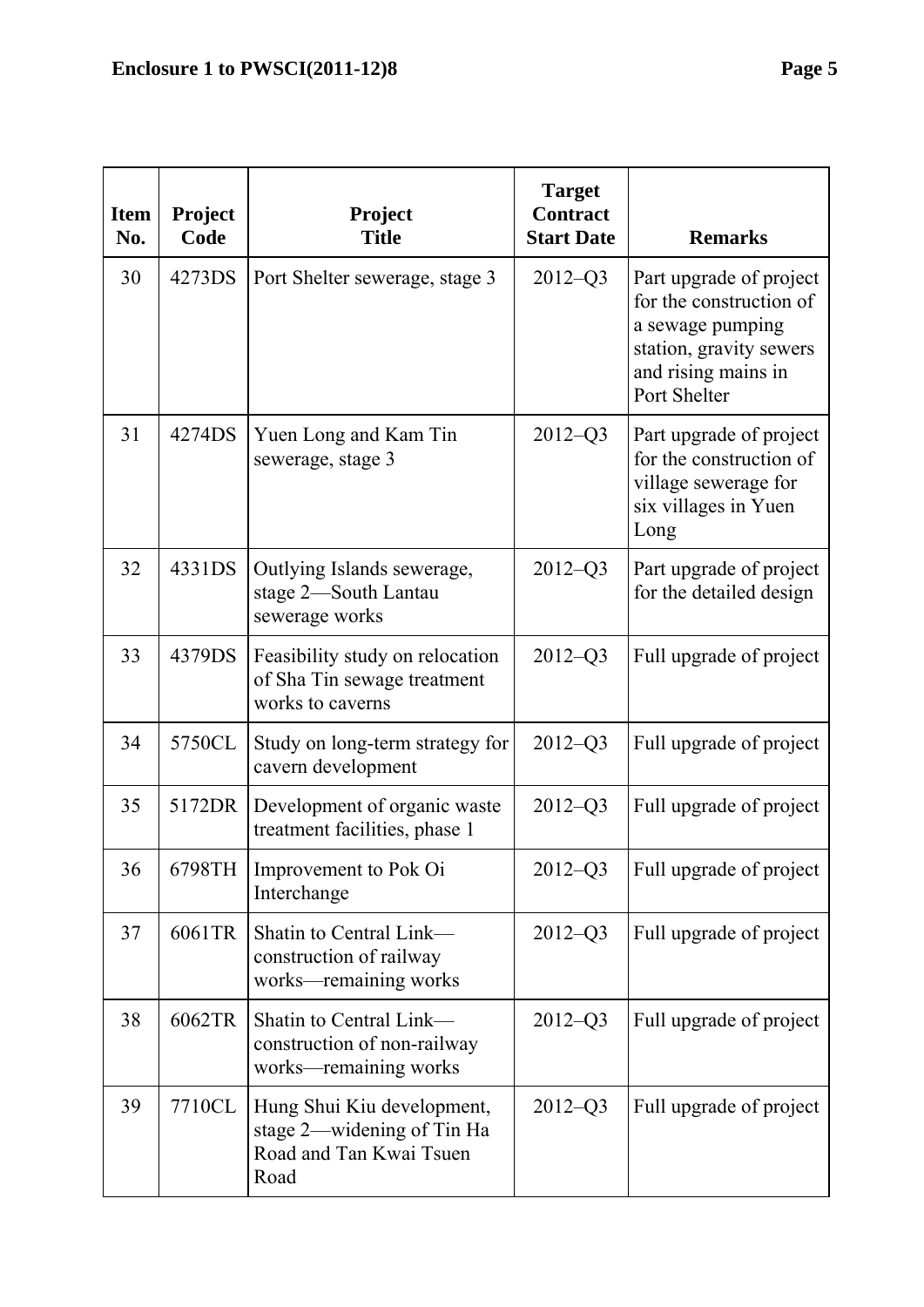| <b>Item</b><br>No. | <b>Project</b><br>Code | <b>Project</b><br><b>Title</b>                                                                  | <b>Target</b><br><b>Contract</b><br><b>Start Date</b> | <b>Remarks</b>                                                                                                              |
|--------------------|------------------------|-------------------------------------------------------------------------------------------------|-------------------------------------------------------|-----------------------------------------------------------------------------------------------------------------------------|
| 40                 | 8015EL                 | Tseung Kwan O joint student<br>hostel, The Hong Kong<br>University of Science and<br>Technology | $2012 - Q3$                                           | Full upgrade of project                                                                                                     |
| 41                 | 8004MJ                 | <b>Expansion of United Christian</b><br>Hospital                                                | $2012 - Q3$                                           | Part upgrade of project<br>for the preparatory<br>works                                                                     |
| 42                 | 3055RG                 | Sports centre, community hall-<br>cum-public library in Area<br>14B, Sha Tin                    | $2012 - Q4$                                           | Full upgrade of project                                                                                                     |
| 43                 | 3409RO                 | Lei Yue Mun waterfront<br>enhancement                                                           | $2012 - Q4$                                           | Full upgrade of project                                                                                                     |
| 44                 | 3420RO                 | Local open space at Chung<br>Yee Street, Kowloon City                                           | $2012 - Q4$                                           | Full upgrade of project                                                                                                     |
| 45                 | 3439RO                 | Kwun Tong promenade<br>$(\text{stage } 2)$                                                      | $2012 - Q4$                                           | Full upgrade of project                                                                                                     |
| 46                 | 4332DS                 | Lam Tsuen Valley sewerage,<br>stage 2                                                           | $2012 - Q4$                                           | Full upgrade of project                                                                                                     |
| 47                 | 5751CL                 | Planning and engineering<br>studies on reclamation sites,<br>stage 1                            | $2012 - Q4$                                           | Full upgrade of project                                                                                                     |
| 48                 | 5165DR                 | West New Territories landfill<br>extension                                                      | $2012 - Q4$                                           | Part upgrade of project<br>for the consultancy<br>assignment for the<br>design and<br>construction stage of<br>the project. |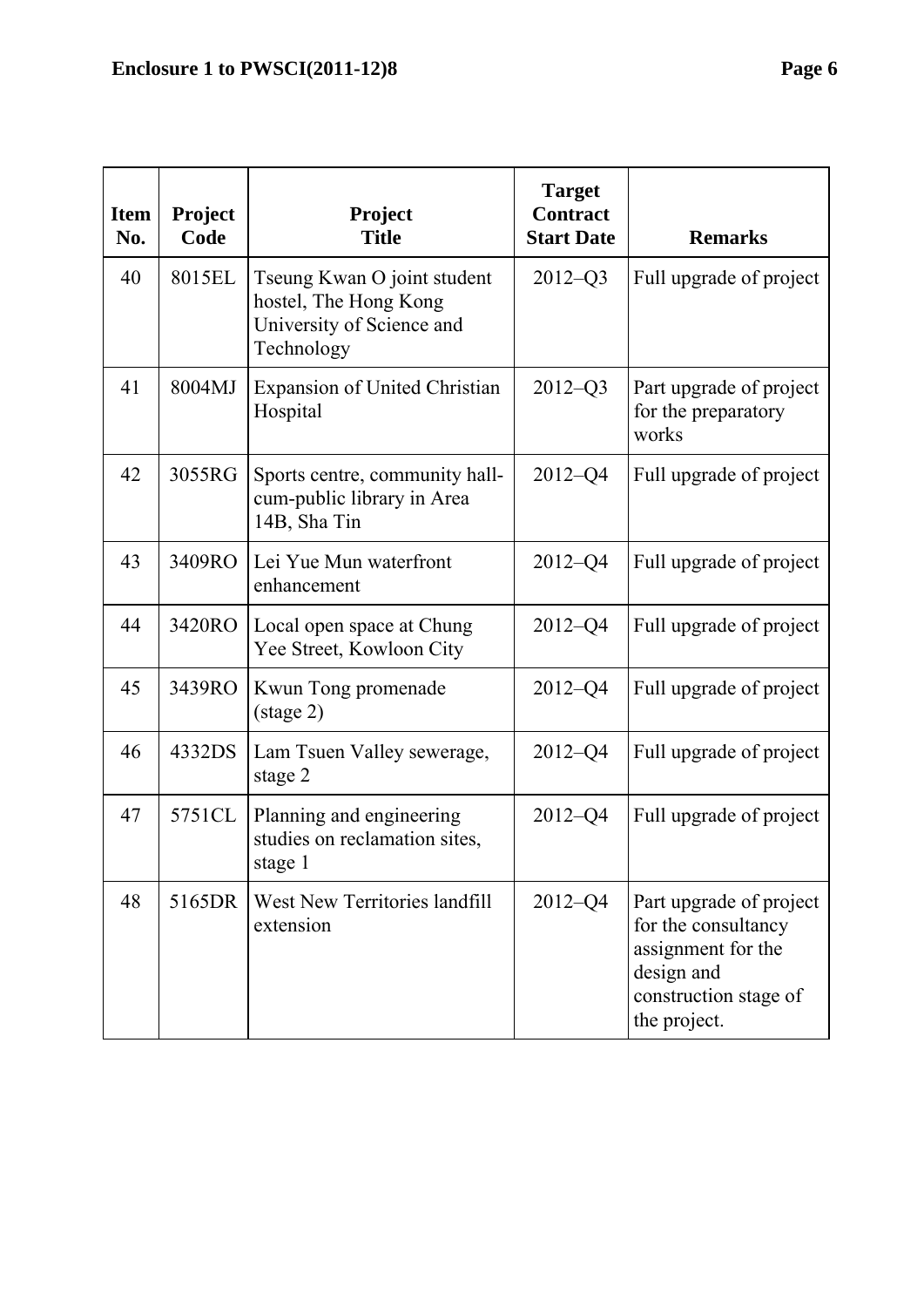| <b>Item</b><br>No. | Project<br>Code | Project<br><b>Title</b>                                                                                    | <b>Target</b><br><b>Contract</b><br><b>Start Date</b> | <b>Remarks</b>                                                                                                                                                                                          |
|--------------------|-----------------|------------------------------------------------------------------------------------------------------------|-------------------------------------------------------|---------------------------------------------------------------------------------------------------------------------------------------------------------------------------------------------------------|
| 49                 | 5013GB          | Liantang/Heung Yuen Wai<br>boundary control point (BCP)<br>and associated works                            | $2012 - Q4$                                           | Part upgrade of project<br>for site formation for<br>the new BCP and the<br>construction of a<br>connecting road<br>linking the BCP with<br>Fanling Highway near<br>Wo Hop Shek and<br>associated works |
| 50                 | 5258RS          | Development of a bathing<br>beach at Lung Mei, Tai Po                                                      | $2012 - Q4$                                           | Full upgrade of project                                                                                                                                                                                 |
| 51                 | 6166TB          | Provision of barrier-free access<br>facilities at public footbridges,<br>elevated walkways and<br>subways  | $2012 - Q4$                                           | Part upgrade of project<br>for phase 2 works                                                                                                                                                            |
| 52                 | 6720TH          | Widening of Tolo<br>Highway/Fanling Highway<br>between Island House<br>Interchange and Fanling-<br>stage 2 | $2012 - Q4$                                           | Full upgrade of project                                                                                                                                                                                 |
| 53                 | 7681CL          | Formation, roads and drains in<br>Area 54, Tuen Mun—phase 2                                                | $2012 - Q4$                                           | Part upgrade of project<br>for the construction of<br>a sewage pumping<br>station in Area 54,<br>Tuen Mun, and its<br>associated sewerage<br>works                                                      |
| 54                 | 7752CL          | Planning and engineering<br>study for housing sites in Yuen<br>Long south                                  | $2012 - Q4$                                           | Full upgrade of project                                                                                                                                                                                 |
| 55                 | 8094EB          | Redevelopment of Ying Wa<br>Girls' School at Robinson<br>Road, Hong Kong                                   | $2012 - Q4$                                           | Full upgrade of project                                                                                                                                                                                 |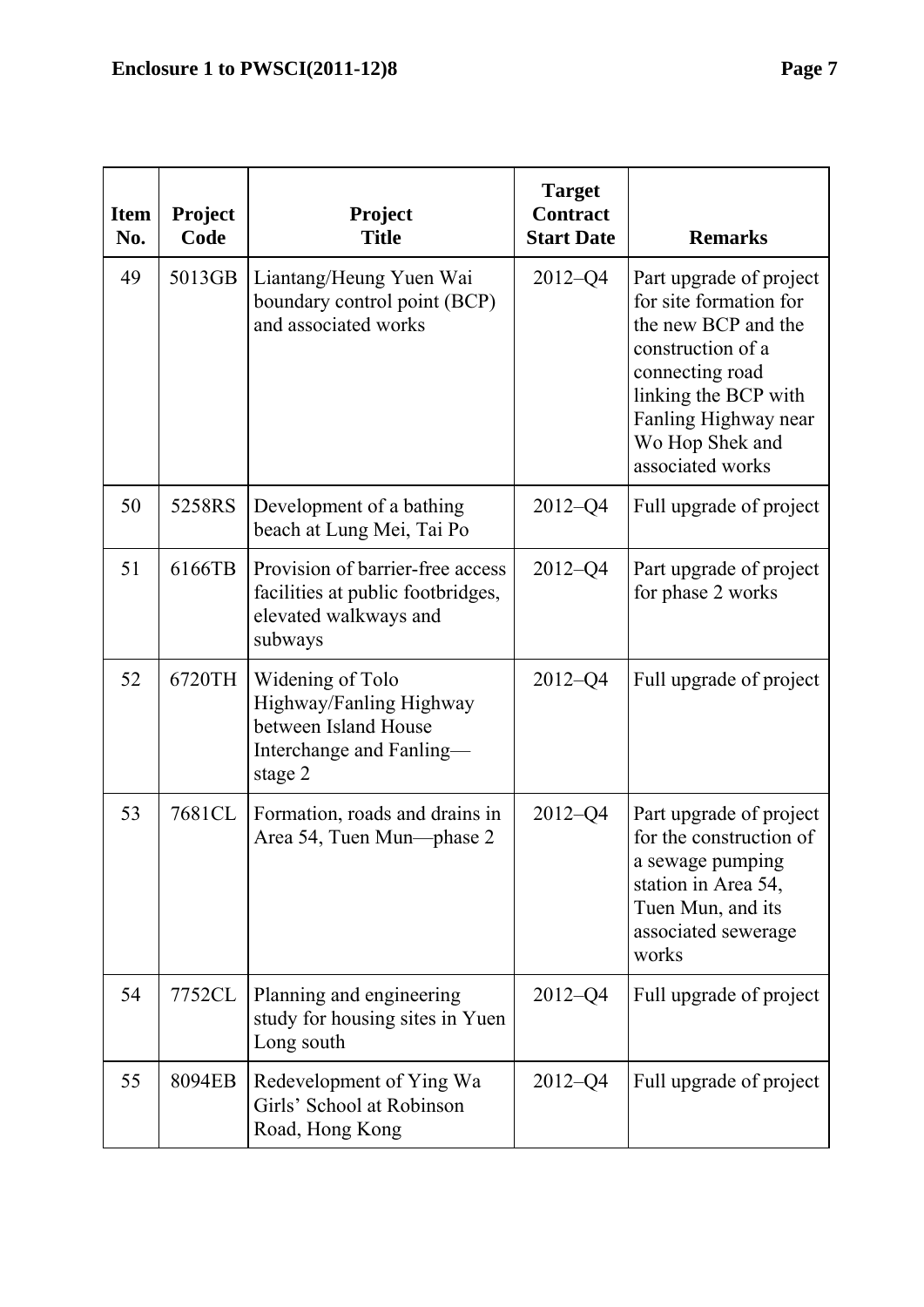**Item No.** 

| tem<br>No. | <b>Project</b><br>Code | Project<br><b>Title</b>                                                                                                                                     | <b>Target</b><br><b>Contract</b><br><b>Start Date</b> | <b>Remarks</b>                                                                                                                                                                                               |
|------------|------------------------|-------------------------------------------------------------------------------------------------------------------------------------------------------------|-------------------------------------------------------|--------------------------------------------------------------------------------------------------------------------------------------------------------------------------------------------------------------|
| 56         | 9099WC                 | Water supply to northwestern<br>Tuen Mun                                                                                                                    | $2012 - Q4$                                           | Part upgrade of project<br>for the extension of the<br>existing fresh and salt<br>water distribution<br>systems to provide<br>fresh and flushing<br>water to the new<br>developments in Area<br>54, Tuen Mun |
| 57         | 9237WF                 | Mainlaying along Fanling<br>Highway and near She Shan<br>Tsuen                                                                                              | $2012 - Q4$                                           | Full upgrade of project                                                                                                                                                                                      |
| 58         | 9345WF                 | Planning and investigation<br>study of desalination plant at<br>Tseung Kwan O                                                                               | $2012 - Q4$                                           | Full upgrade of project                                                                                                                                                                                      |
| 59         | 9348WF                 | Feasibility study on relocation<br>of Mount Davis fresh water<br>primary service reservoir and<br>Kennedy Town fresh water<br>corrigo rocorroir to corrorse | $2012 - Q4$                                           | Full upgrade of project                                                                                                                                                                                      |

|    |               | Tseung Kwan O                                                                                                                                              |             |                         |
|----|---------------|------------------------------------------------------------------------------------------------------------------------------------------------------------|-------------|-------------------------|
| 59 | 9348WF        | Feasibility study on relocation<br>of Mount Davis fresh water<br>primary service reservoir and<br>Kennedy Town fresh water<br>service reservoir to caverns | $2012 - 04$ | Full upgrade of project |
| 60 | <b>B437RO</b> | District open space adjoining<br>Lower Ngau Tau Kok public<br>housing redevelopment                                                                        | $2012 - 04$ | Full upgrade of project |
| 61 | 6810TH        | Retrofitting of noise barriers<br>on Tuen Mun Road (Town                                                                                                   | $2013 - Q1$ | Full upgrade of project |

|    |        | on Tuen Mun Road (Town)<br>Centre section)                                                        |             |                         |
|----|--------|---------------------------------------------------------------------------------------------------|-------------|-------------------------|
| 62 |        | 5163DR   Northeast New Territories<br>landfill extension                                          | $2013 - 02$ | Full upgrade of project |
| 63 |        | 5164DR Southeast New Territories<br>landfill extension                                            | $2013 - 02$ | Full upgrade of project |
| 64 | 8028QJ | Expansion and improvement of<br>Wanchai campus of the Hong<br>Kong Academy for Performing<br>Arts | $2013 - 02$ | Full upgrade of project |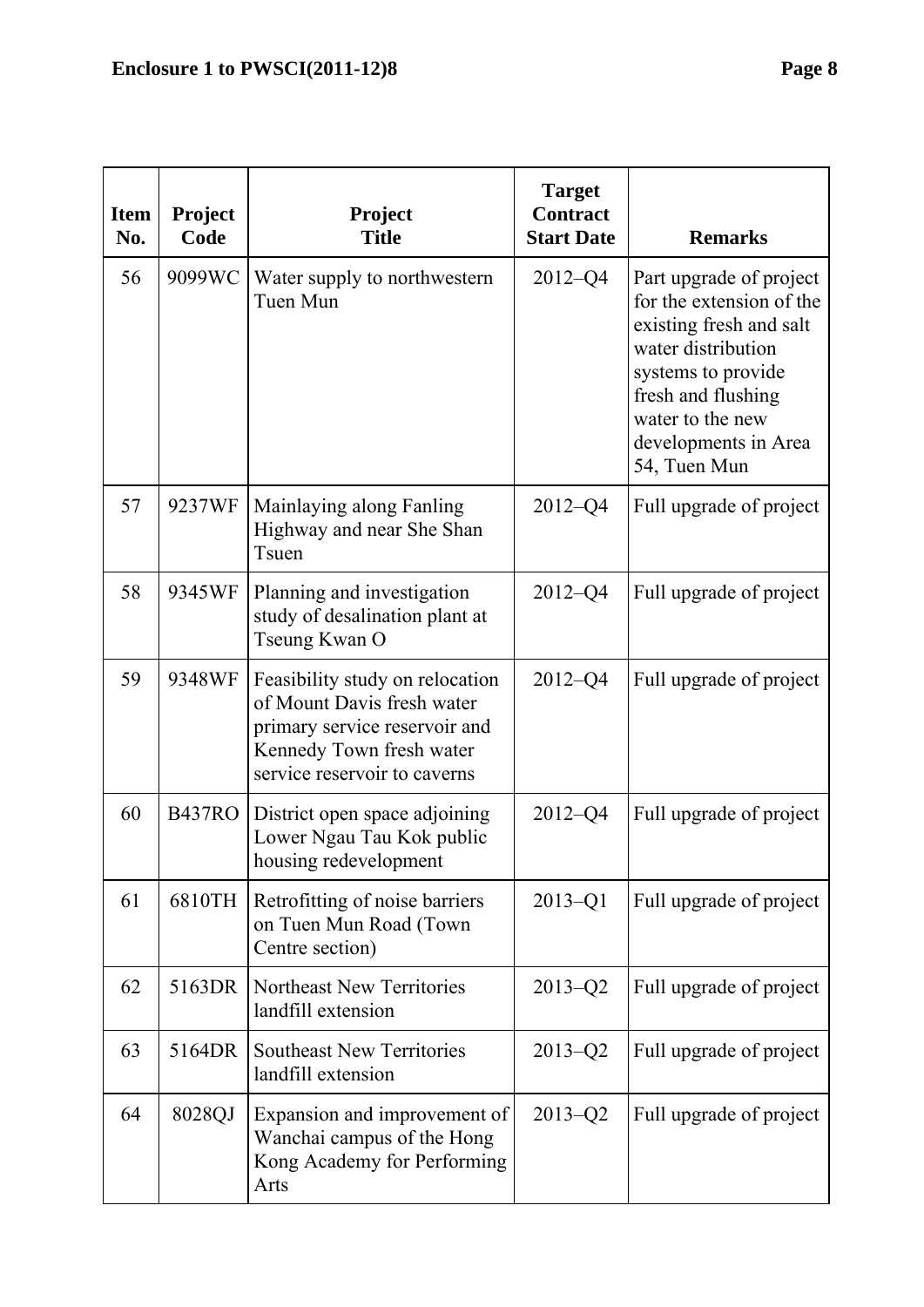| <b>Item</b><br>No. | <b>Project</b><br>Code | <b>Project</b><br><b>Title</b>                                              | <b>Target</b><br><b>Contract</b><br><b>Start Date</b> | <b>Remarks</b>          |
|--------------------|------------------------|-----------------------------------------------------------------------------|-------------------------------------------------------|-------------------------|
| 65                 |                        | 5177DR Development of integrated<br>waste management facilities,<br>phase 1 | $2013 - Q3$                                           | Full upgrade of project |

--------------------------------------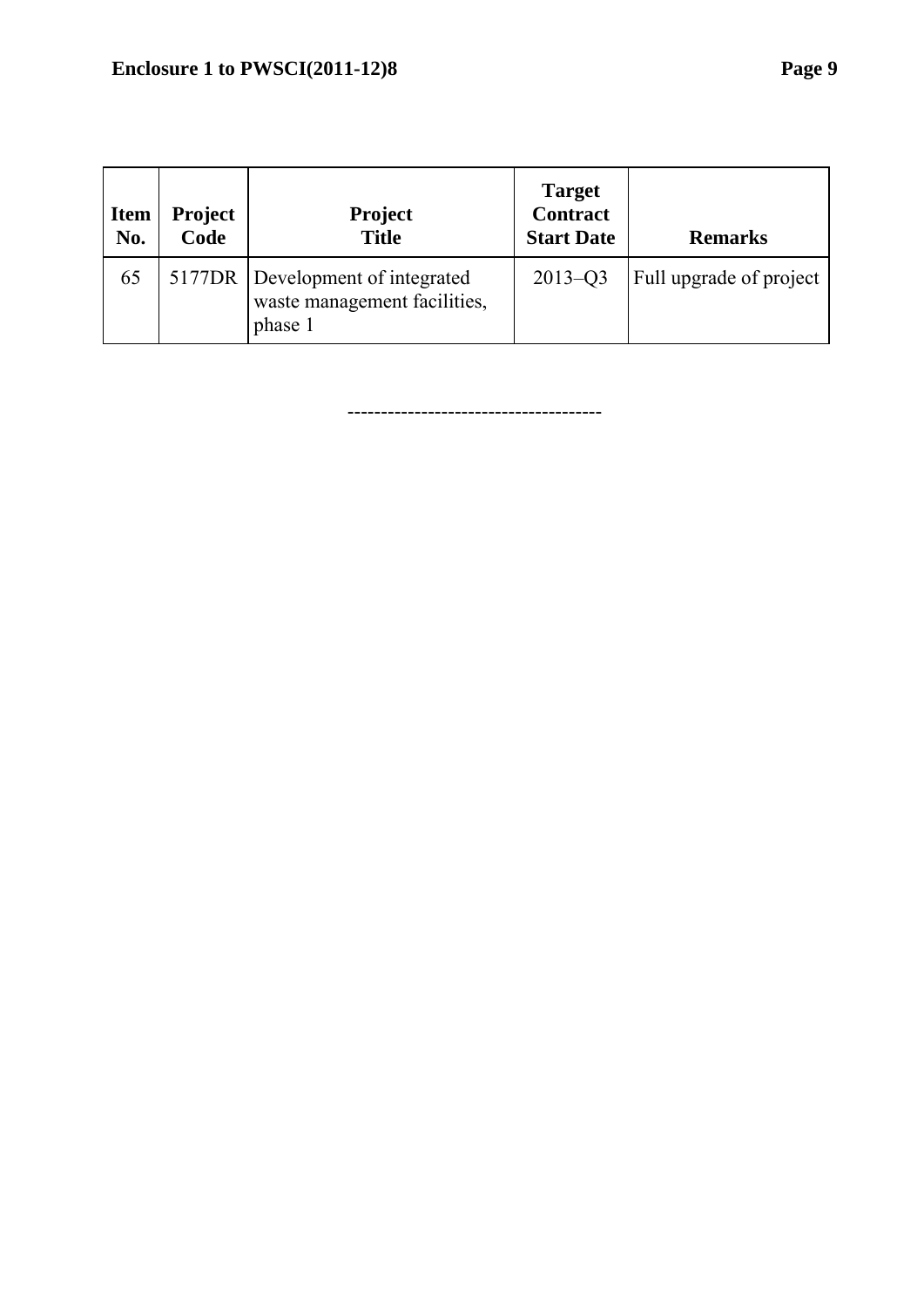**Project Code and Title:** Provision for Capital Works Reserve Fund (CWRF) block allocations in 2012-13

**Policy Bureau and Branch:** Various controlling officers of CWRF block allocations

**Works Department:** Various works departments

#### **Project Description:**

To enable Members of the Finance Committee (FC) and the Public Works Subcommittee (PWSC) to make better use of their time and concentrate on the more important and higher value projects, FC has authorised the Administration to seek funding for the various block allocations on a lump-sum basis once every year. Within the lump sum approved for each CWRF block allocation, FC has further delegated to the Administration the power to approve expenditure on individual projects. The submission seeks PWSC's endorsement of and FC's approval for the proposed allocation for the CWRF block allocations in 2012-13.

**Indicative cost of the proposed allocation (Below \$200 million / \$200 million - \$500 million / Above \$500 million):** Above \$500 million

**Previous or planned panel consultation:** We consulted the Panel on Information Technology and Broadcasting on 20 October 2011 and issued a paper on 17 October 2011 to consult the Panel on Development.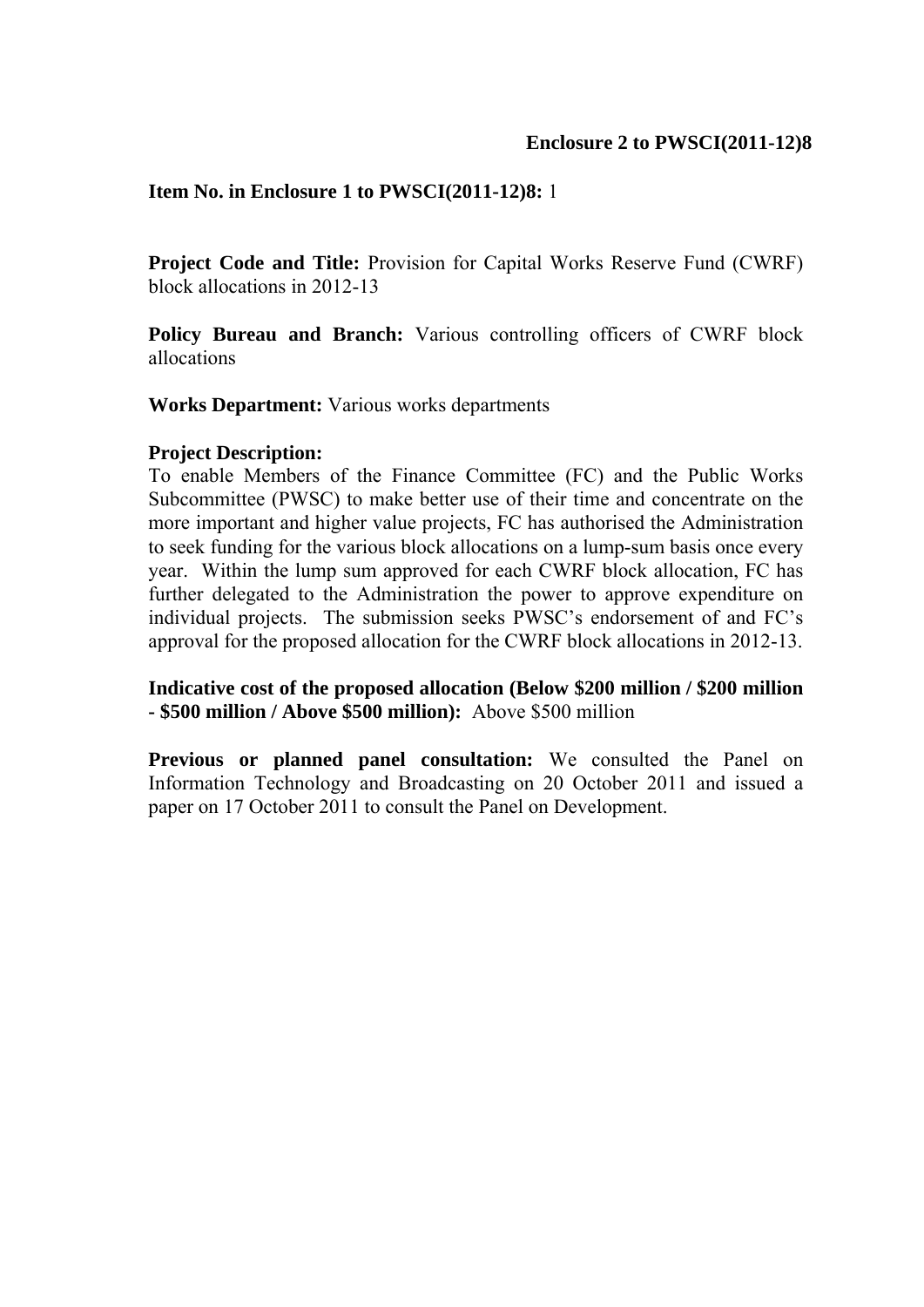**Project Code and Title:** 4103CD—Drainage improvement in Northern Hong Kong Island—Hong Kong West drainage tunnel

**Policy Bureau and Branch:** Development Bureau (Works Branch)

**Works Department:** Drainage Services Department

### **Project Description:**

The project was upgraded to Category A in June 2007 at an Approved Project Estimate (APE) of \$3,044.7 million. The approved scope of the project comprises construction of (a) a drainage tunnel of about 11 kilometres (km) in length and of diameter varying from 6.25 metres (m) to 7.25 m from Tai Hang to Pokfulam; (b) eastern and western portals; and (c) 34 intakes and about 8 km of associated connection adits and ancillary works.

The construction works commenced in November 2007 and is expected to be completed in 2012–Q1. We need to seek approval from the Finance Committee to increase the APE to cover the additional cost mainly due to increase in contract price fluctuation payments.

**Indicative cost of the proposed increase in the APE (Below \$200 million / \$200 million - \$500 million / Above \$500 million):** \$200 million - \$500 million

**Previous or planned panel consultation:** We plan to consult the Panel on Development on the proposed increase in the APE in November 2011.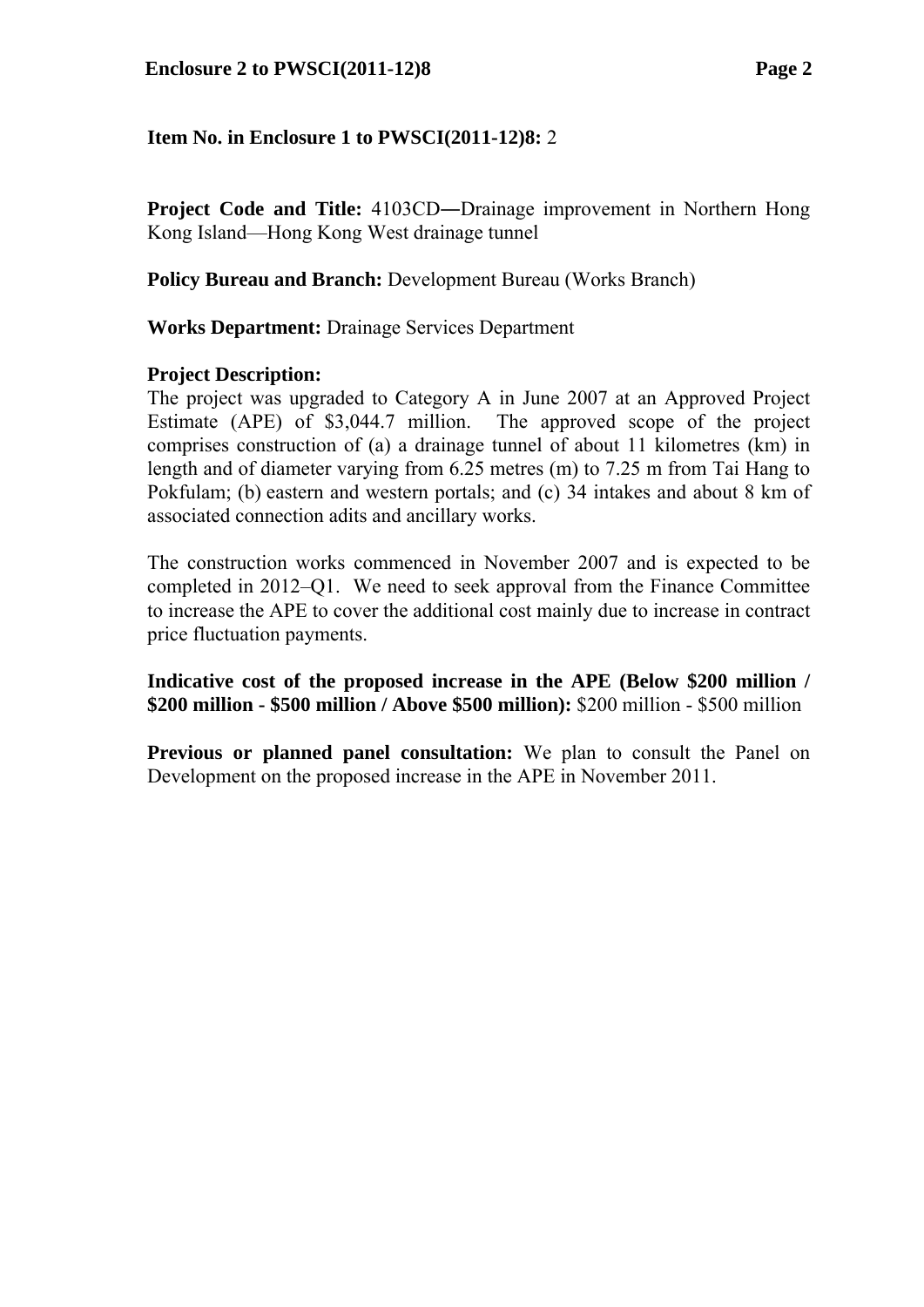**Project Code and Title:** 4111CD—Drainage improvement in Tsuen Wan, Kwai Chung and Tsing Yi—Tsuen Wan drainage tunnel

**Policy Bureau and Branch:** Development Bureau (Works Branch)

**Works Department:** Drainage Services Department

# **Project Description:**

The project was upgraded to Category A in June 2007 at an Approved Project Estimate (APE) of \$1,259.5 million. The approved scope of the project comprises construction of (a) a drainage tunnel of about 5 kilometres (km) in length and of 6.5 metres (m) in diameter from Kwai Chung to Tsuen Wan; (b) an outfall portal; and (c) three intakes and about 80 m of associated connection adits and ancillary works.

The construction works commenced in December 2007 and is expected to be completed in 2013–Q1. We need to seek approval from the Finance Committee to increase the APE to cover the additional cost mainly due to increase in contract price fluctuation payments.

**Indicative cost of the proposed increase in the APE (Below \$200 million / \$200 million - \$500 million / Above \$500 million):** \$200 million - \$500 million

**Previous or planned panel consultation:** We plan to consult the Panel on Development on the proposed increase in the APE in November 2011.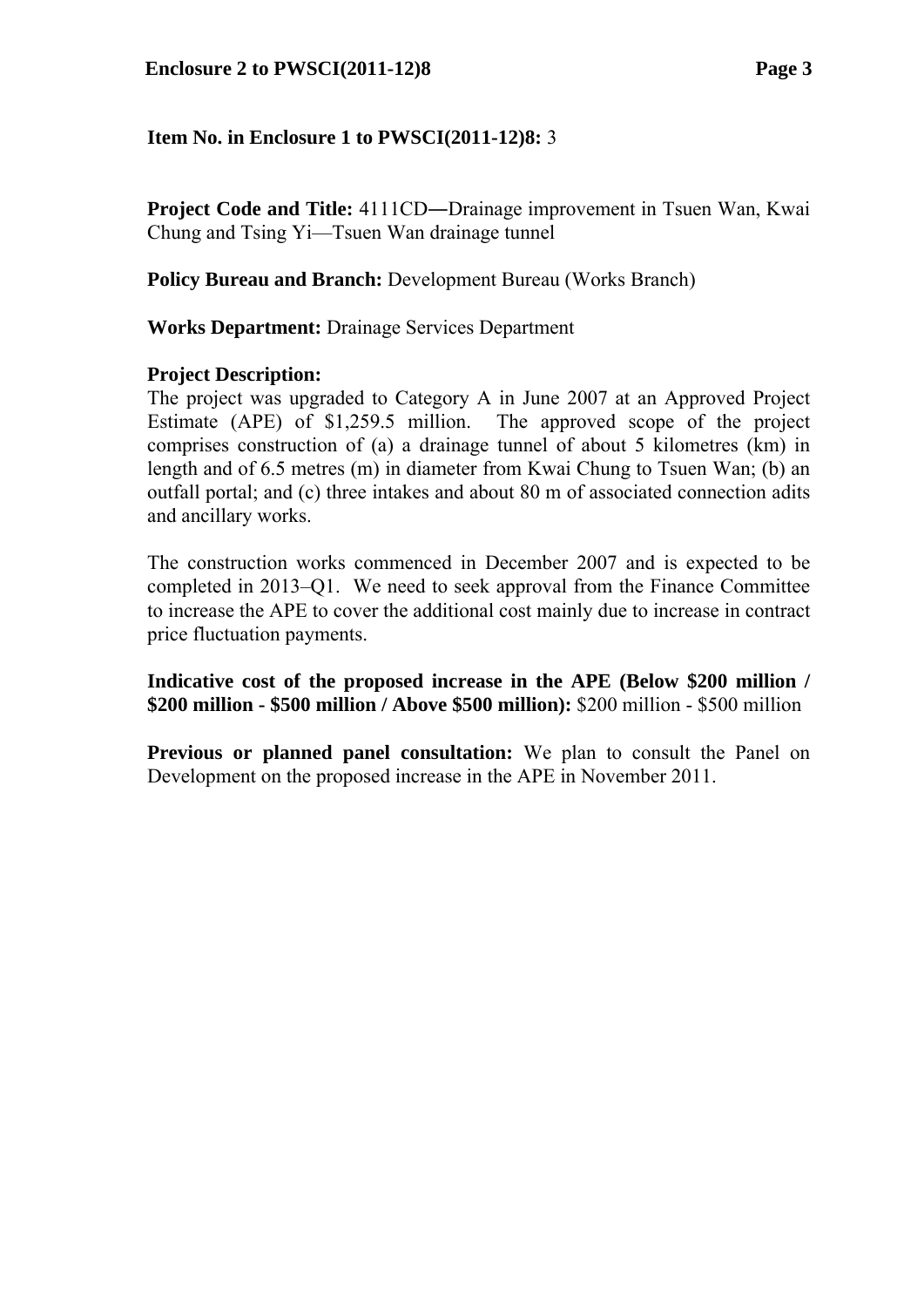**Project Code and Title:** 4148CD―Drainage improvement works in Ping Kong, Kau Lung Hang, Yuen Leng, Nam Wa Po and Tai Hang areas

**Policy Bureau and Branch:** Development Bureau (Works Branch)

**Works Department:** Drainage Services Department

### **Project Description:**

The project was upgraded to Category A in December 2006 at an Approved Project Estimate (APE) of \$260.5 million. The approved scope of the project comprises (a) construction of about 3.6 kilometres (km) of drainage channel with width ranging from 1.3 metres (m) to 30 m and about 0.5 km of box culverts with width ranging from 1.3 m to 20 m in Kau Lung Hang, Yuen Leng, Nam Wa Po and Tai Hang areas; (b) construction of about 0.84 km of drainage channel with width ranging from 3 m to 17 m and about 0.21 km of box culverts of 4 m wide in Ping Kong areas; (c) construction and reprovisioning of vehicular/pedestrian access; and (d) ancillary works including reprovisioning of a public toilet and diversion of watermains.

The construction works commenced in December 2006 and is expected to be completed in 2012–Q2. We need to seek approval from the Finance Committee to increase the APE to cover the additional cost mainly due to increase in contract price fluctuation payments and unforeseen site constraints.

**Indicative cost of the proposed increase in the APE (Below \$200 million / \$200 million - \$500 million / Above \$500 million):** Below \$200 million

**Previous or planned panel consultation:** We plan to consult the Panel on Development on the proposed increase in the APE in November 2011.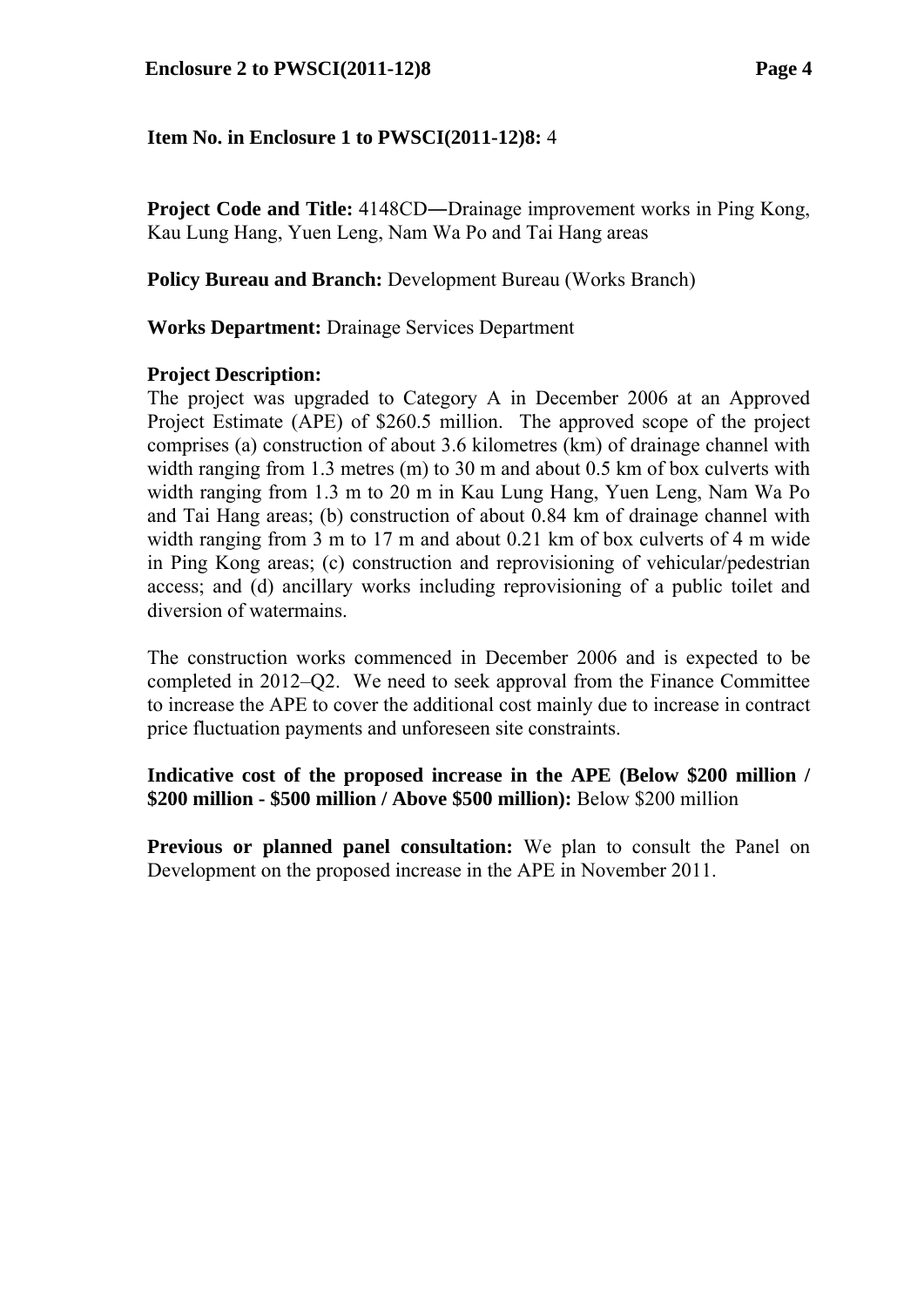**Project Code and Title:** 4152CD—Drainage improvement works in upper Lam Tsuen River, She Shan River, upper Tai Po River, Ping Long and Kwun Hang

**Policy Bureau and Branch:** Development Bureau (Works Branch)

**Works Department:** Drainage Services Department

### **Project Description:**

The project was upgraded to Category A in July 2007 at an Approved Project Estimate (APE) of \$426.3 million. The approved scope of the project comprises construction of (a) about 2.6 kilometres (km) of drainage channel with width ranging from 18 metres (m) to 29 m in upper Lam Tsuen River; (b) about 1.1 km of drainage channel with width ranging from 8.5 m to 21.5 m in She Shan River; (c) about 0.7 km of drainage channel with width ranging from 13 m to 20 m in upper Tai Po River; (d) about 25 m of twin-cell box culvert with internal cell dimensions of 1 350 millimetres (mm) in height and 2 500 mm in width in Ping Long, and about 18 m of single-cell box culvert with internal cell dimensions of 2 150 mm in height and 3 000 mm in width in Kwun Hang; and (e) ancillary road works.

The construction works commenced in September 2007 and is expected to be completed in 2012–Q4. We need to seek approval from the Finance Committee to increase the APE to cover the additional cost mainly due to increase in contract price fluctuation payments, unforeseen flood relief works and additional site supervision cost.

**Indicative cost of the proposed increase in the APE (Below \$200 million / \$200 million - \$500 million / Above \$500 million):** Below \$200 million

**Previous or planned panel consultation:** We plan to consult the Panel on Development on the proposed increase in the APE in January 2012.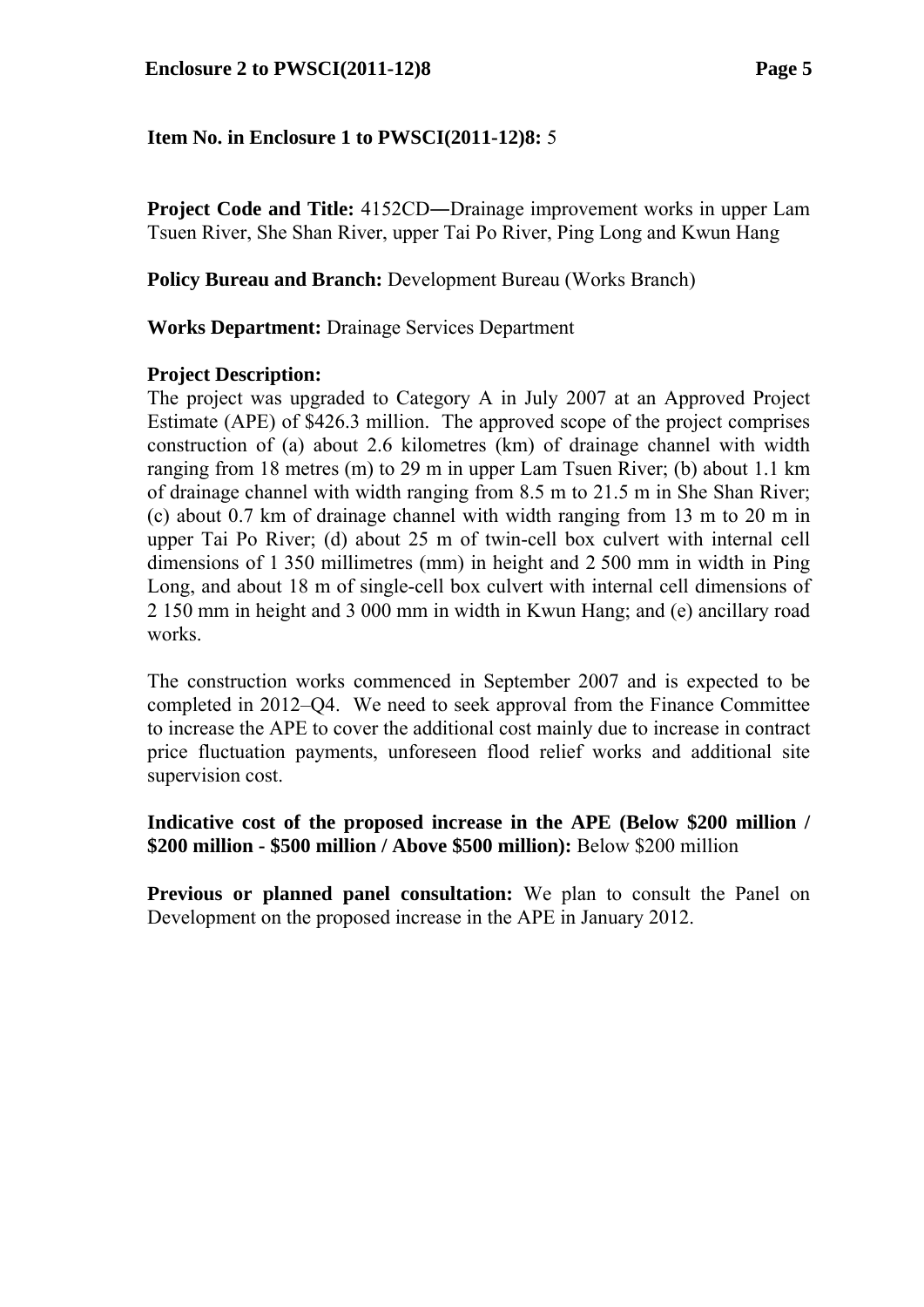**Project Code and Title:** 6825TH―Tuen Mun–Chek Lap Kok Link and Tuen Mun Western Bypass

**Policy Bureau and Branch:** Transport and Housing Bureau (Transport Branch)

**Works Department:** Highways Department

# **Project Description:**

The proposed scope of the project comprises the construction of a dual two-lane highway of about 9 kilometres (km) long (of which about 5 km is sub-sea tunnel) connecting the proposed Tuen Mun Western Bypass in the north with the proposed Hong Kong–Zhuhai–Macao Bridge Hong Kong Boundary Crossing Facilities, the Hong Kong International Airport and North Lantau Highway in the south. The project also covers the associated civil, structural, marine, building, electrical and mechanical, geotechnical, landscape, environmental protection and mitigation works.

The part of the project proposed for upgrading to Category A comprises the advance reclamation works, and detailed design and site investigation of the remaining works, which is tentatively scheduled to commence in 2011–Q4 for completion in 2016–Q1.

**Indicative cost of the proposed project (Below \$200 million / \$200 million - \$500 million / Above \$500 million):** Above \$500 million

**Previous or planned panel consultation:** We consulted the Panel on Transport on the proposed works on 26 October 2011.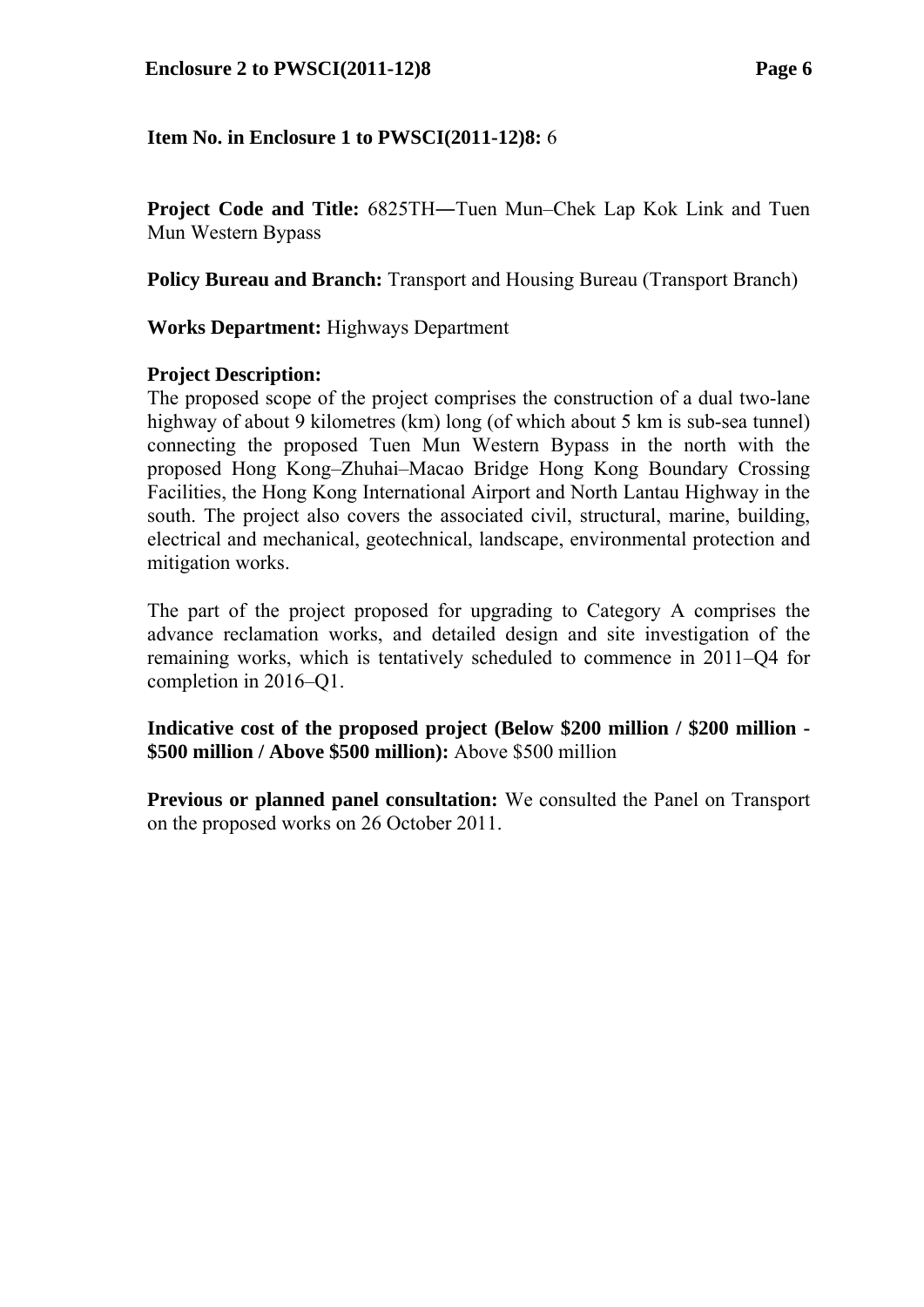**Project Code and Title:** 6845TH―Hong Kong–Zhuhai–Macao Bridge Hong Kong Boundary Crossing Facilities—Reclamation and Superstructures

**Policy Bureau and Branch:** Transport and Housing Bureau (Transport Branch)

### **Works Department:** Highways Department

### **Project Description:**

The proposed project is for the construction of the boundary crossing facilities (BCF) for the Hong Kong–Zhuhai–Macao Bridge (HZMB) in Hong Kong to tie in with the commissioning of the HZMB in 2016. The proposed scope of the project comprises reclamation to provide the required land, and the provision of cargo clearance facilities, passenger-related facilities, accommodation and facilities for government departments, transport drop-off/pick-up areas, internal and connection roads, and other associated infrastructures and facilities. The construction is tentatively scheduled to commence in 2011–Q4 for commissioning in end 2016.

**Indicative cost of the proposed project (Below \$200 million / \$200 million - \$500 million / Above \$500 million):** Above \$500 million

**Previous or planned panel consultation:** We consulted the Panel on Transport on the proposed works on 26 October 2011.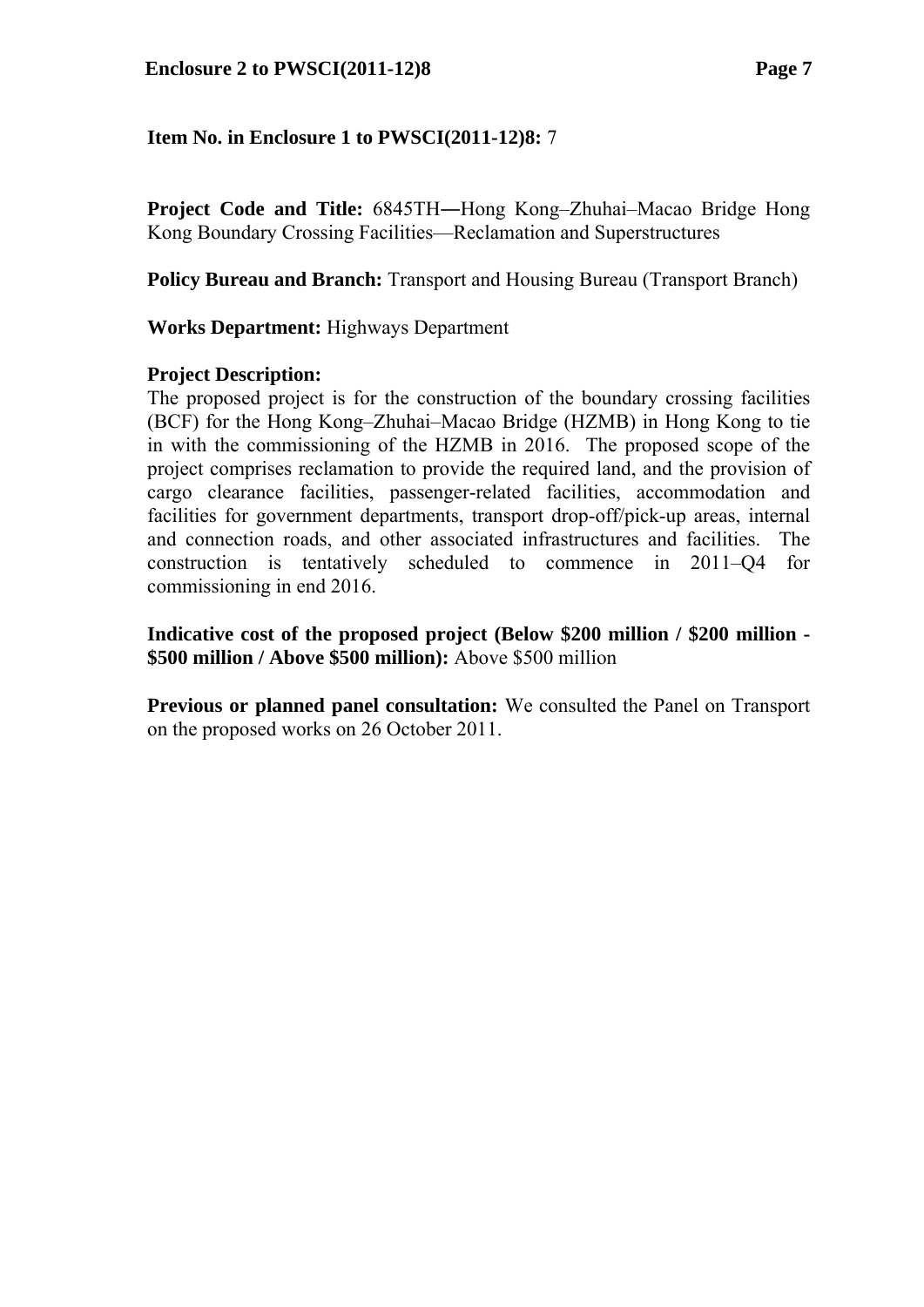**Project Code and Title:** 3012GB—Construction of a secondary boundary fence and new sections of primary boundary fence and boundary patrol road, phase 2

### **Policy Bureau and Branch: Security Bureau**

**Works Department:** Architectural Services Department

### **Project Description:**

The proposed project is for the construction of secondary boundary fence (SBF) along the existing boundary patrol road (BPR) (approximately 9.7 kilometres) from Ng Tung River to Lin Ma Hang, so as to implement the reduced coverage of the Frontier Closed Area while maintaining the integrity of the boundary. The proposed scope of the project mainly covers (a) the construction of new SBF along the southern edge of the existing BPR, for sections where the existing primary boundary fence (PBF) runs along the northern edge of the BPR; (b) the construction of new PBF with sensor alarm system on the northern edge of the BPR and the modification of the existing PBF to become the new SBF, for sections where the existing PBF runs along the southern edge of the BPR; (c) the construction of a new section of BPR, SBF, PBF and the associated facilities to the north of Pak Fu Shan and to the northwest of Lin Ma Hang; (d) the removal of checkpoints at Lok Ma Chau, Sha Ling, Ping Che and Shek Chung Au; and (e) the removal of the original PBF and the associated facilities along the existing BPR to the south of Lok Ma Chau Loop and Hoo Hok Wai, to the north of Pak Fu Shan and to the northwest of Lin Ma Hang. The construction and removal works are tentatively scheduled to commence in 2012–Q1 for completion in 2015–Q3.

### **Indicative cost of the proposed project (Below \$200 million / \$200 million - \$500 million / Above \$500 million):** \$200 million - \$500 million

**Previous or planned panel consultation:** We consulted the Panel on Security on the proposed works on 3 May 2011.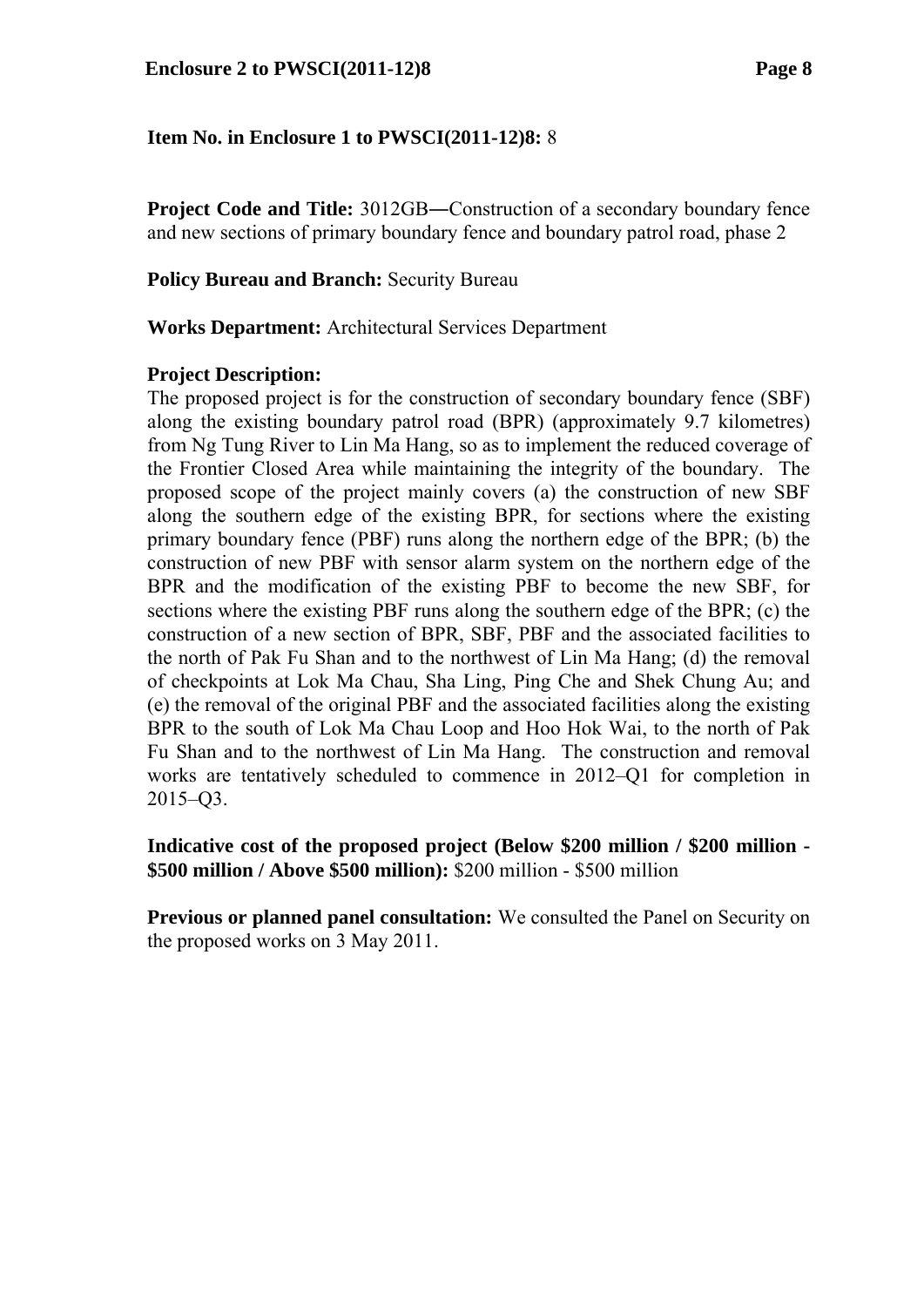**Project Code and Title:** 3109KA―Construction of Trade and Industry Tower in Kai Tak Development Area

**Policy Bureau and Branch:** Financial Services and the Treasury Bureau (The Treasury Branch)

**Works Department:** Architectural Services Department

# **Project Description:**

The proposed project is for the construction of a new government office building in the Kai Tak Development Area to provide office accommodation of around 33 000 square metres  $(m^2)$  in net operational floor area (NOFA). About 14 000  $m^2$  of the proposed Trade and Industry Tower will be used for reprovisioning the offices of the Customs and Excise Department, Labour Department, Trade and Industry Department and Student Financial Assistance Agency currently accommodated in the Trade and Industry Department Tower in Mong Kok, while around  $17 100 \text{ m}^2$  will be used for reprovisioning other government offices currently accommodated in leased premises and for construction of a new community hall. The construction is tentatively scheduled to commence in January 2012 for completion in December 2014.

**Indicative cost of the proposed project (Below \$200 million / \$200 million - \$500 million / Above \$500 million):** Above \$500 million

**Previous or planned panel consultation:** We plan to consult the Panel on Financial Affairs on the proposed works in November 2011 .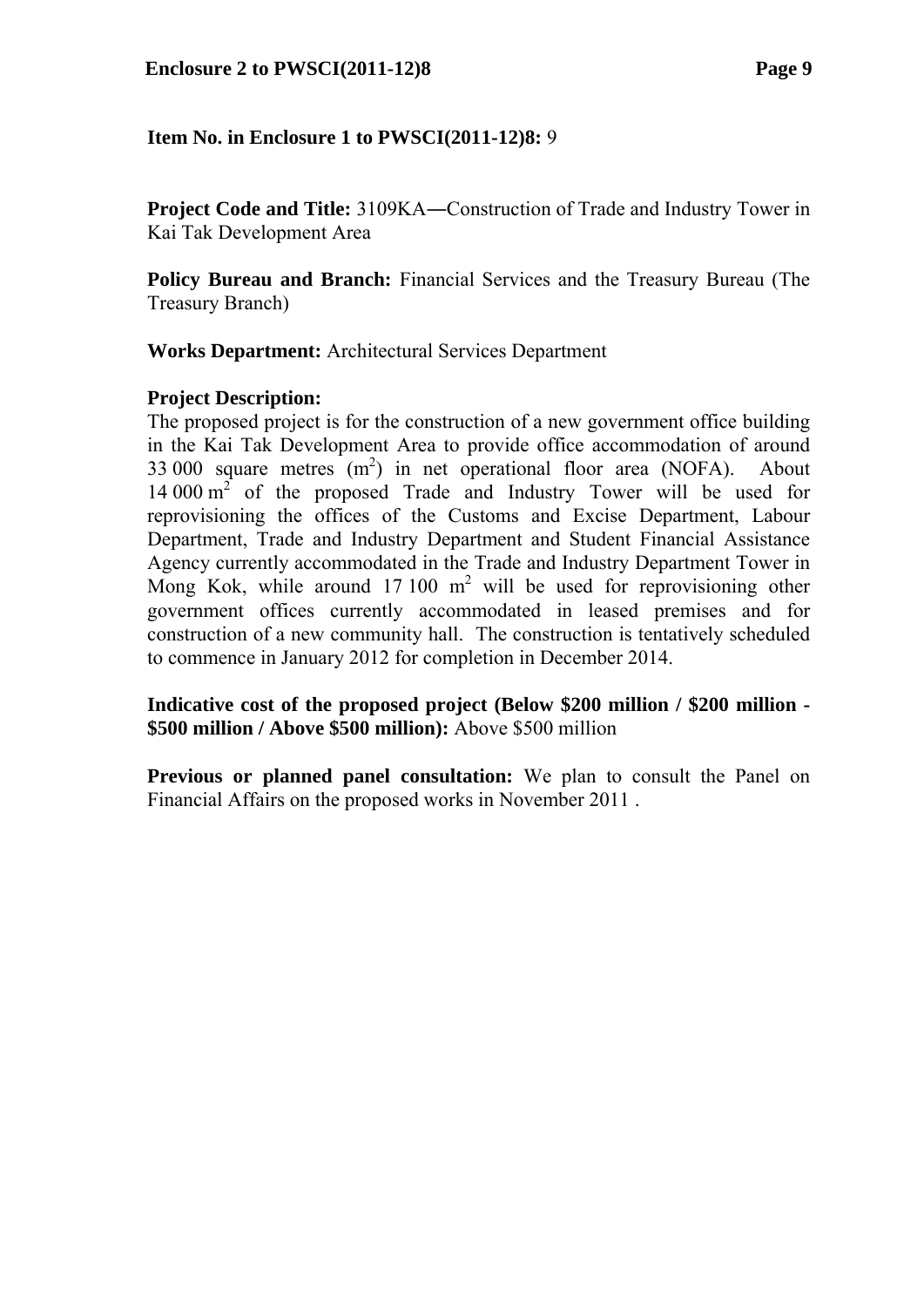#### **Enclosure 2 to PWSCI(2011-12)8 Page 10**

### **Item No. in Enclosure 1 to PWSCI(2011-12)8:** 10

**Project Code and Title:** 5013GB―Liantang/Heung Yuen Wai Boundary Control Point and associated works

**Policy Bureau and Branch:** Development Bureau (Works Branch)

**Works Department:** Civil Engineering and Development Department

#### **Project Description:**

The part of project proposed for upgrading to Category A is for the reprovisioning of the boundary patrol road and associated boundary security facilities. The proposed scope of the works comprises (a) construction of about 4.5 kilometres of boundary patrol road; and (b) ancillary works including boundary security facilities, earthworks, slope, drainage and landscaping works. Construction is tentatively scheduled to commence in 2012–Q1 for completion in 2015–Q1.

**Indicative cost of the proposed project (Below \$200 million / \$200 million - \$500 million / Above \$500 million):** \$200 million - \$500 million

**Previous or planned panel consultation:** We plan to consult the Panel on Development on the proposed works in November 2011.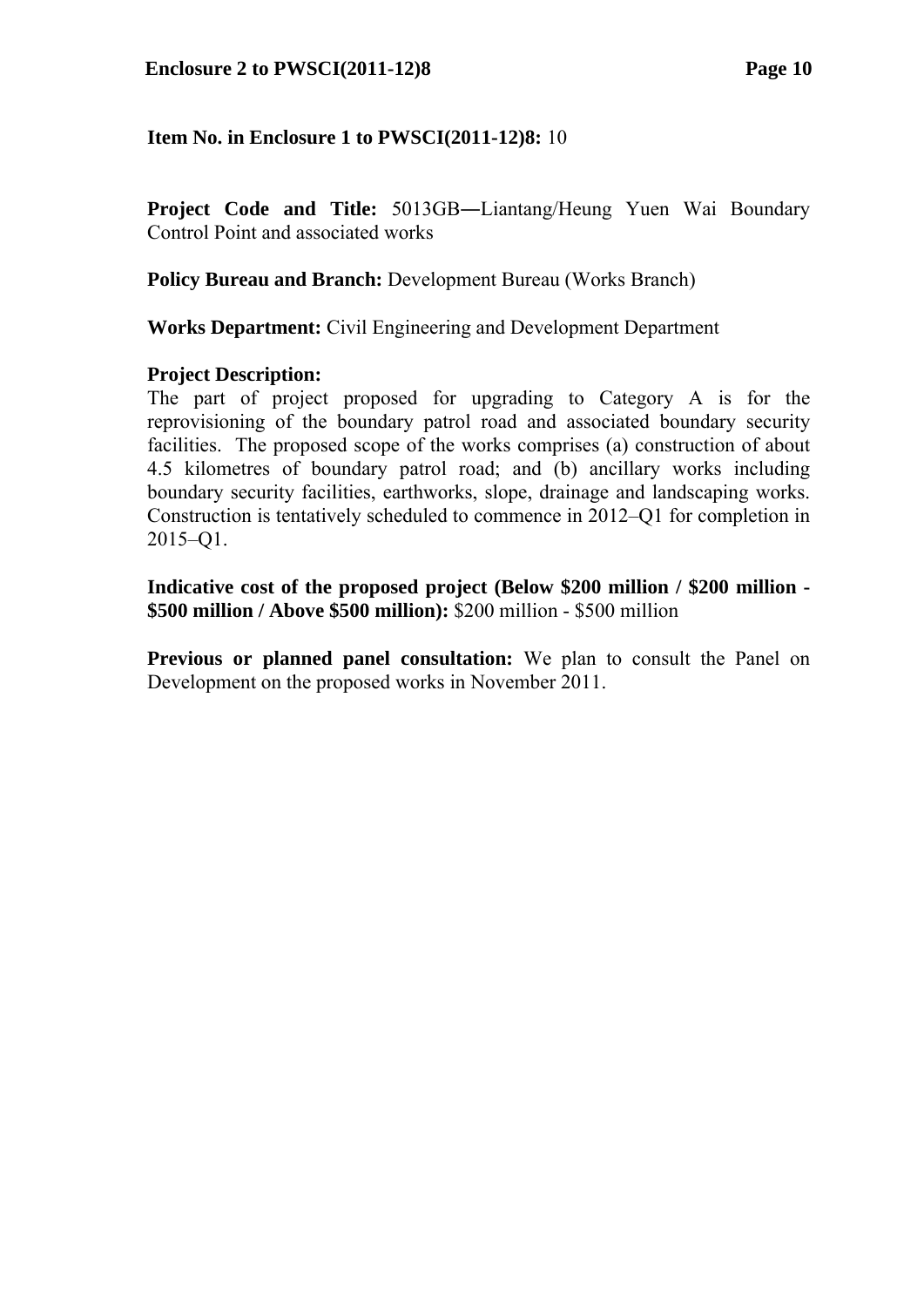**Project Code and Title:** 6844TH―Hong Kong–Zhuhai–Macao Bridge Hong Kong Link Road

**Policy Bureau and Branch:** Transport and Housing Bureau (Transport Branch)

**Works Department:** Highways Department

### **Project Description:**

The proposed project is to construct a link connecting the Hong Kong–Zhuhai– Macao Bridge from the HKSAR boundary to the Hong Kong Boundary Crossing Facilities to be located to the northeast of the Airport Island. The proposed scope of the project comprises the design and construction of a dual three-lane carriageway of about 12 kilometres long with viaducts, tunnels, at-grade roads and associated facilities. The construction is scheduled for commencement as soon as possible for completion in 2016–Q4.

**Indicative cost of the proposed project (Below \$200 million / \$200 million - \$500 million / Above \$500 million):** Above \$500 million

**Previous or planned panel consultation:** We consulted the Panel on Transport on the proposed works on 26 October 2011.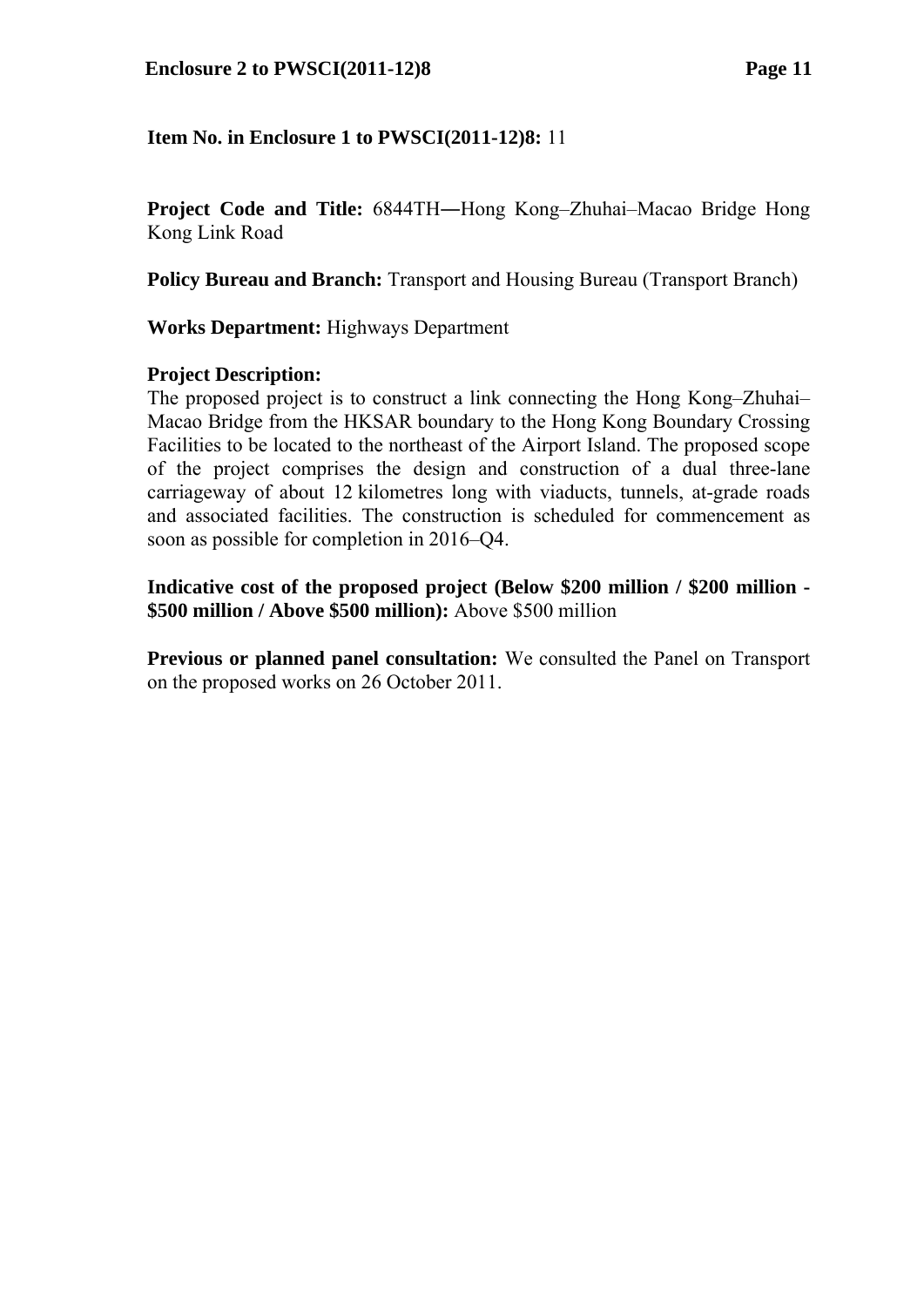**Project Code and Title:** 8012QW―Revitalisation Scheme—Revitalisation of the Stone Houses into Stone Houses Family Garden

**Policy Bureau and Branch:** Development Bureau (Works Branch)

**Works Department:** Wing Kwong So-Care Company Limited (the selected non-profit-making organisation)

### **Project Description:**

The proposed project is for the revitalisation of the Stone Houses in Kowloon City into the "Stone Houses Family Garden". The proposed scope of the project comprises the restoration and revitalisation of the Stone Houses and the construction of two new buildings for accommodating (a) a cafeteria with kitchen; (b) a visitor information centre; (c) an interpretation centre; (d) a landscaped open space; (e) a multi-purpose room; and (f) other ancillary facilities such as toilets, lift, store room, plant rooms, etc. The construction is tentatively scheduled to commence in 2012–Q1 for completion in 2013–Q3.

**Indicative cost of the proposed project (Below \$200 million / \$200 million - \$500 million / Above \$500 million):** Below \$200 million

**Previous or planned panel consultation:** We consulted the Panel on Development on the proposed works in July 2011.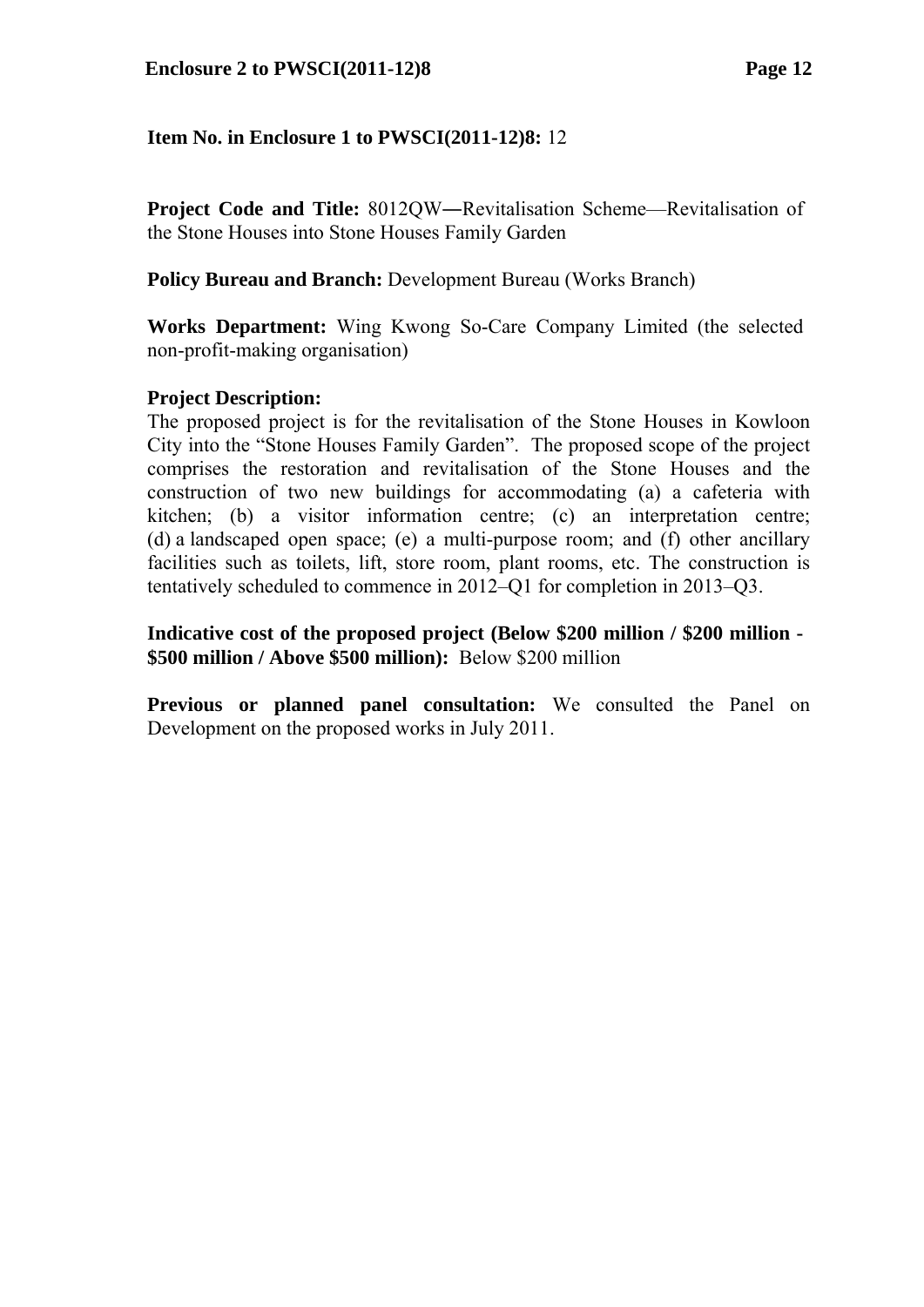#### **Enclosure 2 to PWSCI(2011-12)8 Page 13**

### **Item No. in Enclosure 1 to PWSCI(2011-12)8:** 13

**Project Code and Title:** 9189WC―Replacement and rehabilitation of water mains, stage 4 phase 2

**Policy Bureau and Branch:** Development Bureau (Works Branch)

**Works Department:** Water Supplies Department

#### **Project Description:**

The proposed project is for the replacement and rehabilitation (R&R) of ageing water mains in various districts in Kowloon, New Territories and outlying islands. The proposed scope of the project comprises R&R of about 350 kilometres of water mains, including associated service pipes and connections, under stage 4 phase 2 of the R&R programme. The construction is tentatively scheduled to commence in 2012–Q1 for completion in 2015–Q4.

**Indicative cost of the proposed project (Below \$200 million / \$200 million - \$500 million / Above \$500 million):** Above \$500 million

**Previous or planned panel consultation:** We plan to consult the Panel on Development on the proposed works in November 2011.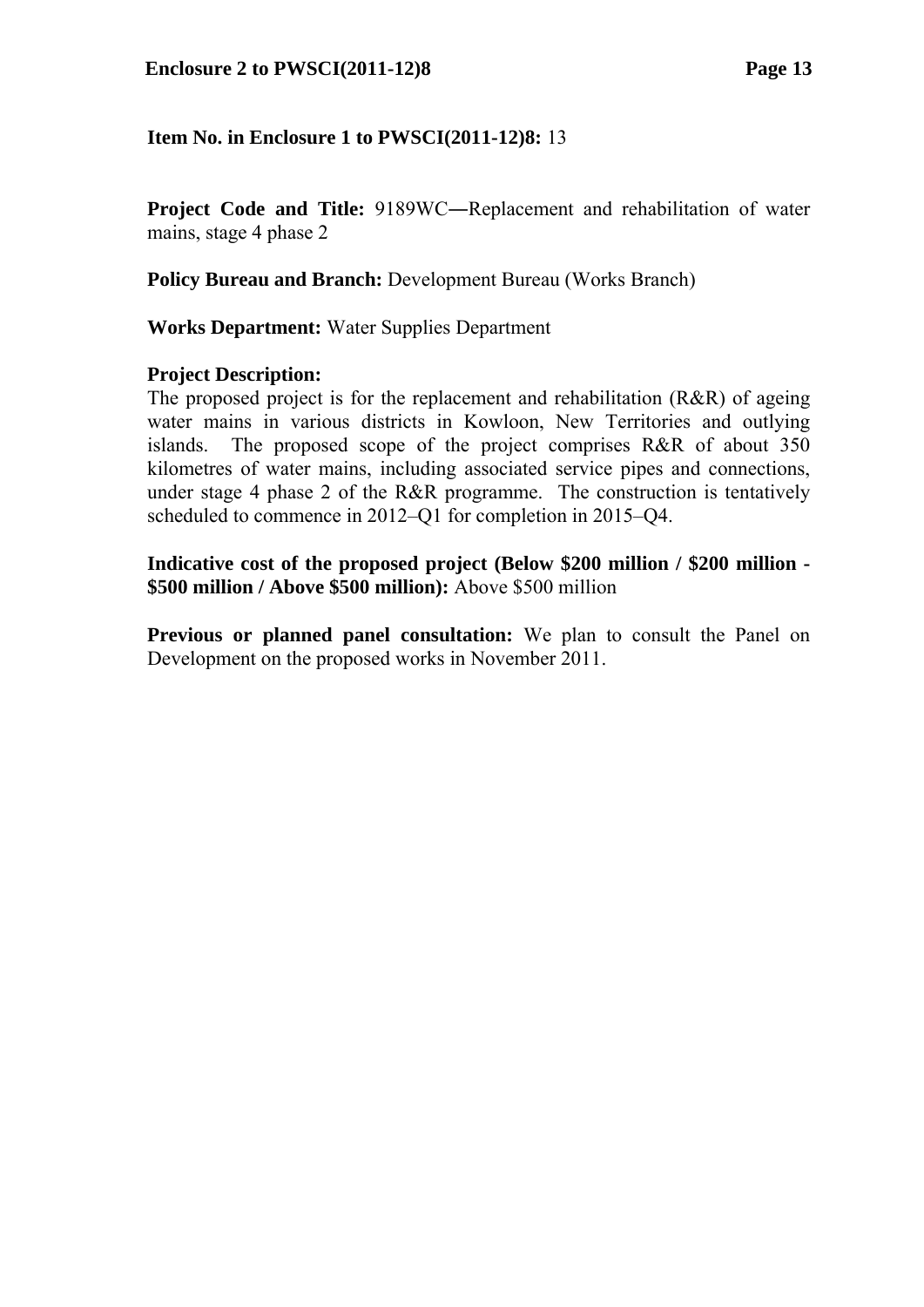**Project Code and Title:** 3181GK—Construction of a station for the new Terminal Doppler Weather Radar

**Policy Bureau and Branch:** Commerce and Economic Development Bureau (Commerce, Industry and Tourism Branch)

**Works Department:** Architectural Services Department

### **Project Description:**

The proposed project is for the construction of a station on a hilltop in Tai Lam Chung, Tuen Mun for housing a new windshear radar, called the Terminal Doppler Weather Radar (TDWR). We acquired the necessary funding for procuring the TDWR itself from the Legislative Council in 2009. The proposed scope of the project comprises the construction of a one-storey main building housing the radar equipment, loading and unloading area, extension of access road and ancillary facilities. The construction is tentatively scheduled to commence in 2012–Q2 for completion in 2014–Q2.

**Indicative cost of the proposed project (Below \$200 million / \$200 million - \$500 million / Above \$500 million):** Below \$200 million

**Previous or planned panel consultation:** We plan to consult the Panel on Economic Development on the proposed works in 2011–Q4.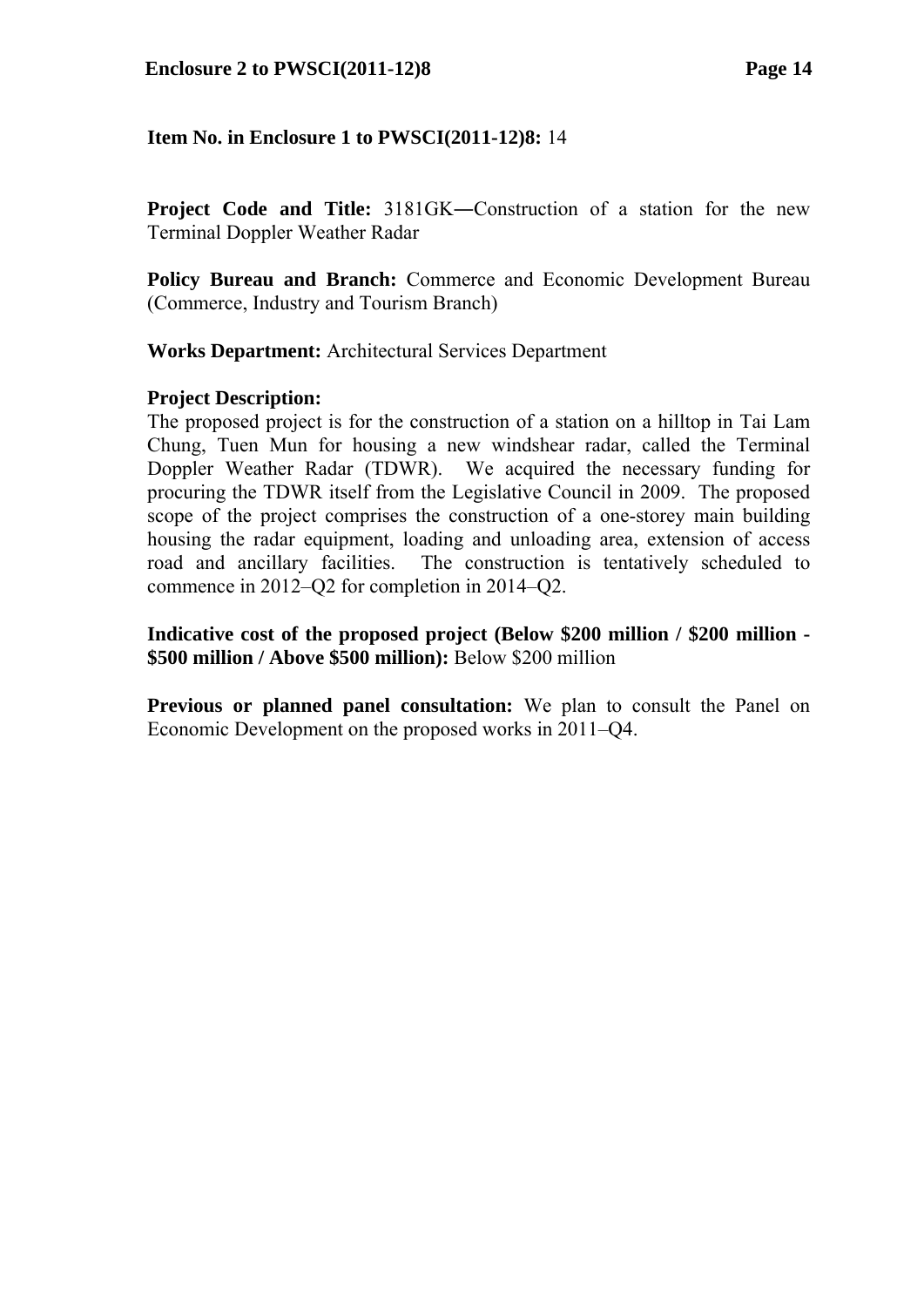**Project Code and Title:** 3031LJ―West Kowloon Law Courts Building

**Policy Bureau and Branch: Judiciary** 

**Works Department:** Architectural Services Department

### **Project Description:**

The proposed project is for the construction of a new law courts building at Sham Shui Po, Kowloon. The proposed scope of the project comprises the construction of a multi-storey building accommodating courtrooms, court associated facilities, chambers, offices and other ancillary facilities including library, conference rooms and car parking facilities, etc. The construction is tentatively scheduled to commence in 2012–Q2 for completion in 2015–Q4.

**Indicative cost of the proposed project (Below \$200 million / \$200 million - \$500 million / Above \$500 million):** Above \$500 million

**Previous or planned panel consultation:** We consulted the Panel on Administration of Justice and Legal Services on the proposed works on 26 April 2010. We plan to further consult the Panel on the proposed design in December 2011.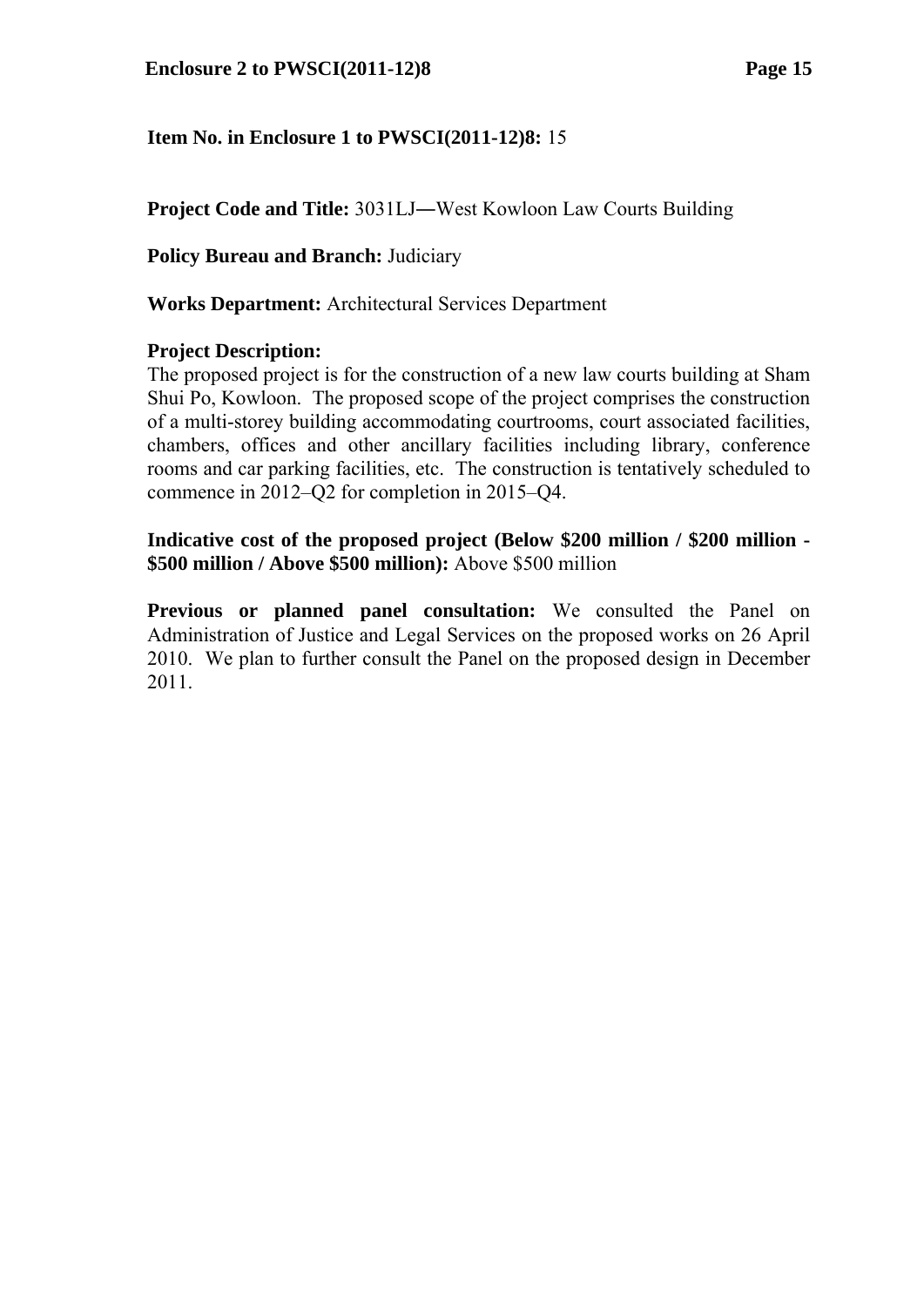#### **Enclosure 2 to PWSCI(2011-12)8 Page 16**

### **Item No. in Enclosure 1 to PWSCI(2011-12)8:** 16

**Project Code and Title:** 4339DS―North District sewerage, stage 1 phase 2C and stage 2 phase 1

**Policy Bureau and Branch:** Environment Bureau

**Works Department:** Drainage Services Department

#### **Project Description:**

The part of the project proposed for upgrading to Category A is for the construction of (a) about 11 kilometres (km) of village sewers for the 3 unsewered areas, namely Kau Lung Hang Lo Wai, Kau Lung Hang San Wai and Tai Hang; (b) about 1.5 km of trunk sewer at Tai Wo Service Road West; (c) a sewage pumping station at Tai Hang; and (d) ancillary works. The construction is tentatively scheduled to commence in 2012–Q2 for completion in 2017–Q3.

**Indicative cost of the proposed project (Below \$200 million / \$200 million - \$500 million / Above \$500 million):** \$200 million - \$500 million

**Previous or planned panel consultation:** We plan to consult the Panel on Environmental Affairs on the proposed works in February 2012.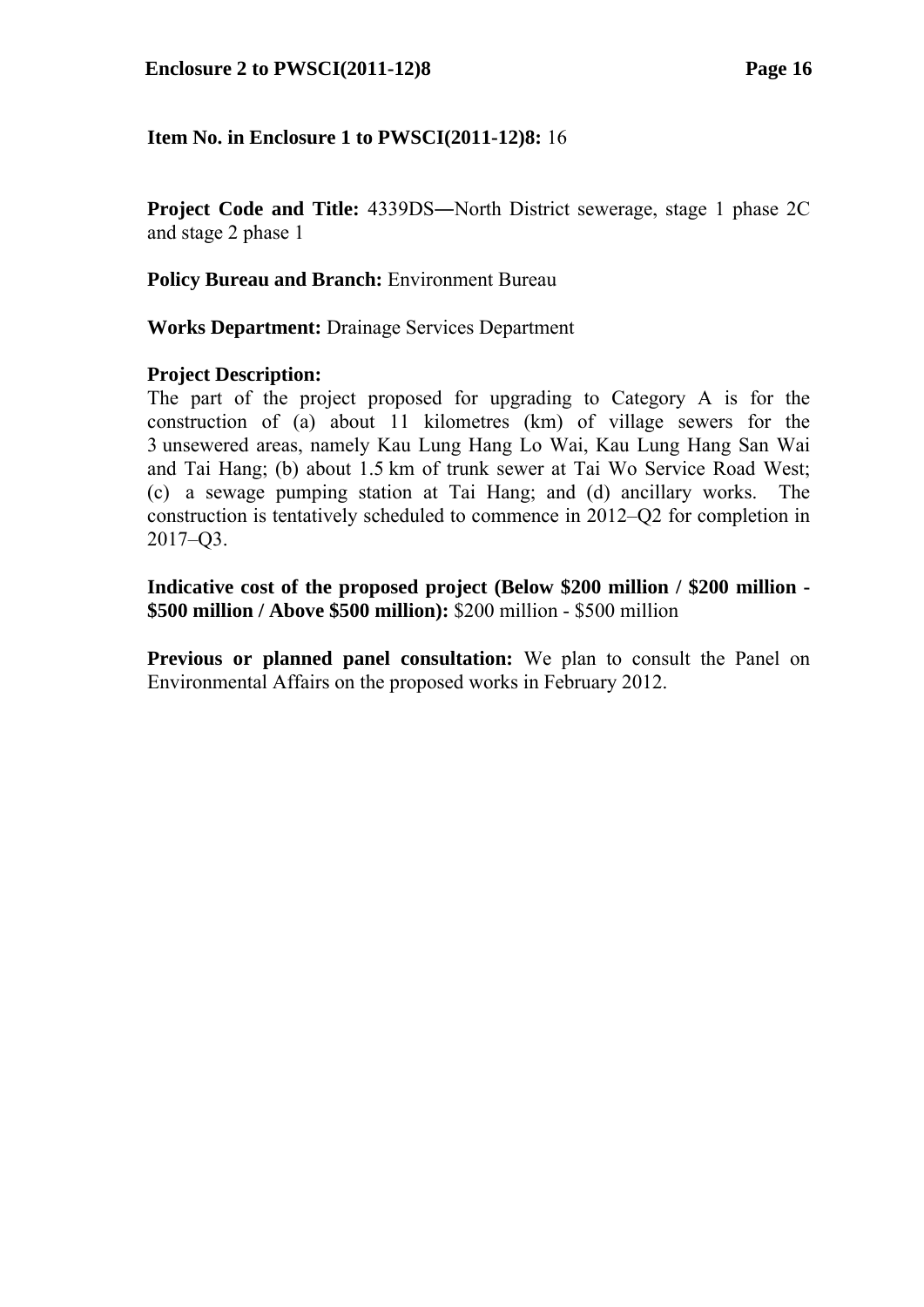**Project Code and Title:**  $4353DS$ —Outlying Islands sewerage stage 2 upgrading of Mui Wo village sewerage phase 2 and Mui Wo sewage treatment works

**Policy Bureau and Branch:** Environment Bureau

**Works Department:** Drainage Services Department

# **Project Description:**

The part of the project proposed for upgrading to Category A is to (a) upgrade the treatment capacity of Mui Wo sewage treatment works to 3 700 cubic metres per day; (b) upgrade about 2 kilometres (km) existing trunk sewers in Mui Wo centre; (c) construct about 3 km village sewers in Wang Tong and Yue Kwong Chuen; and (d) ancillary works. The construction is tentatively scheduled to commence in 2012–Q2 for completion in 2017–Q2.

**Indicative cost of the proposed project (Below \$200 million / \$200 million - \$500 million / Above \$500 million):** Above \$500 million

**Previous or planned panel consultation:** We plan to consult the Panel on Environmental Affairs on the proposed works in February 2012.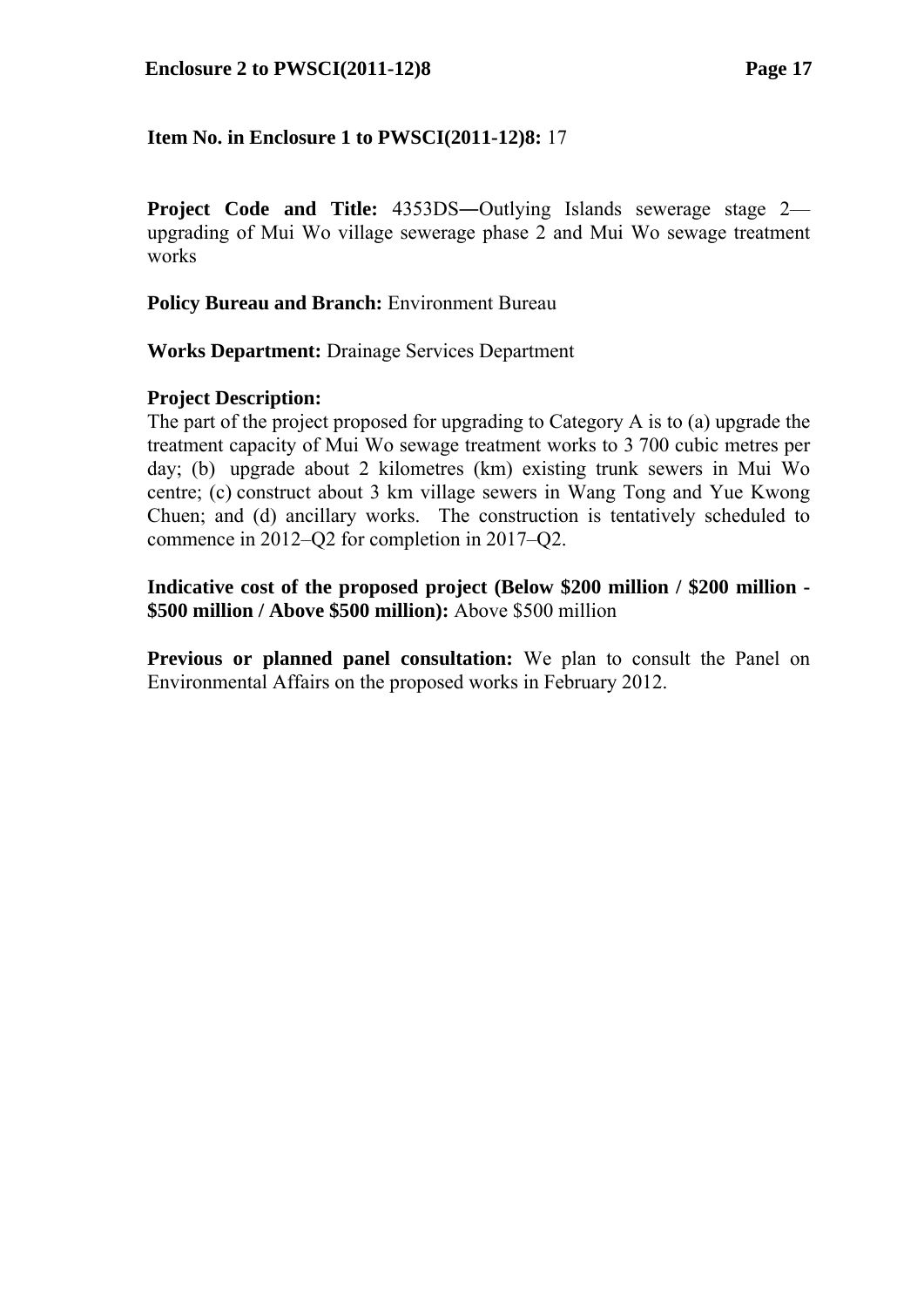#### **Enclosure 2 to PWSCI(2011-12)8 Page 18**

### **Item No. in Enclosure 1 to PWSCI(2011-12)8:** 18

**Project Code and Title:** 5737CL―Dredging, management and capping of contaminated sediment disposal facility to the south of The Brothers

**Policy Bureau and Branch:** Development Bureau (Works Branch)

**Works Department:** Civil Engineering and Development Department

### **Project Description:**

The proposed project is for the dredging, management and capping of a new contaminated sediment disposal facility to the south of The Brothers. The proposed scope of the project comprises (a) forming and capping a new facility comprising two mud pits in the sea-bed to the south of The Brothers for disposal of about 5 000 000 cubic metres of contaminated sediments; (b) conducting on-site management of disposal activities; and (c) implementing environmental monitoring and audit programme. The construction is tentatively scheduled to commence in 2012–Q2 for completion in 2018–Q2.

**Indicative cost of the proposed project (Below \$200 million / \$200 million - \$500 million / Above \$500 million):** Above \$500 million

**Previous or planned panel consultation:** We consulted the Panel on Development on the proposed works in March 2011. As requested by the Panel, we will further consult the relevant District Councils and submit supplementary information to the Panel.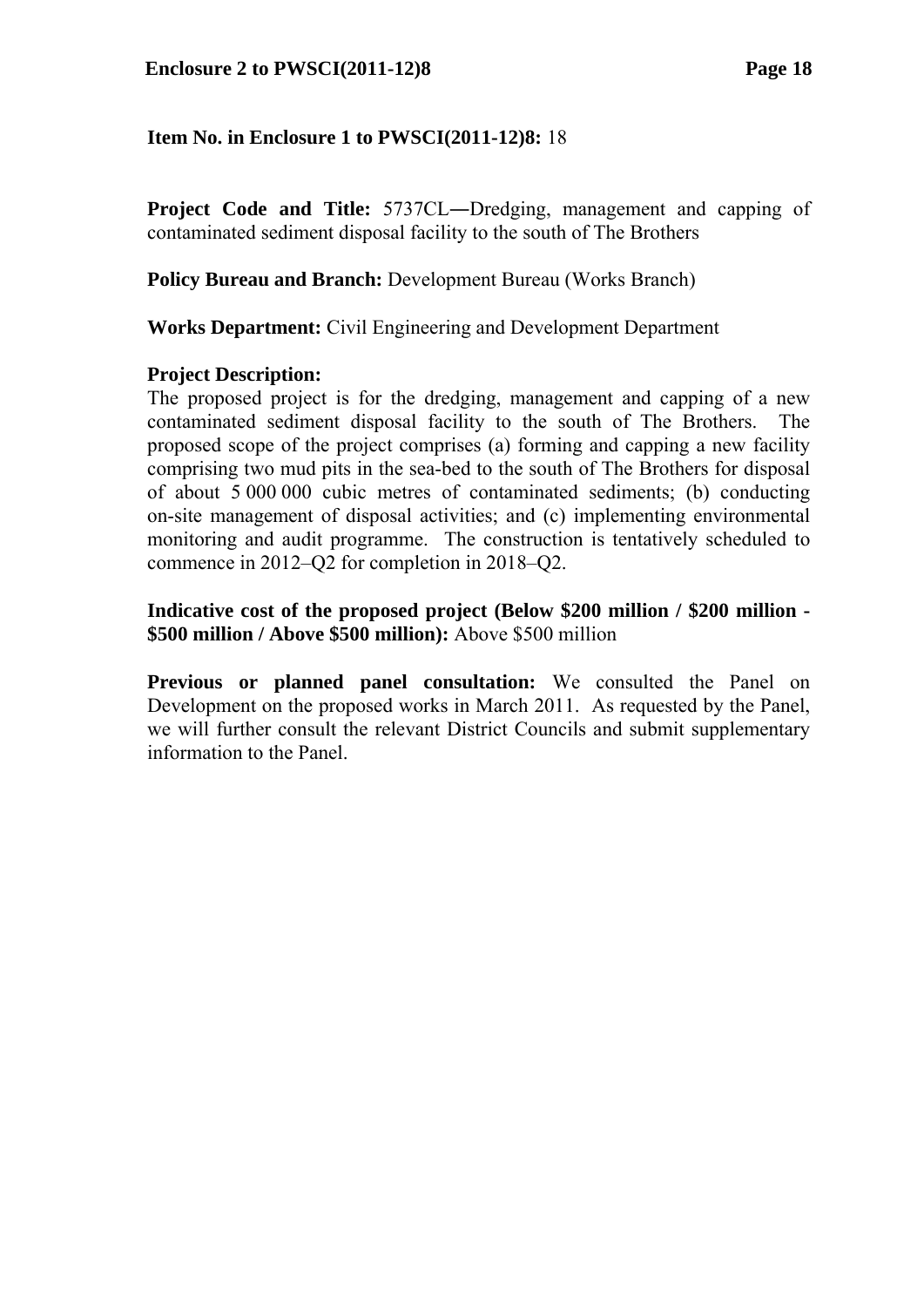**Project Code and Title:** 7753CL—Infrastructure works for West Kowloon Cultural District (WKCD), phase 1—design and site investigation

# **Policy Bureau and Branch:** Home Affairs Bureau

**Works Department:** Civil Engineering and Development Department

### **Project Description:**

The proposed project is for the design and site investigation for the public infrastructure works to be funded by the Government, which are essential for the phase 1 facilities of the WKCD Authority to be commissioned in phases starting from 2015. The proposed scope of the project covers the design and site investigation of underground and at-grade roads, highway structures, drainage and sewerage systems, fresh and salt water supply systems and other associated works. The design and site investigation are tentatively scheduled to commence in 2012–Q2 for completion in 2014–Q2.

**Indicative cost of the proposed project (Below \$200 million / \$200 million - \$500 million / Above \$500 million):** \$200 million - \$500 million

**Previous or planned panel consultation:** We plan to consult the Panel on Home Affairs on the proposed works in April 2012.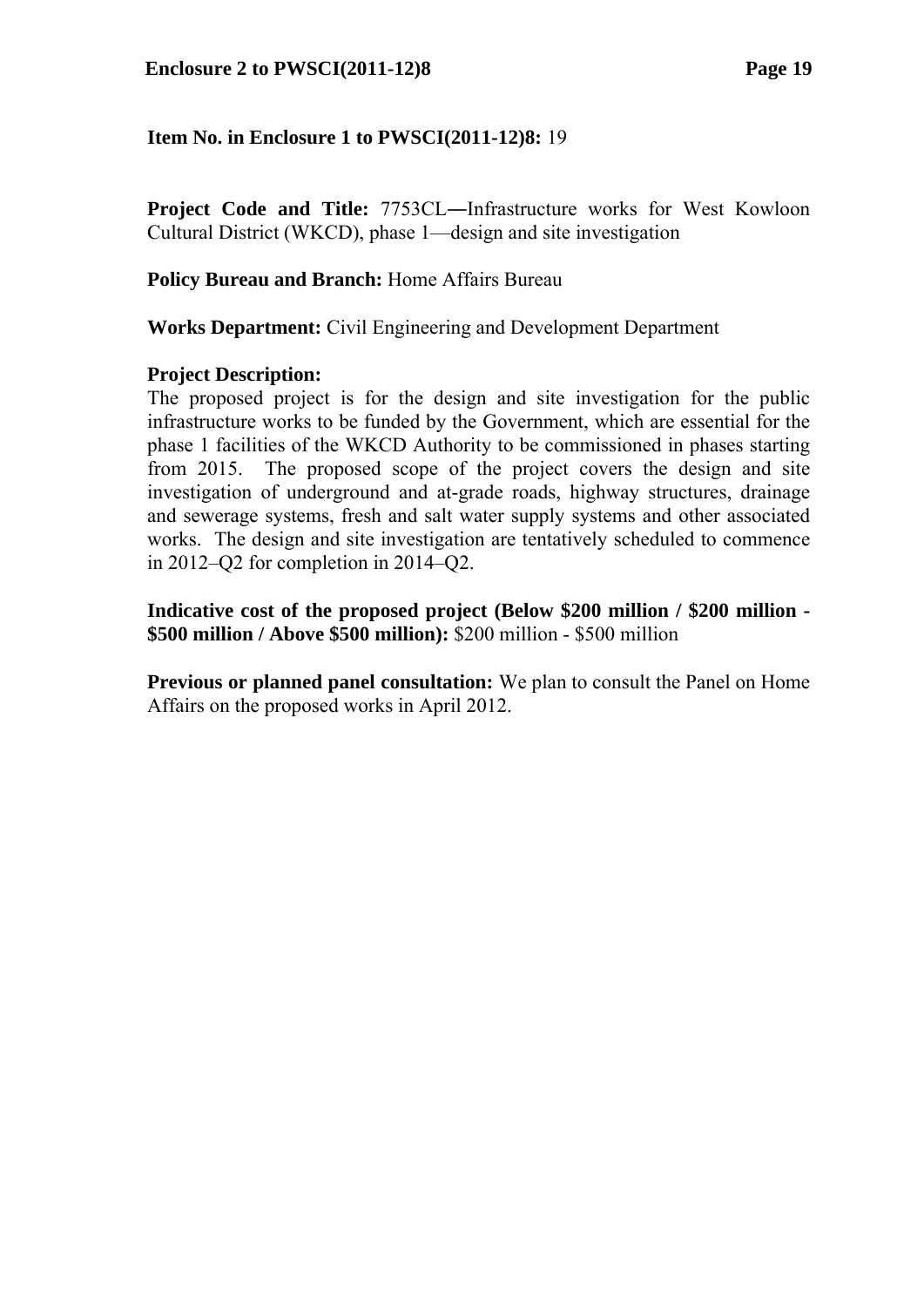**Project Code and Title:** 7268RS—Cycle track between Tsuen Wan and Tuen Mun

**Policy Bureau and Branch:** Development Bureau (Works Branch)

**Works Department:** Civil Engineering and Development Department

### **Project Description:**

The part of project proposed for upgrading to Category A is for the detailed design and site investigation for part of the proposed cycle track between Tsuen Wan and Tuen Mun of the cycle track network in the New Territories. The proposed scope of the works comprises (a) detailed design of a 2.3 kilometres (km) long new cycle track and footpath from Tsing Tsuen Bridge to Bayview Garden; (b) detailed design and an Environmental Impact Assessment of a 4.5 km long new cycle track and footpath from Bayview Garden to Ting Kau; (c) detailed design of associated supporting facilities including 1 entry/exit hub and 3 resting stations; (d) alignment review of the remaining sections of cycle track between Tsuen Wan and Tuen Mun; and (e) associated site investigation. The detailed design and site investigation are tentatively scheduled to commence in 2012–Q2 for completion in 2014–Q2.

**Indicative cost of the proposed project (Below \$200 million / \$200 million - \$500 million / Above \$500 million):** Below \$200 million

**Previous or planned panel consultation:** We plan to consult the Panel on Development on the proposed works in December 2011.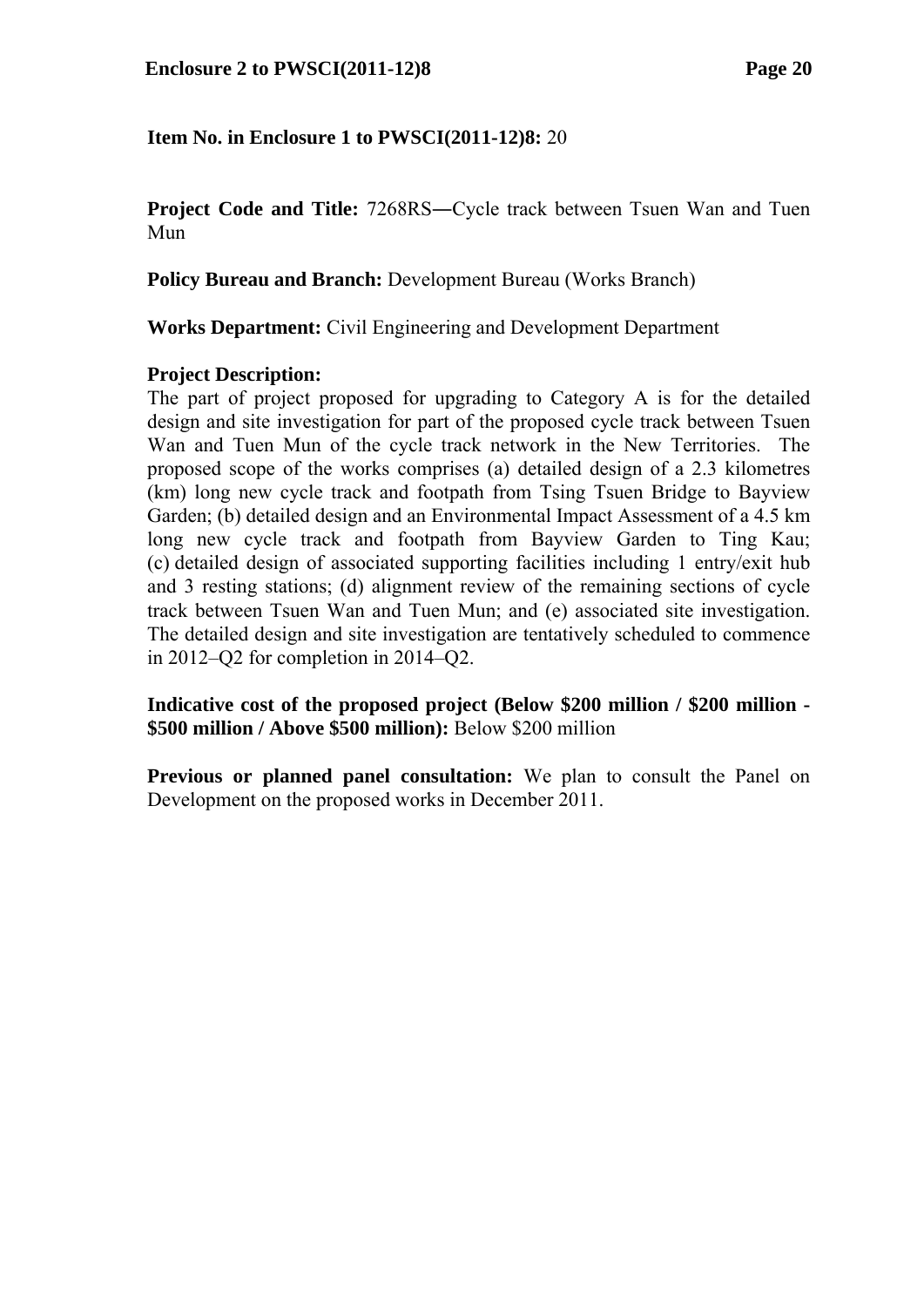**Project Code and Title:** 8016QW―Revitalisation Scheme—Revitalisation of the Blue House Cluster into Viva Blue House

**Policy Bureau and Branch:** Development Bureau (Works Branch)

**Works Department:** St. James' Settlement (the selected non-profit-making organisation)

# **Project Description:**

The proposed project is to revitalise the Blue House Cluster into the "Viva Blue House", a multi-functional complex. The proposed scope of the project comprises the restoration and revitalisation of the Blue House Cluster for accommodating (a) 18 residential units; (b) three shops; (c) two restaurants; (d) exhibition areas; (e) classroom and recreation areas; (f) office areas; (g) a public open space of no less than 220 square metres; (h) a link bridge with two new external staircases to connect the three separate building blocks; and (i) other ancillary facilities such as toilets, lift, storage areas and plant rooms, etc. The construction is scheduled to commence in 2012–Q2 for completion in 2014– Q1.

**Indicative cost of the proposed project (Below \$200 million / \$200 million - \$500 million / Above \$500 million):** Below \$200 million

**Previous or planned panel consultation:** We consulted the Panel on Development on the proposed works in July 2011.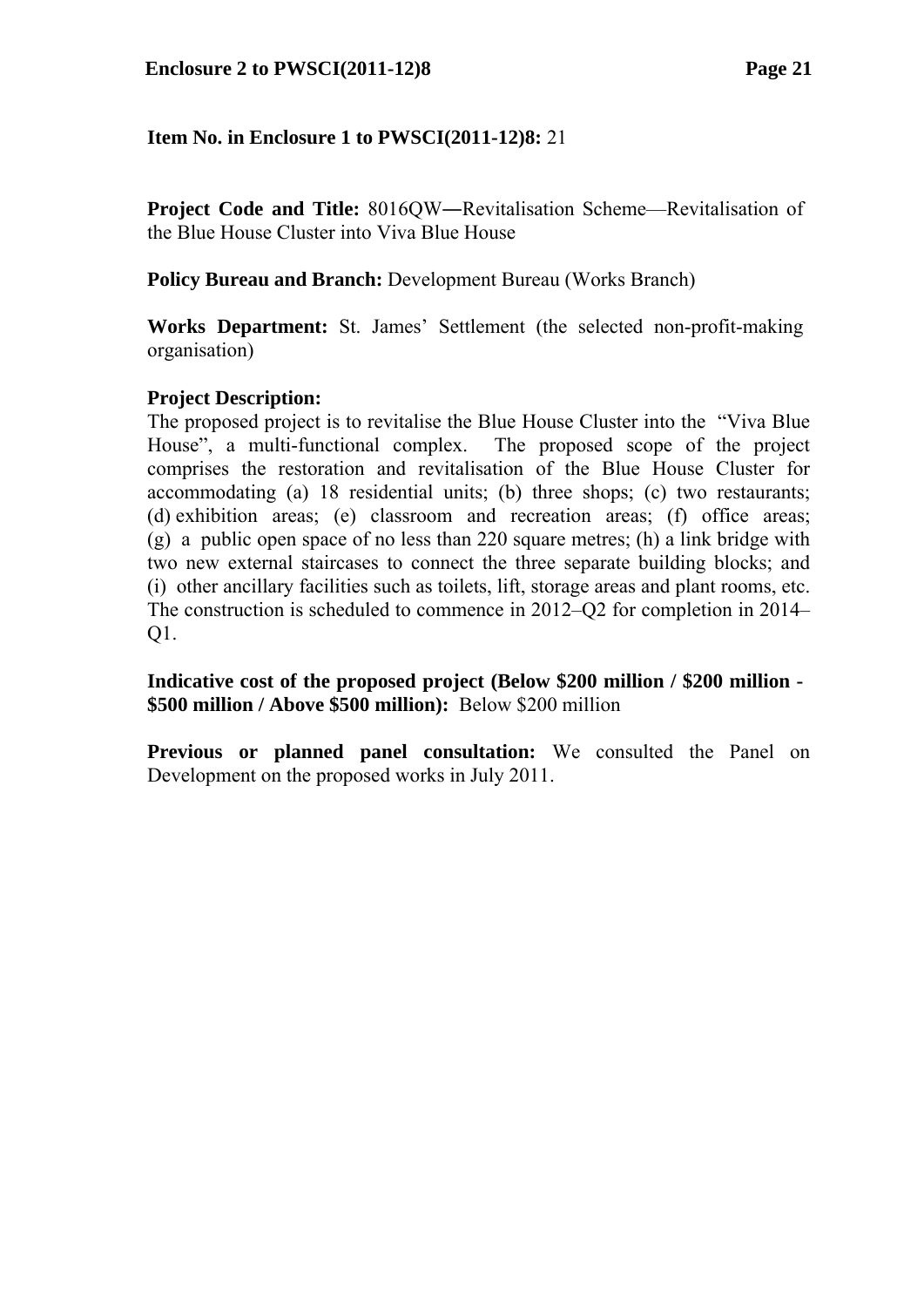**Project Code and Title:** 8017QW―Revitalisation Scheme—Revitalisation of the Old Tai Po Police Station into Green Hub

**Policy Bureau and Branch:** Development Bureau (Works Branch)

**Works Department:** Kadoorie Farm and Botantic Garden Corporation (the selected non-profit-making organisation)

### **Project Description:**

The proposed project is for the revitalisation of the Old Tai Po Police Station into the "Green Hub". The proposed scope of the project comprises the restoration and revitalisation of the Old Tai Po Police Station for accommodating (a) an exhibition area; (b) an information and resource centre; (c) three folk art and craft workshops; (d) a meeting room; (e) a training room; (f) a community co-operative market; (g) a kitchen store and food preparation room; (h) a cookery training area; (i) a canteen; (j) 12 guest rooms; (k) landscaped areas; (l) office areas; and (m) other ancillary facilities such as toilets, storages, laundry room, linen store and plant rooms, etc. The construction is tentatively scheduled to commence in 2012–Q2 for completion in 2013–Q4.

**Indicative cost of the proposed project (Below \$200 million / \$200 million - \$500 million / Above \$500 million):** Below \$200 million

**Previous or planned panel consultation:** We consulted the Panel on Development on the proposed works in July 2011.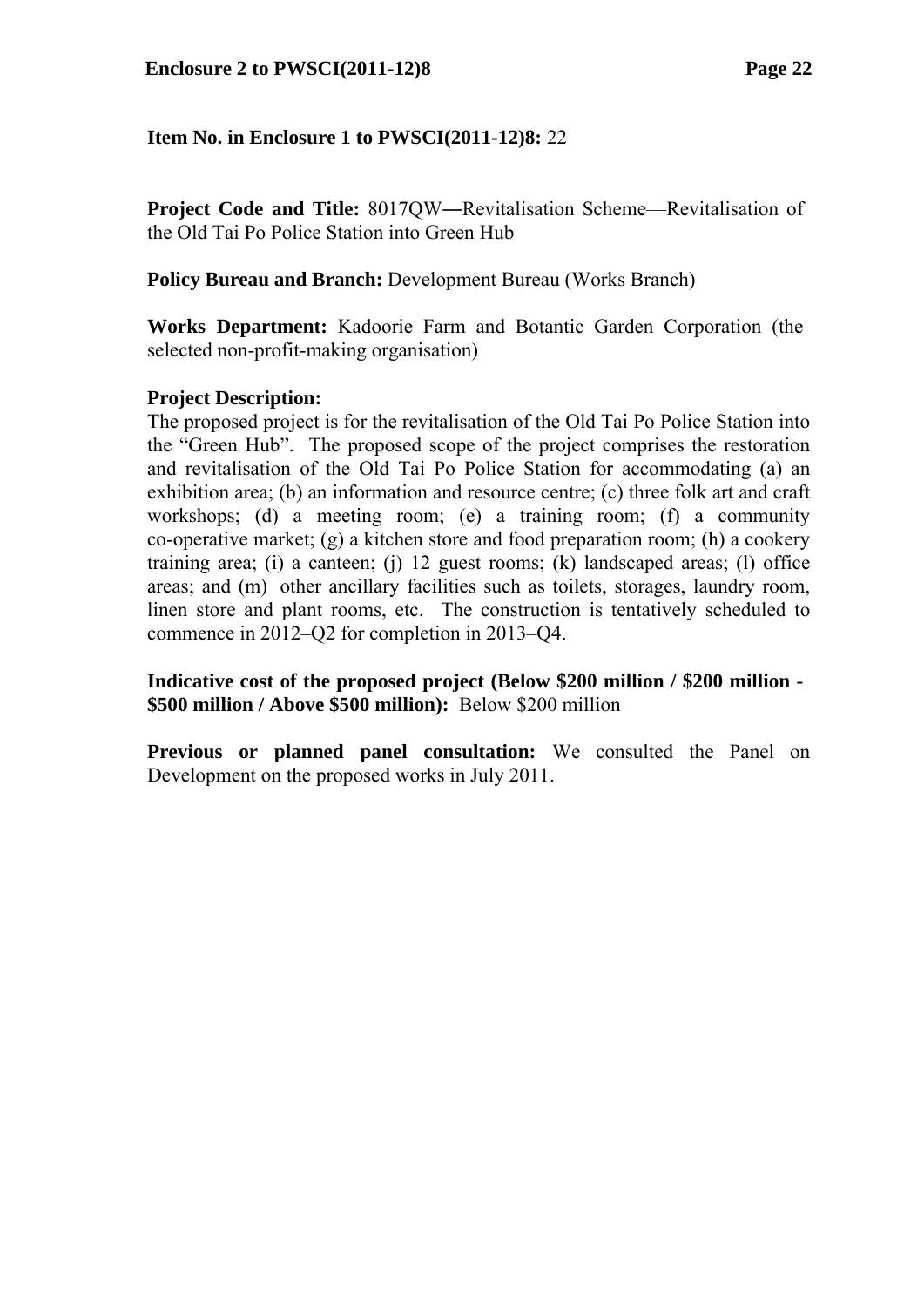**Project Code and Title:** 3173BF―Redevelopment of Fire Services Training School cum reprovisioning of Driving Training School

### **Policy Bureau and Branch: Security Bureau**

**Works Department:** Architectural Services Department

### **Project Description:**

The proposed project is for the construction of the Fire Services Training School cum Driving Training School at Pak Shing Kok, Area 78, Tseung Kwan O. The proposed scope of the project comprises the construction of indoor and outdoor incident grounds, teaching blocks for fire and ambulance personnel, outdoor driving training ground, physical training facilities, public education centre, administrative and supporting facilities, such as appliance rooms, dormitories, canteens, etc. The construction is tentatively scheduled to commence in 2012– Q3 for completion in 2015–Q3.

**Indicative cost of the proposed project (Below \$200 million / \$200 million - \$500 million / Above \$500 million):** Above \$500 million

**Previous or planned panel consultation:** We consulted the Panel on Security on the proposed works on 10 February 2011.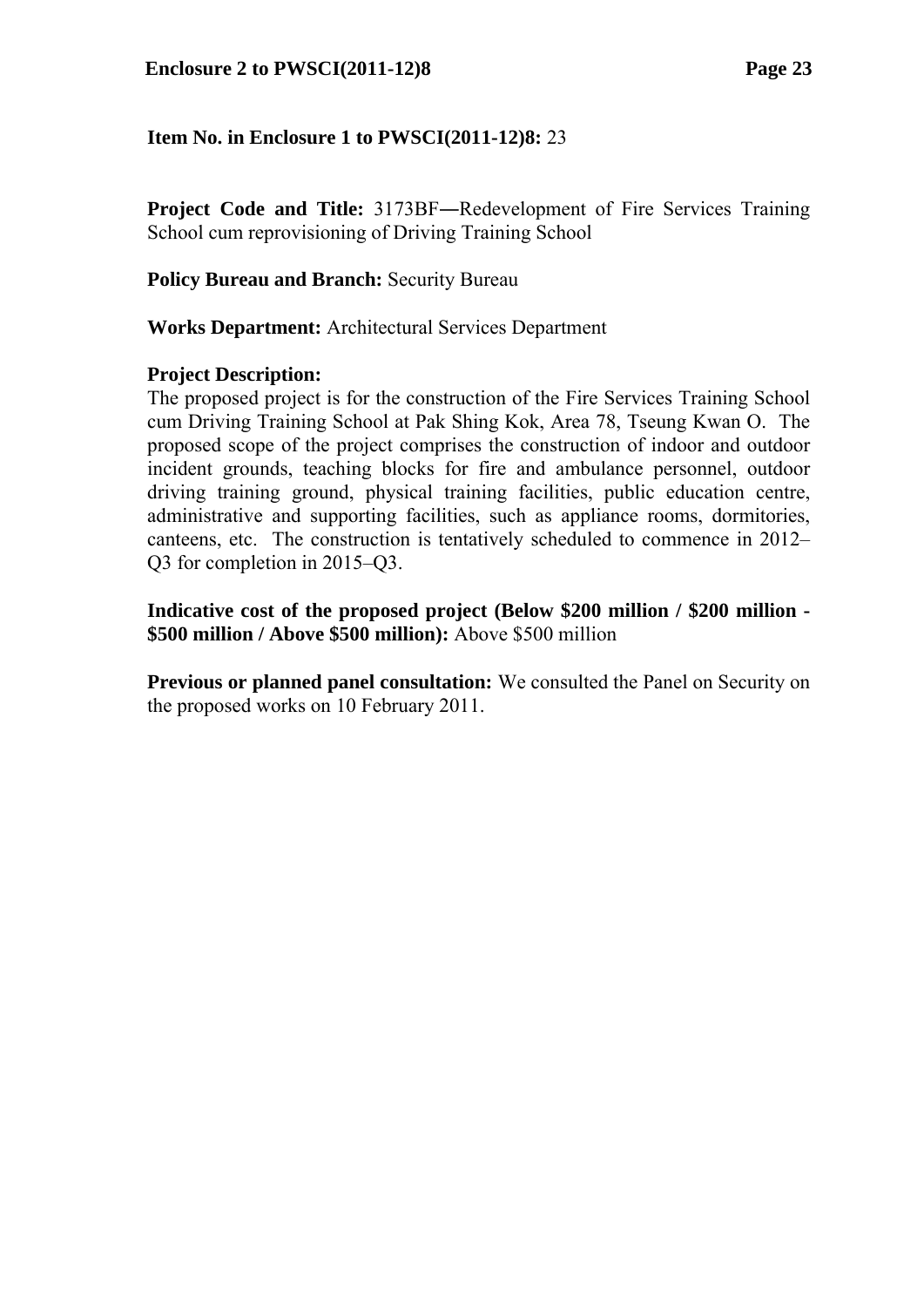**Project Code and Title:** 3401IO―Fitting-out works for government facilities associated with midfield expansion project at Hong Kong International Airport

**Policy Bureau and Branch:** Transport and Housing Bureau (Transport Branch)

**Works Department:** Architectural Services Department

### **Project Description:**

The Airport Authority is taking forward a midfield expansion project at the Hong Kong International Airport to provide additional aircraft stands, apron facilities and a new midfield passenger concourse to cater for the forecast air traffic demand. The proposed project is for the fitting-out of government facilities for the Customs and Excise Department, Hong Kong Police Force, Immigration Department, Department of Health and Civil Aviation Department associated with the midfield expansion project. The construction is tentatively scheduled to commence in 2012–Q3 for phased completion in 2015–Q3 (phase 1) and in 2016–Q1 (phase 2).

**Indicative cost of the proposed project (Below \$200 million / \$200 million - \$500 million / Above \$500 million):** \$200 million - \$500 million

**Previous or planned panel consultation:** We plan to consult the Panel on Economic Development on the proposed works in 2011–Q4.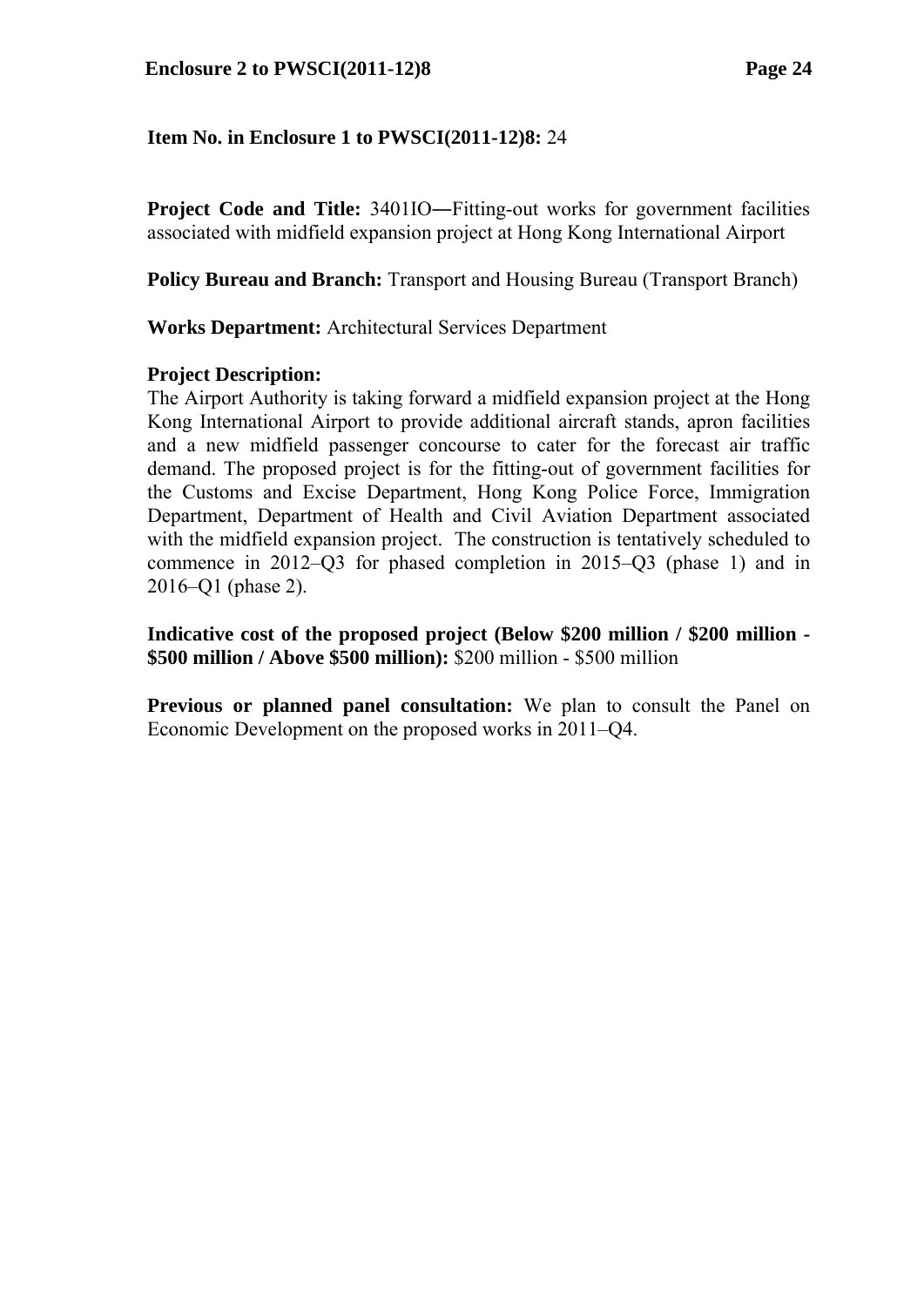**Project Code and Title:** 3062JA―Redevelopment of ex-Fire Services Married Quarters in Fu Tei, Tuen Mun

**Policy Bureau and Branch: Security Bureau** 

**Works Department:** Architectural Services Department

### **Project Description:**

The proposed project is for the construction of a multi-departmental quarter for joint-use amongst the Correctional Services Department, Fire Services Department, Immigration Department and Customs and Excise Department at Fu Tei, Tuen Mun. The proposed scope of the project comprises the construction of a residential block with 140 quarter units; a multi-function room and other ancillary facilities. The construction is tentatively scheduled to commence in 2012–Q3 for completion in 2014–Q3.

**Indicative cost of the proposed project (Below \$200 million / \$200 million - \$500 million / Above \$500 million):** \$200 million - \$500 million

**Previous or planned panel consultation:** We plan to consult the Panel on Security on the proposed works in March 2012.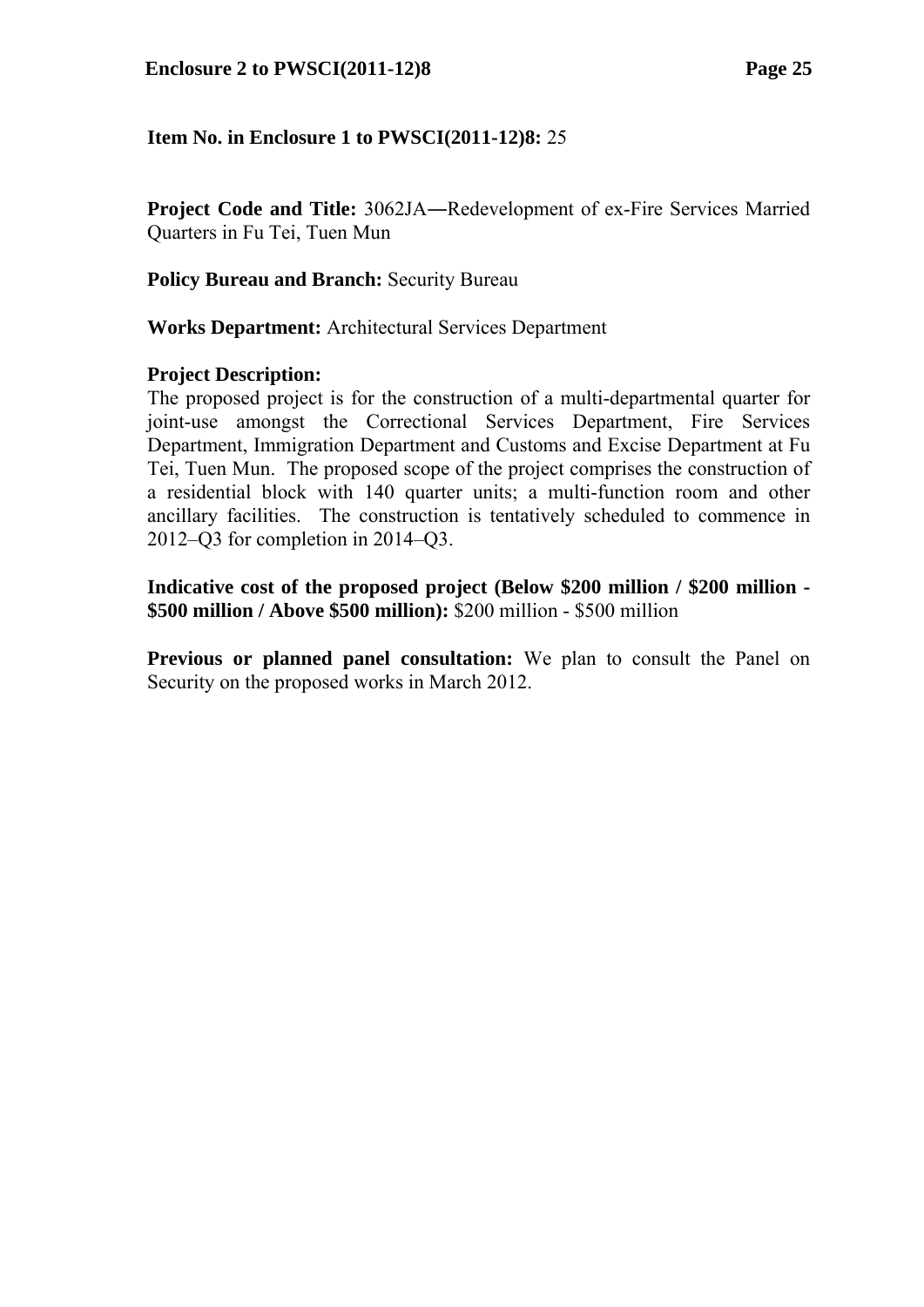**Project Code and Title:** 3076LC―Redevelopment of Tai Lam Centre for Women

**Policy Bureau and Branch: Security Bureau** 

**Works Department:** Architectural Services Department

### **Project Description:**

-

The proposed project is for the in-situ partial redevelopment of Tai Lam Centre for Women. The proposed scope of the project comprises (a) the construction of a new complex block for the nursing and health service facilities, rehabilitation facilities and Category A prisoner<sup>1</sup> facilities; (b) demolition of the existing hospital block and one dormitory and construction of a new remand block; (c) demolition of the existing communication room, reception office, gate lodge and visit room, which are located in different areas of the institution; and (d) construction of a new multi-purpose building for reprovisioning of the facilities to be demolished. The construction is tentatively scheduled to commence in 2012–Q3 for completion in 2016–Q4.

**Indicative cost of the proposed project (Below \$200 million / \$200 million - \$500 million / Above \$500 million):** Above \$500 million

**Previous or planned panel consultation:** We consulted the Panel on Security on the proposed works on 7 June 2011.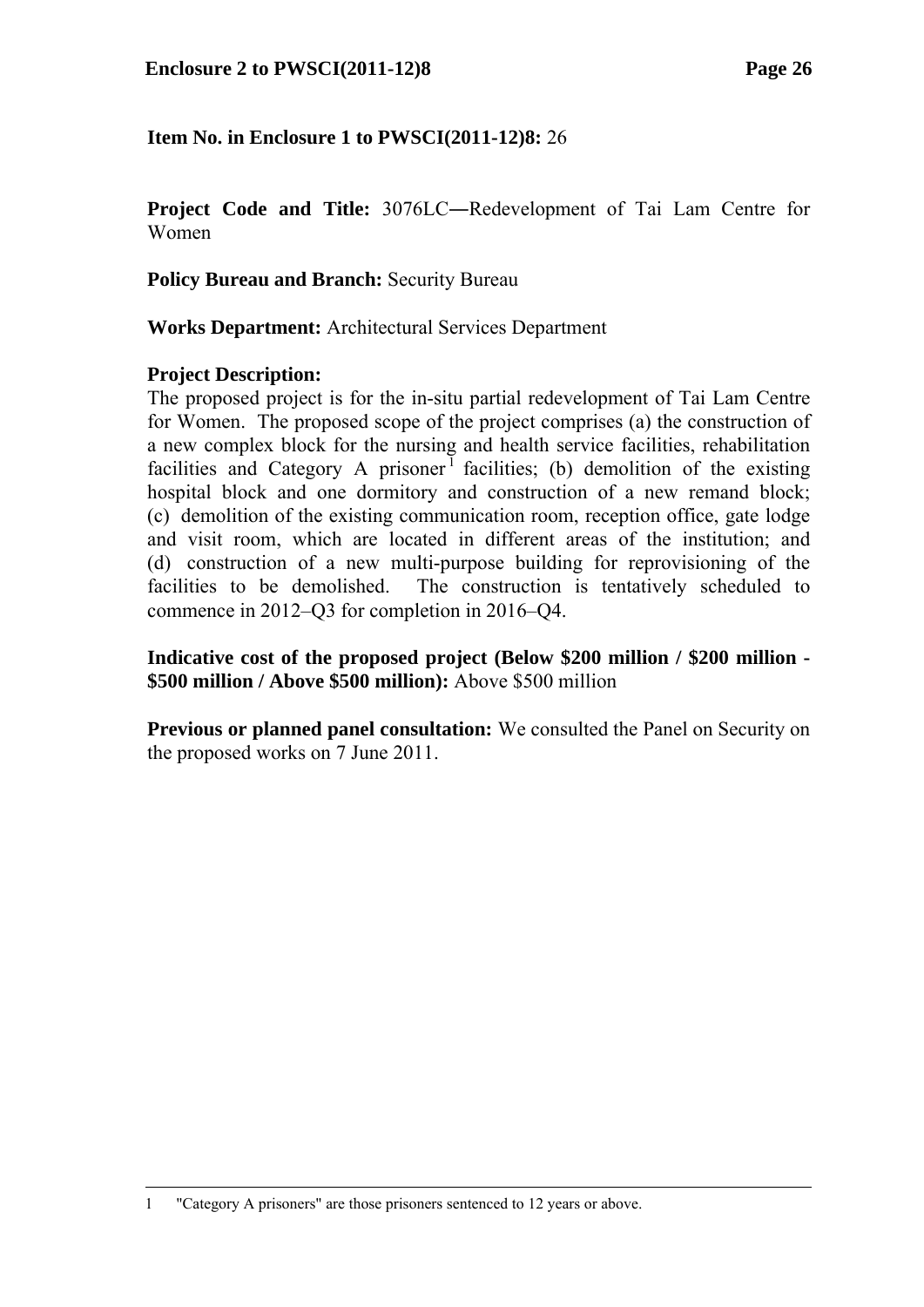**Project Code and Title:** 3425RO―Runway Park at Kai Tak, Kowloon City **District** 

**Policy Bureau and Branch:** Home Affairs Bureau

**Works Department:** Architectural Services Department

### **Project Description:**

The part of project proposed for upgrading to Category A is for the construction of a Runway Park at Kai Tak, Kowloon City District (phase 1). The proposed scope of the project comprises the construction of (a) a waterfront promenade at the runway tip facing Lei Yue Mun and along the waterfront facing Kwun Tong with a continuous traffic-free pedestrian green walkway and sitting-out areas; (b) a large lawn with sitting-out facilities and extensive soft landscape planting; and (c) toilets and ancillary facilities. The construction is tentatively scheduled to commence in 2012–Q3 for completion in 2013–Q4.

**Indicative cost of the proposed project (Below \$200 million / \$200 million - \$500 million / Above \$500 million):** \$200 million - \$500 million

**Previous or planned panel consultation:** We plan to consult the Panel on Home Affairs on the proposed works in May 2012.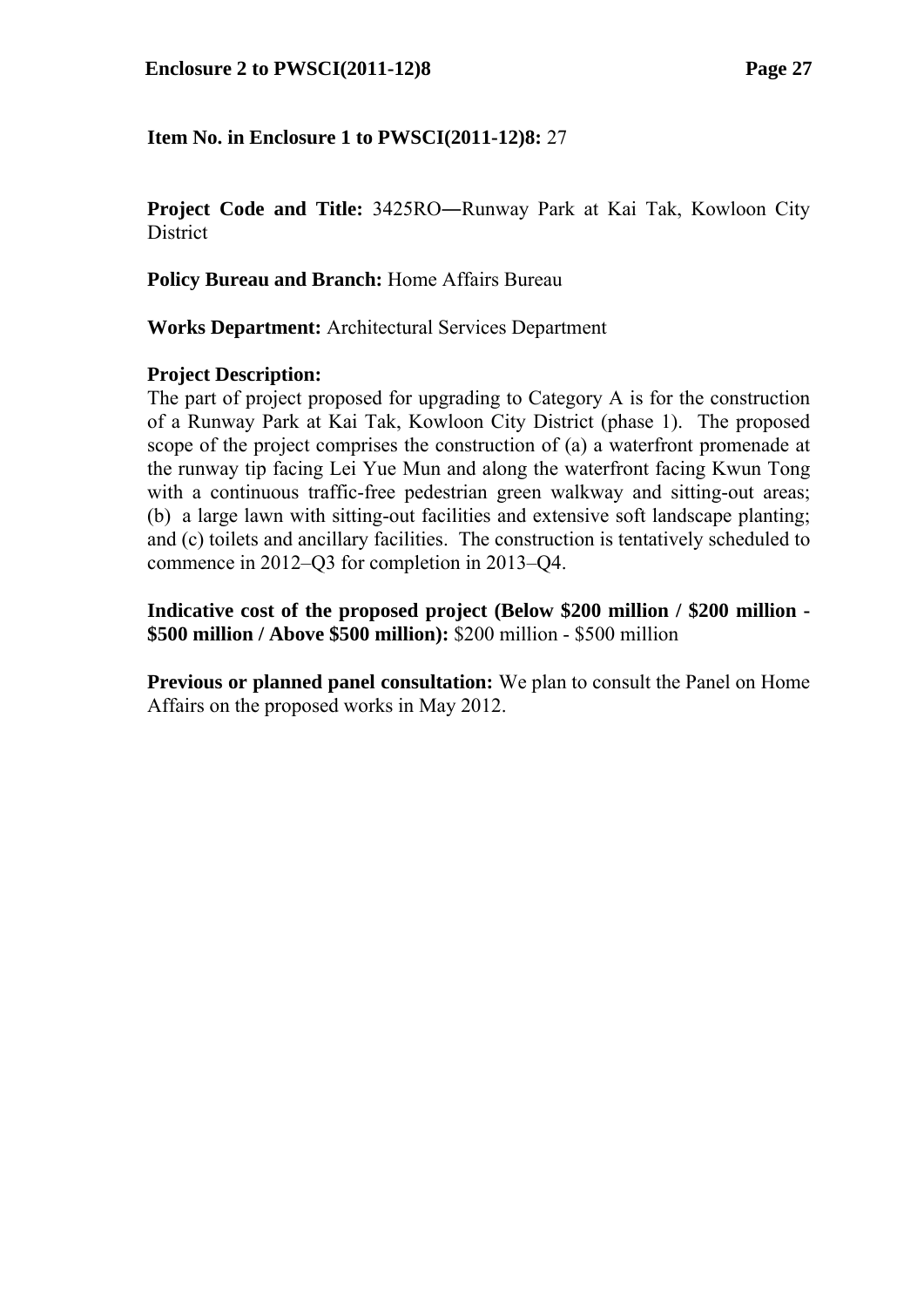**Project Code and Title:** 3429RO―Open space in Area 117, Tin Shui Wai

**Policy Bureau and Branch:** Home Affairs Bureau

**Works Department:** Architectural Services Department

### **Project Description:**

The proposed project is for the construction of an open space in Area 117, Tin Shui Wai. The proposed project scope comprises the construction of (a) an artificial turf 11-a-side football-cum-rugby pitch (with floodlights and a covered spectator stand of at least 200 seats); (b) a jogging trail; (c) landscaped areas with sitting-out facilities;; (d) a service building with toilet and changing facilities as well as ancillary facilities; and (e) carparking spaces, and loading and unloading area. The construction is tentatively scheduled to commence in 2012–Q3 for completion in 2014–Q3.

**Indicative cost of the proposed project (Below \$200 million / \$200 million - \$500 million / Above \$500 million):** \$200 million - \$500 million

**Previous or planned panel consultation:** We plan to consult the Panel on Home Affairs on the proposed works in January 2012.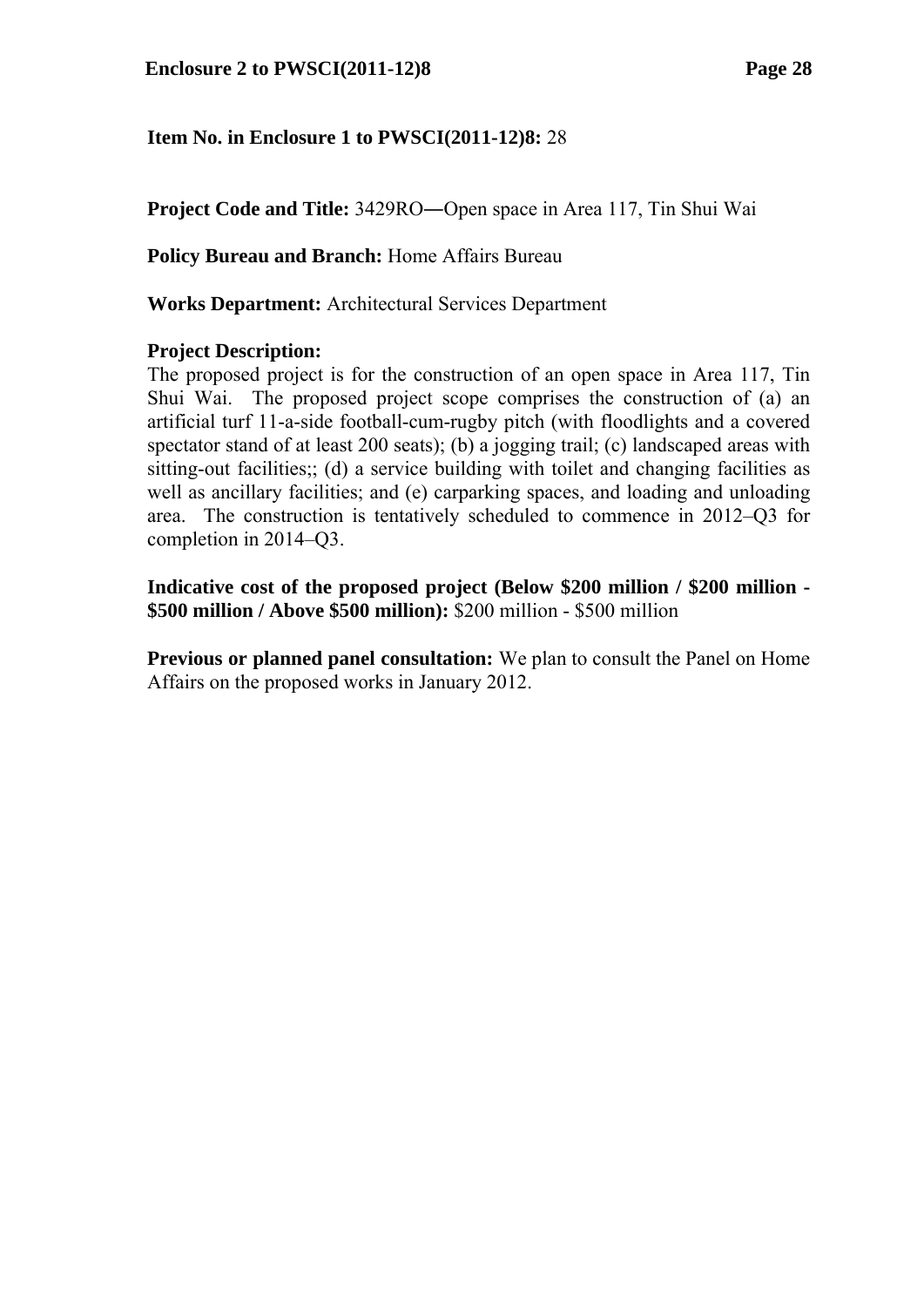**Project Code and Title:** 4272DS―Port Shelter sewerage, stage 2

**Policy Bureau and Branch:** Environment Bureau

**Works Department:** Drainage Services Department

### **Project Description:**

The part of the project proposed for upgrading to Category A is for the construction of about 8 kilometres of sewers at Wo Tong Kong, San Uk, Nam Shan, Sha Kok Mei, Kap Pin Long, Tai Ping Tsuen, Tai Shui Tseng and Pak Kong in Port Shelter. The construction is tentatively scheduled to commence in 2012–Q3 for completion in 2016–Q3.

**Indicative cost of the proposed project (Below \$200 million / \$200 million - \$500 million / Above \$500 million):** Below \$200 million

**Previous or planned panel consultation:** We plan to consult the Panel on Environmental Affairs on the proposed works in April 2012.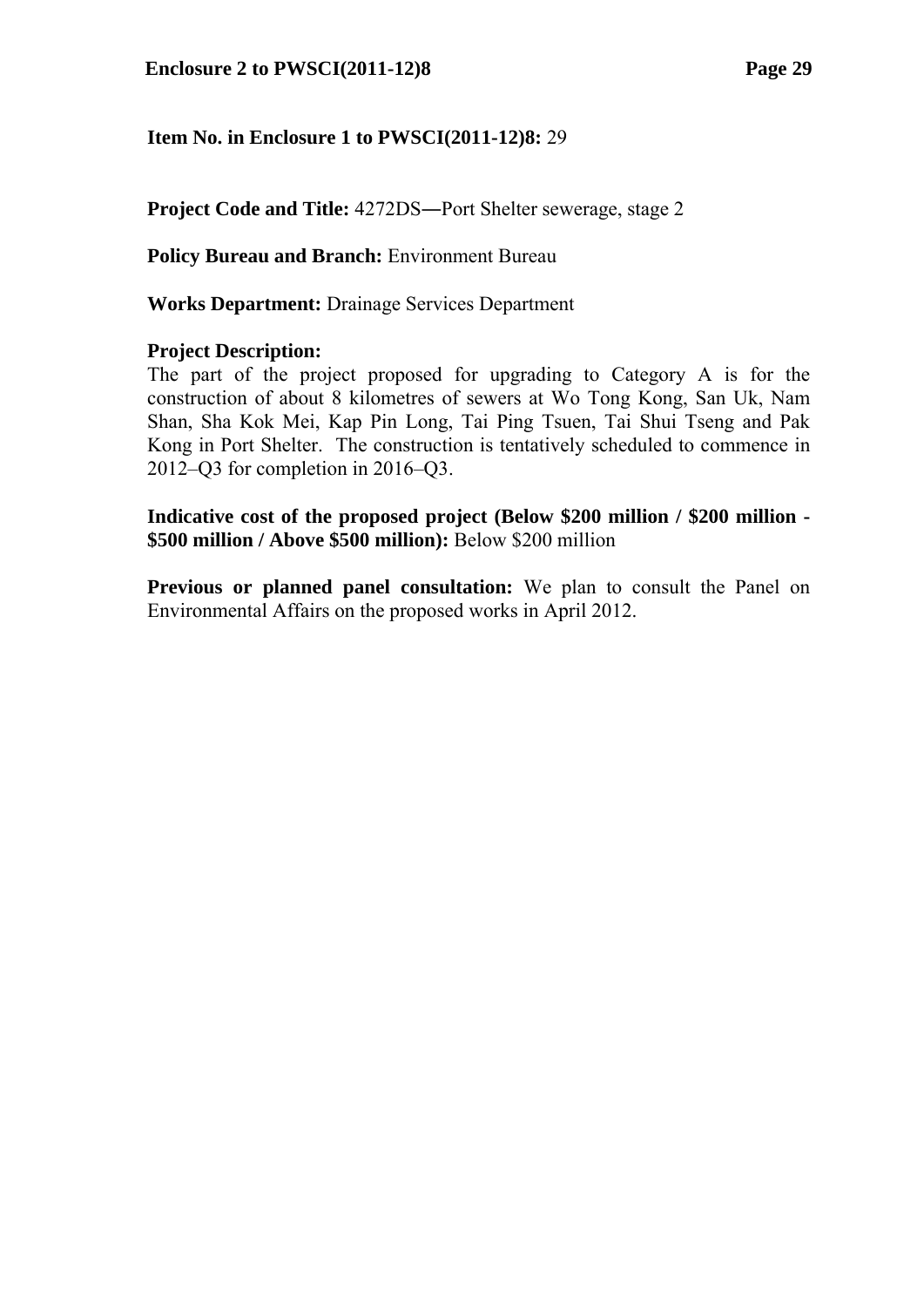**Project Code and Title:** 4273DS―Port Shelter sewerage, stage 3

**Policy Bureau and Branch:** Environment Bureau

**Works Department:** Drainage Services Department

### **Project Description:**

The part of the project proposed for upgrading to Category A is for the construction of a sewage pumping station, 7 kilometres (km) of gravity sewers and 0.5 km of rising mains at Pik Shui Sun Tsuen, Lung Wo Tsuen, Fei Ngo Shan Road, Shun Lee Estate, Clear Water Bay Road and Razor Hill Road in Port Shelter. The construction is tentatively scheduled to commence in 2012–Q3 for completion in 2016–Q3.

**Indicative cost of the proposed project (Below \$200 million / \$200 million - \$500 million / Above \$500 million):** Below \$200 million

**Previous or planned panel consultation:** We plan to consult the Panel on Environmental Affairs on the proposed works in April 2012.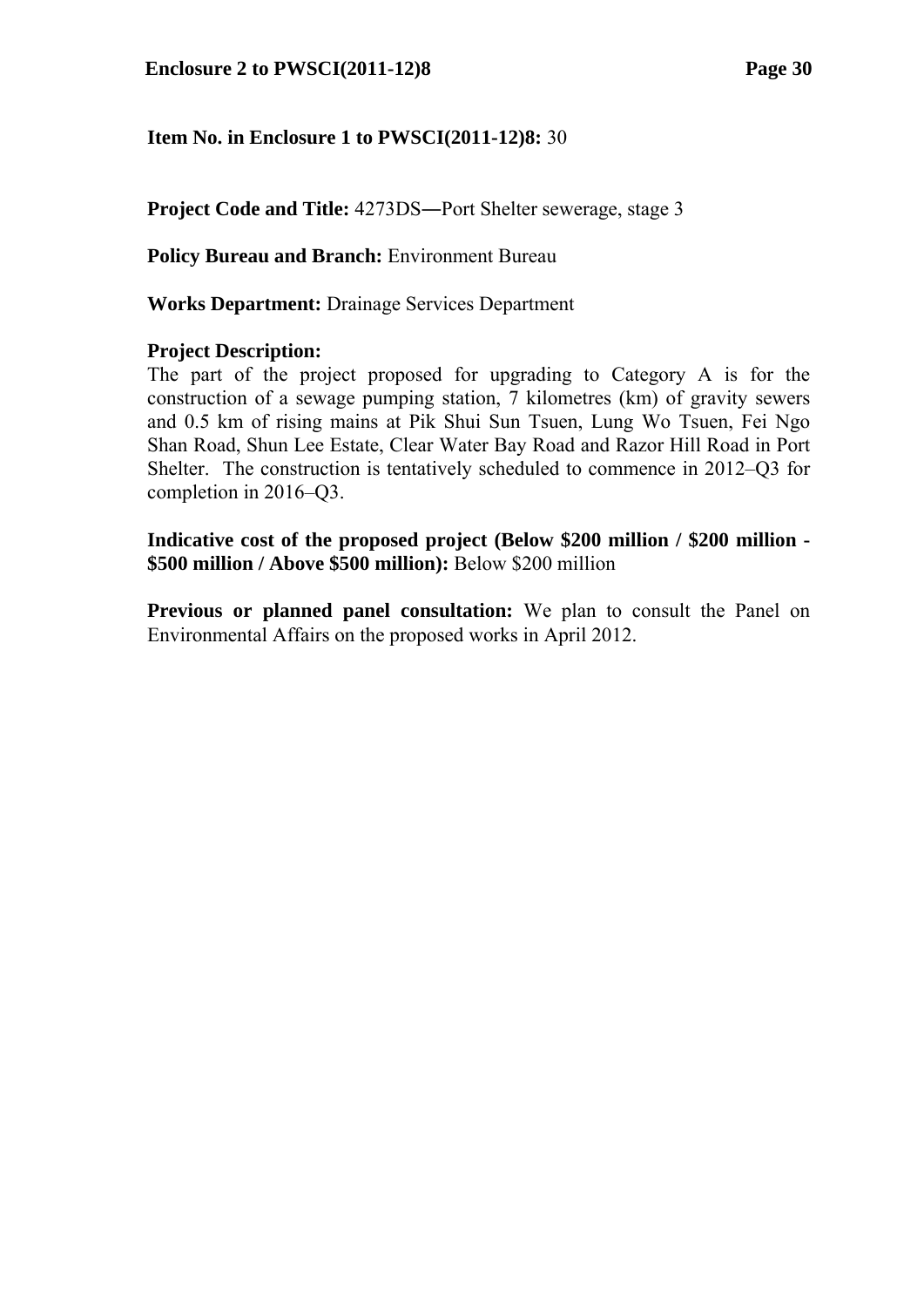**Project Code and Title:** 4274DS―Yuen Long and Kam Tin sewerage, stage 3

**Policy Bureau and Branch:** Environment Bureau

**Works Department:** Drainage Services Department

### **Project Description:**

The part of the project proposed for upgrading to Category A is for the construction of village sewerage for six villages in Yuen Long, namely Ying Lung Wai, Sai Pin Wai, Nam Pin Wai, Wong Uk Tsuen, Tsoi Uk Tsuen and Tai Tong Tsuen. The construction is tentatively scheduled to commence in 2012–Q3 for completion in 2017–Q2.

**Indicative cost of the proposed project (Below \$200 million / \$200 million - \$500 million / Above \$500 million):** \$200 million - \$500 million

**Previous or planned panel consultation:** We plan to consult the Panel on Environmental Affairs on the proposed works in May 2012.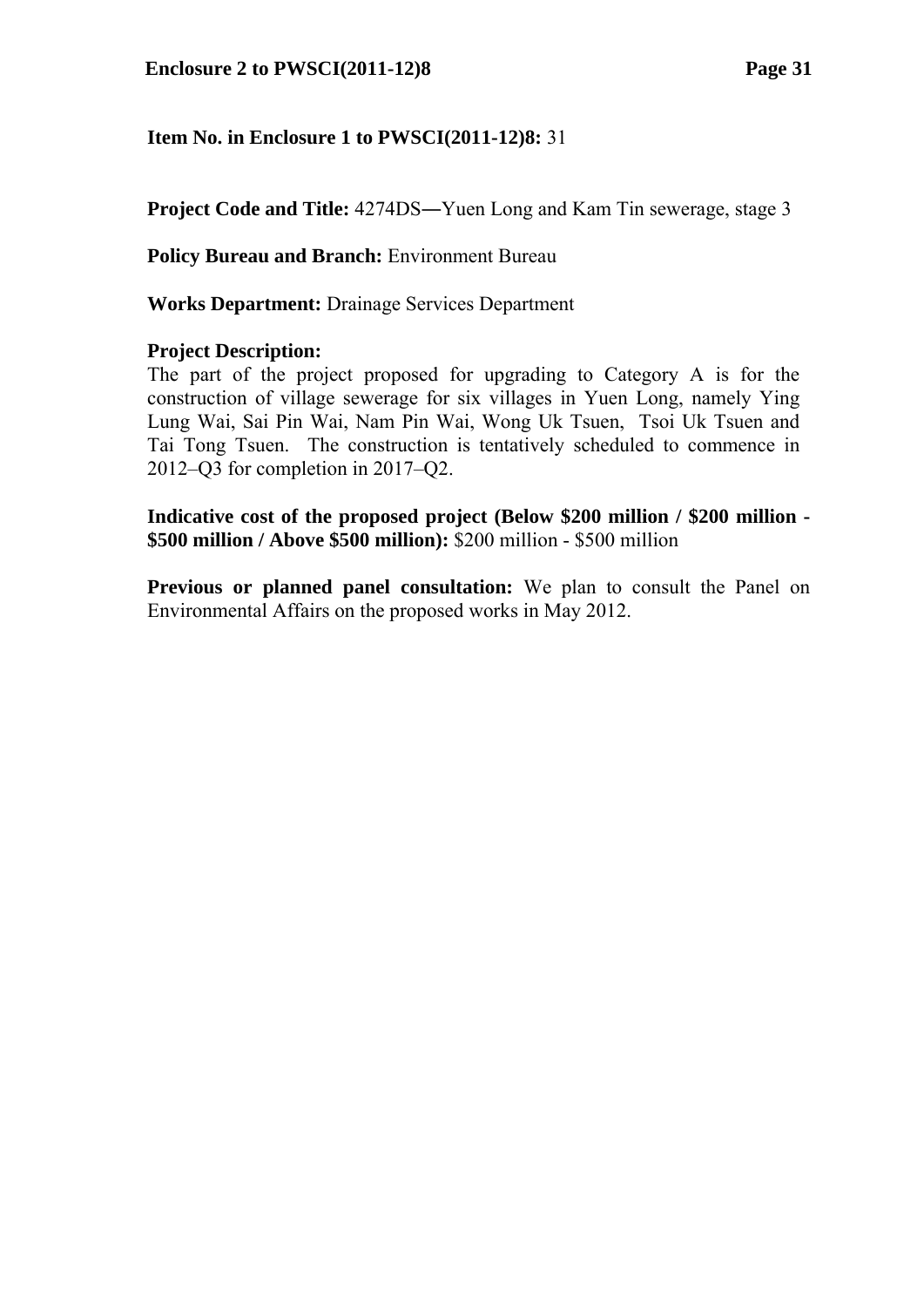#### **Enclosure 2 to PWSCI(2011-12)8 Page 32**

### **Item No. in Enclosure 1 to PWSCI(2011-12)8:** 32

**Project Code and Title:**  $4331DS$ —Outlying Islands sewerage, stage 2—South Lantau sewerage works

**Policy Bureau and Branch:** Environment Bureau

**Works Department:** Drainage Services Department

#### **Project Description:**

The part of project proposed for upgrading to Category A is to engage consultants to carry out detailed design of a public sewerage system in unsewered areas in South Lantau. The consultancy is tentatively scheduled to commence in 2012–Q3 for completion in 2015–Q3.

**Indicative cost of the proposed project (Below \$200 million / \$200 million - \$500 million / Above \$500 million):** Below \$200 million

**Previous or planned panel consultation:** We plan to consult the Panel on Environmental Affairs on the proposed consultancy in April 2012.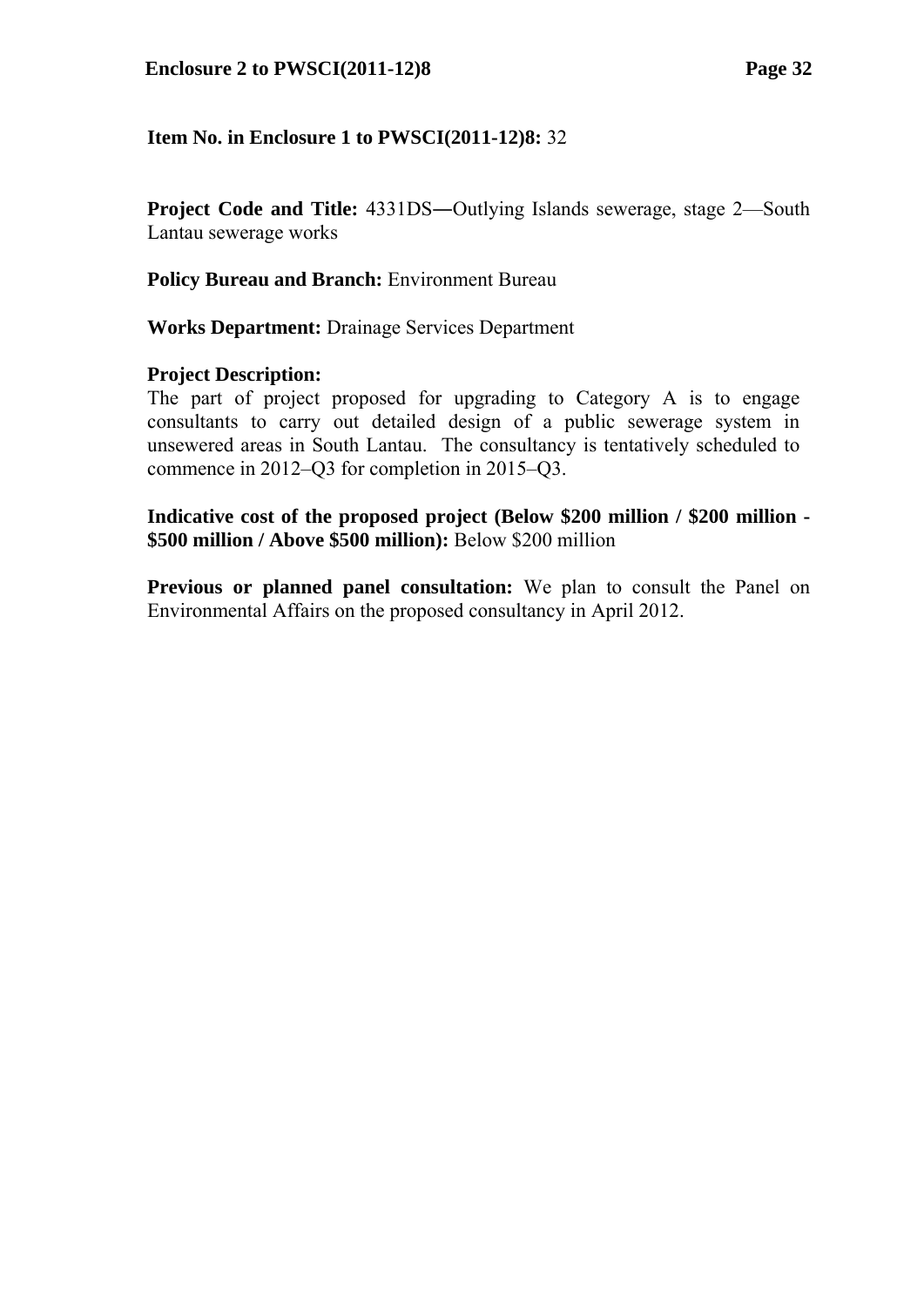**Project Code and Title:** 4379DS—Feasibility study on relocation of Sha Tin sewage treatment works to caverns

**Policy Bureau and Branch:** Development Bureau (Works Branch)

**Works Department:** Drainage Services Department

### **Project Description:**

The proposed project is to study the feasibility of relocation of Sha Tin sewage treatment works (STSTW) to caverns so as to release the existing site for housing or other uses to meet the long-term social and economic needs of Hong Kong. The proposed scope of the project comprises (a) detailed feasibility study on relocation of STSTW into rock caverns, associated rehabilitation and modification of the upstream sewerage, the Tolo Harbour Effluent Export Scheme (THEES) system and the outfall, and decommissioning of the existing STSTW, including relevant preliminary impact assessments, preparation of outline design for the engineering works, formulation of implementation strategies and programmes, etc.; (b) planning review of the future land use of the existing STSTW site for the purpose of establishing a business case for the relocation of STSTW to caverns; (c) public engagement exercise in relation to relocation of STSTW to caverns; and (d) associated investigation and surveys. The study is tentatively scheduled to commence in 2012–Q3 for completion in 2014–Q3.

**Indicative cost of the proposed project (Below \$200 million / \$200 million - \$500 million / Above \$500 million):** Below \$200 million

**Previous or planned panel consultation:** We plan to consult the Panel on Development on the proposed study in March 2012.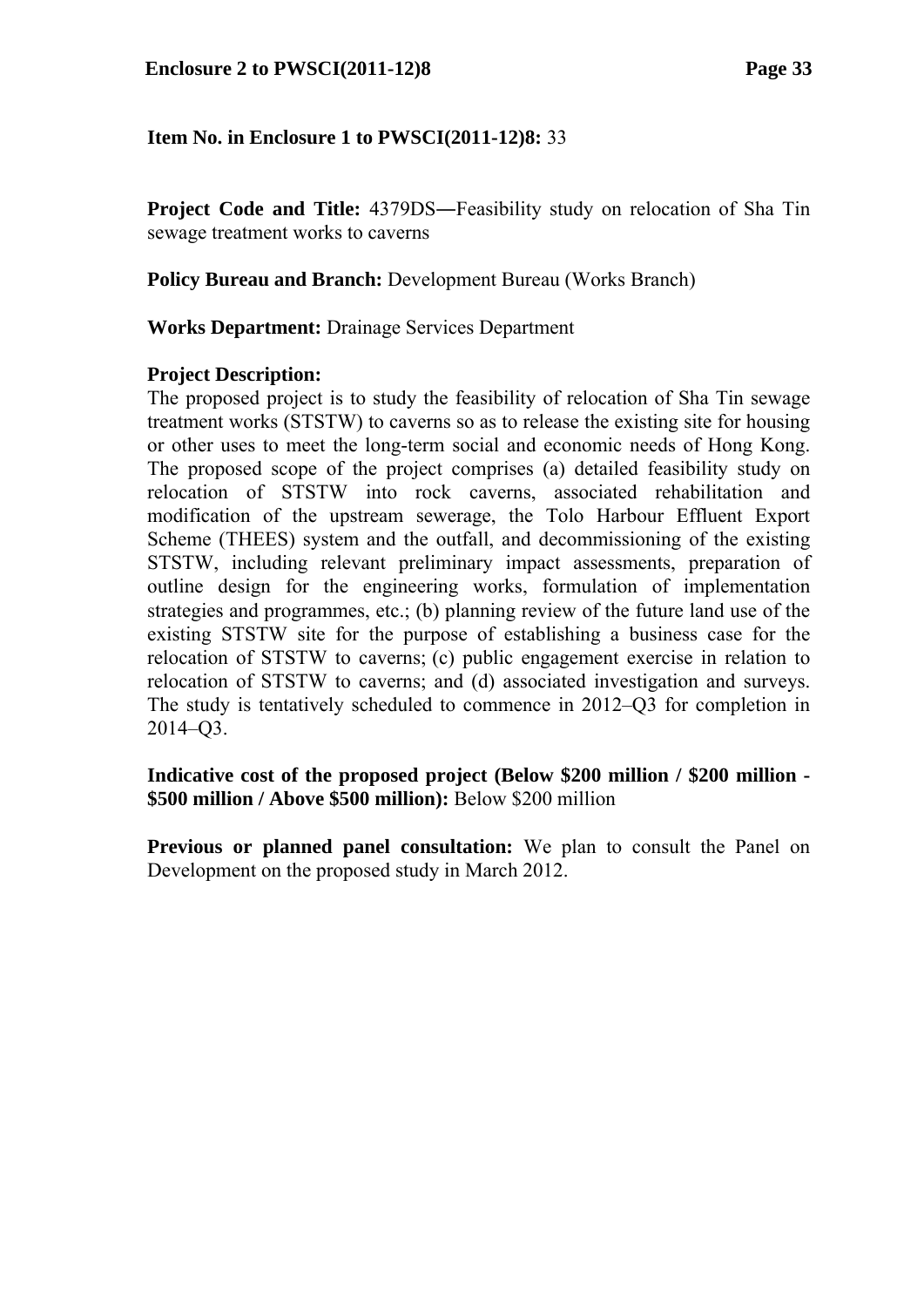#### **Enclosure 2 to PWSCI(2011-12)8 Page 34**

### **Item No. in Enclosure 1 to PWSCI(2011-12)8:** 34

**Project Code and Title:**  $5750CL - Study on long-term strategy for covern$ development

**Policy Bureau and Branch:** Development Bureau (Works Branch)

**Works Department:** Civil Engineering and Development Department

#### **Project Description:**

The proposed project is to study the long-term strategy for cavern development. The proposed scope of the project comprises (a) formulation of policy guidelines to facilitate cavern development for both public and private sectors; (b) preparation of cavern master plans to reserve strategic cavern areas; (c) formulation of a systematic relocation programme for government facilities to caverns; (d) development of mechanisms for private sector involvement; (e) development of a framework for separate ownership for the surface and underground development for newly disposed land; and (f) public engagement and consultation exercises for relevant stakeholders. The feasibility study is tentatively scheduled to commence in 2012–Q3 for completion in 2015–Q4.

**Indicative cost of the proposed project (Below \$200 million / \$200 million - \$500 million / Above \$500 million):** Below \$200 million

**Previous or planned panel consultation:** We plan to consult the Panel on Development on the proposed study in March 2012 .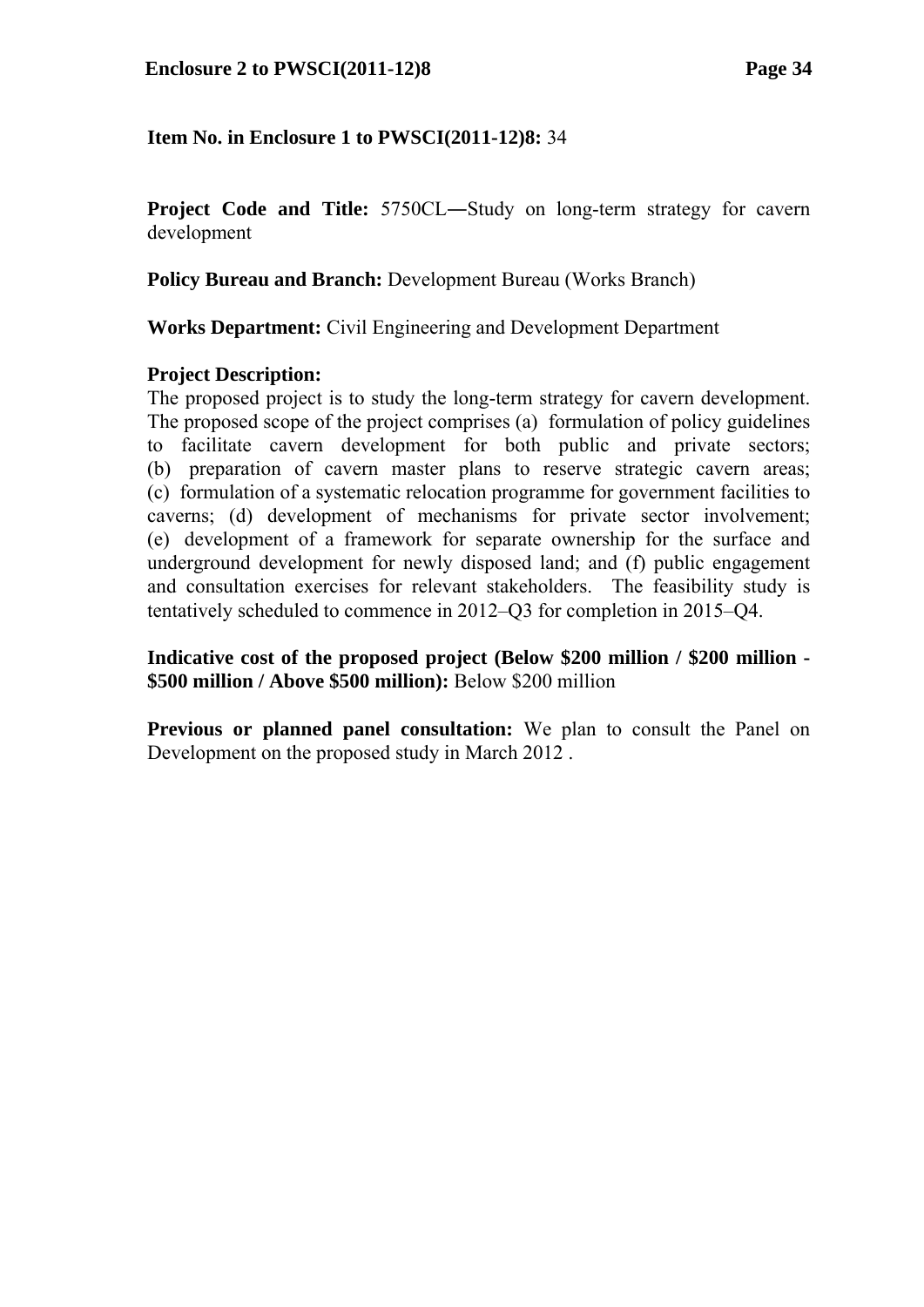**Project Code and Title:** 5172DR―Development of organic waste treatment facilities, phase 1

**Policy Bureau and Branch:** Environment Bureau

**Works Department:** Environmental Protection Department

### **Project Description:**

The proposed project is for the design and construction of the organic waste treatment facilities, phase 1 at Siu Ho Wan, North Lantau. The proposed scope of the project comprises the design and construction of the facilities which adopt biological treatment technologies to convert 200 tonnes per day source-separated organic waste (e.g. food waste and green waste) from the commercial and industrial sectors into useful products such as compost and biogas as renewable energy. The development of organic waste treatment facilities is part of the government programme to promote recycling and sustainable waste management. The construction is tentatively scheduled to commence in 2012–Q3 for commissioning of the facility in 2014–Q3.

**Indicative cost of the proposed project (Below \$200 million / \$200 million - \$500 million / Above \$500 million):** Above \$500 million

**Previous or planned panel consultation:** We informed the Panel on Environmental Affairs on the proposed works on 22 November 2010.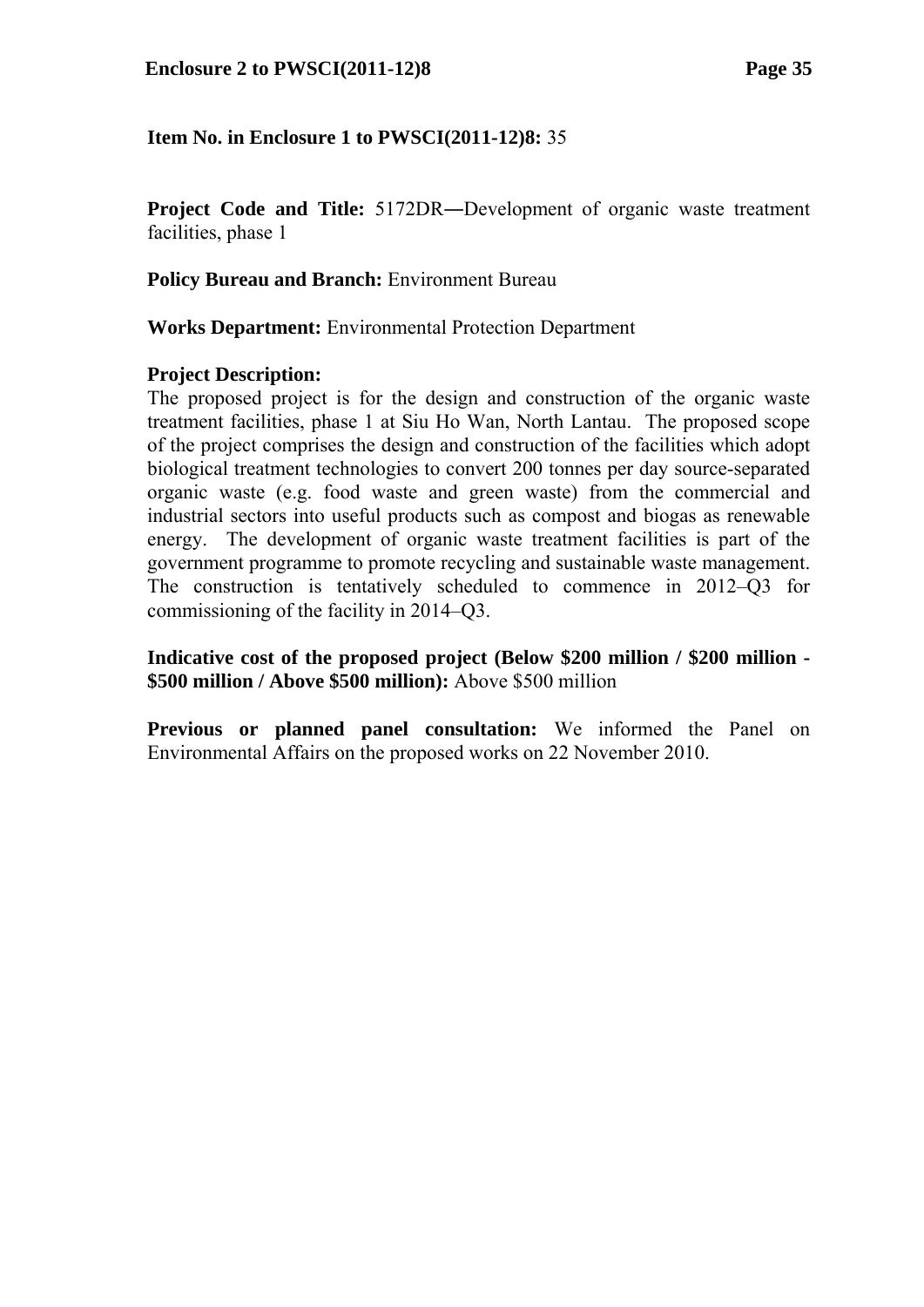**Project Code and Title:** 6798TH―Improvement to Pok Oi Interchange

**Policy Bureau and Branch:** Transport and Housing Bureau (Transport Branch)

**Works Department:** Highways Department

### **Project Description:**

The proposed project is to relieve the traffic pressure of Pok Oi Roundabout to meet future traffic demand. The proposed scope of the project comprises (a) construction of a single lane flyover of about 150 metres (m) long adjacent to the northbound carriageway of Pok Oi Flyover with slip roads of about 590 m long connecting to the ground level sections of Yuen Long Highway; (b) construction of a slip road of about 400 m long connecting the southbound carriageway of Pok Oi Flyover to the ground level section of Yuen Long Highway; (c) widening of about 400 m long northbound and 140 m long southbound carriageways of Yuen Long Highway, north of Pok Oi Roundabout; (d) construction of a segregated left turn lane of about 110 m long at the northern approach of Pok Oi Roundabout; (e) installation of noise barriers; and (f) associated geotechnical, landscape and drainage works. The construction is tentatively scheduled to commence in 2012–Q3 for completion in 2015–Q2.

**Indicative cost of the proposed project (Below \$200 million / \$200 million - \$500 million / Above \$500 million):** \$200 million - \$500 million

**Previous or planned panel consultation:** We plan to consult the Panel on Transport on the proposed works in January 2012.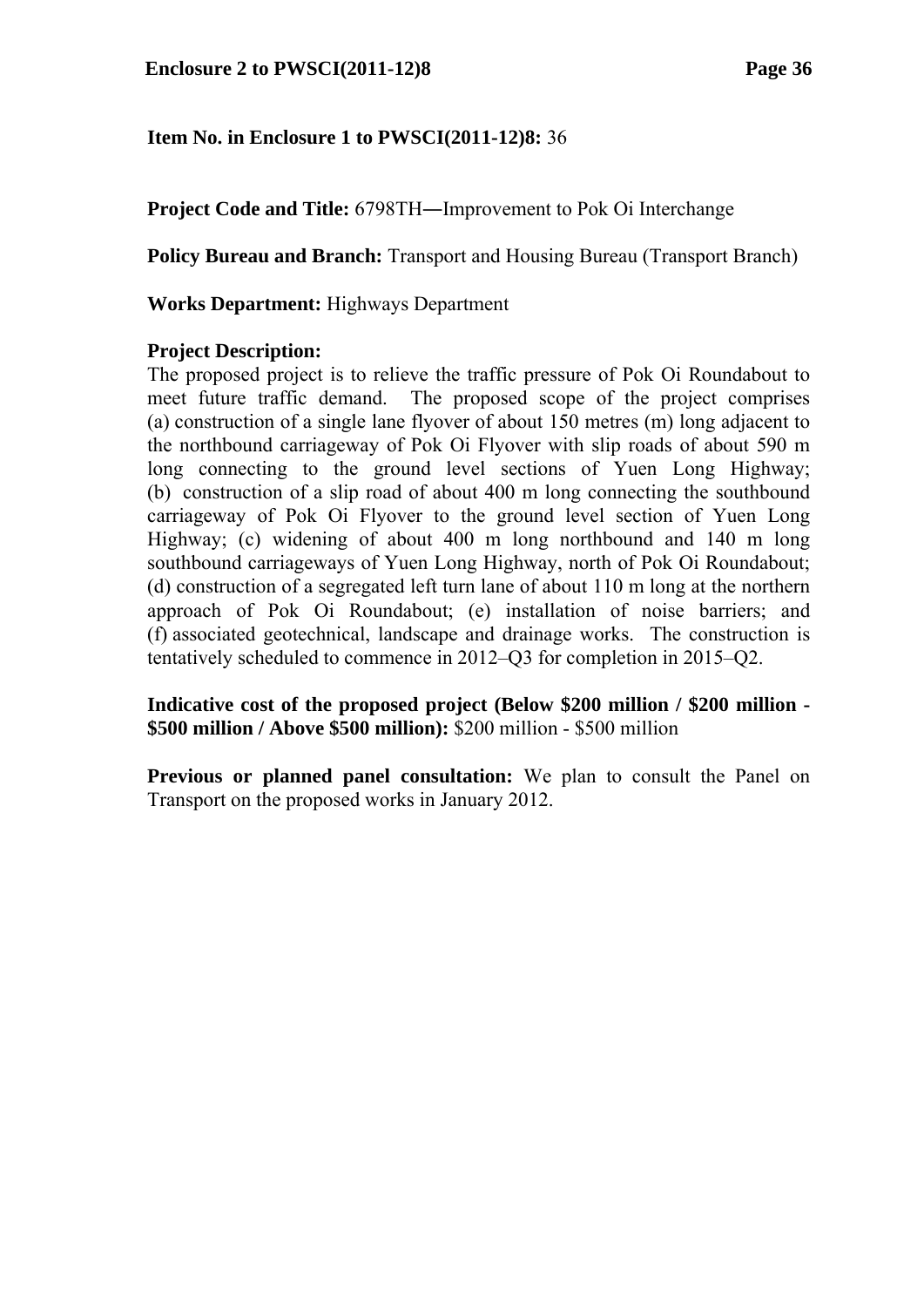**Project Code and Title:** 6061TR―Shatin to Central Link—construction of railway works—remaining works

**Policy Bureau and Branch:** Transport and Housing Bureau (Transport Branch)

**Works Department:** Highways Department

### **Project Description:**

The scope of the Shatin to Central Link (SCL) comprises an 11-kilometre (km) extension of the Ma On Shan Line from the existing Tai Wai Station to Hung Hom; a 6-km extension of the East Rail Line from Hung Hom to Admiralty; construction of new stations (including Hin Keng, Diamond Hill, Kai Tak, To Kwa Wan, Ma Tau Wai, Ho Man Tin, Hung Hom, Exhibition and Admiralty); construction of stabling sidings and associated railway facilities; modifications to existing railways; and procurement of rolling stock, railway systems and associated equipment. The construction is tentatively scheduled to commence in 2012–Q3 for completion in 2020–Q4.

**Indicative cost of the proposed project (Below \$200 million / \$200 million - \$500 million / Above \$500 million):** Above \$500 million

**Previous or planned panel consultation:** We plan to consult the Subcommittee on Matters relating to Railways of the Panel on Transport on the proposed works in 2012–Q2.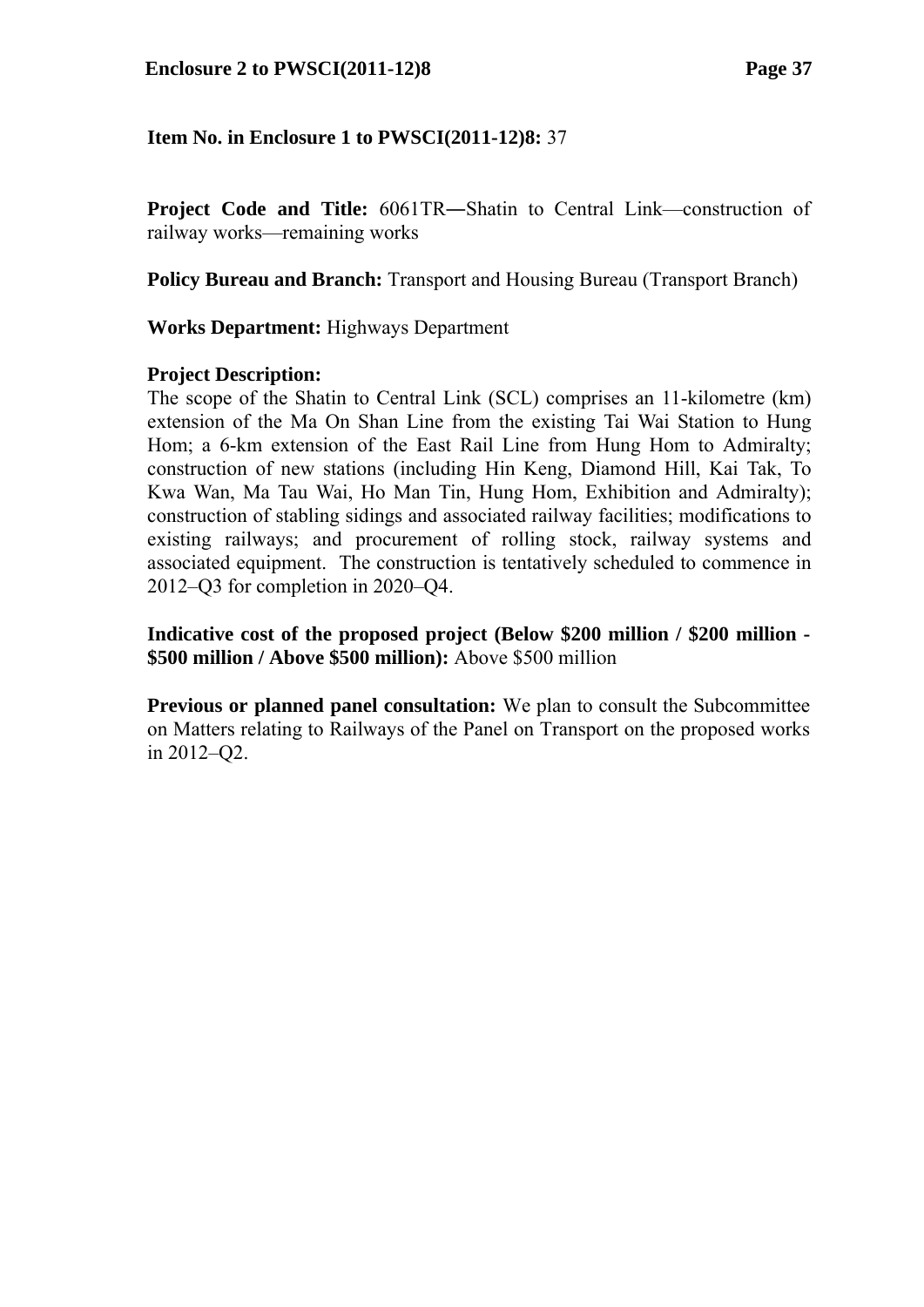**Project Code and Title:** 6062TR―Shatin to Central Link—construction of non-railway works—remaining works

**Policy Bureau and Branch:** Transport and Housing Bureau (Transport Branch)

**Works Department:** Highways Department

#### **Project Description:**

The scope of the non-railway works of the Shatin to Central Link (SCL) comprises the reprovisioning, remedial and improvement works (RRIW), essential public infrastructure works (EPIW) and enabling works. RRIW are required for the facilities which will be affected by the construction and/or operation of the SCL. EPIW are necessary for enhancing public convenience in using SCL and meeting future traffic arrangement in connection with the commissioning of the SCL stations. The enabling works mainly comprise foundation and structural works to facilitate future development needs. The construction is tentatively scheduled to commence in 2012–Q3 for completion in 2020–Q4.

**Indicative cost of the proposed project (Below \$200 million / \$200 million - \$500 million / Above \$500 million):** Above \$500 million

**Previous or planned panel consultation:** We plan to consult the Subcommittee on Matters relating to Railways of the Panel on Transport on the proposed works in 2012–Q2.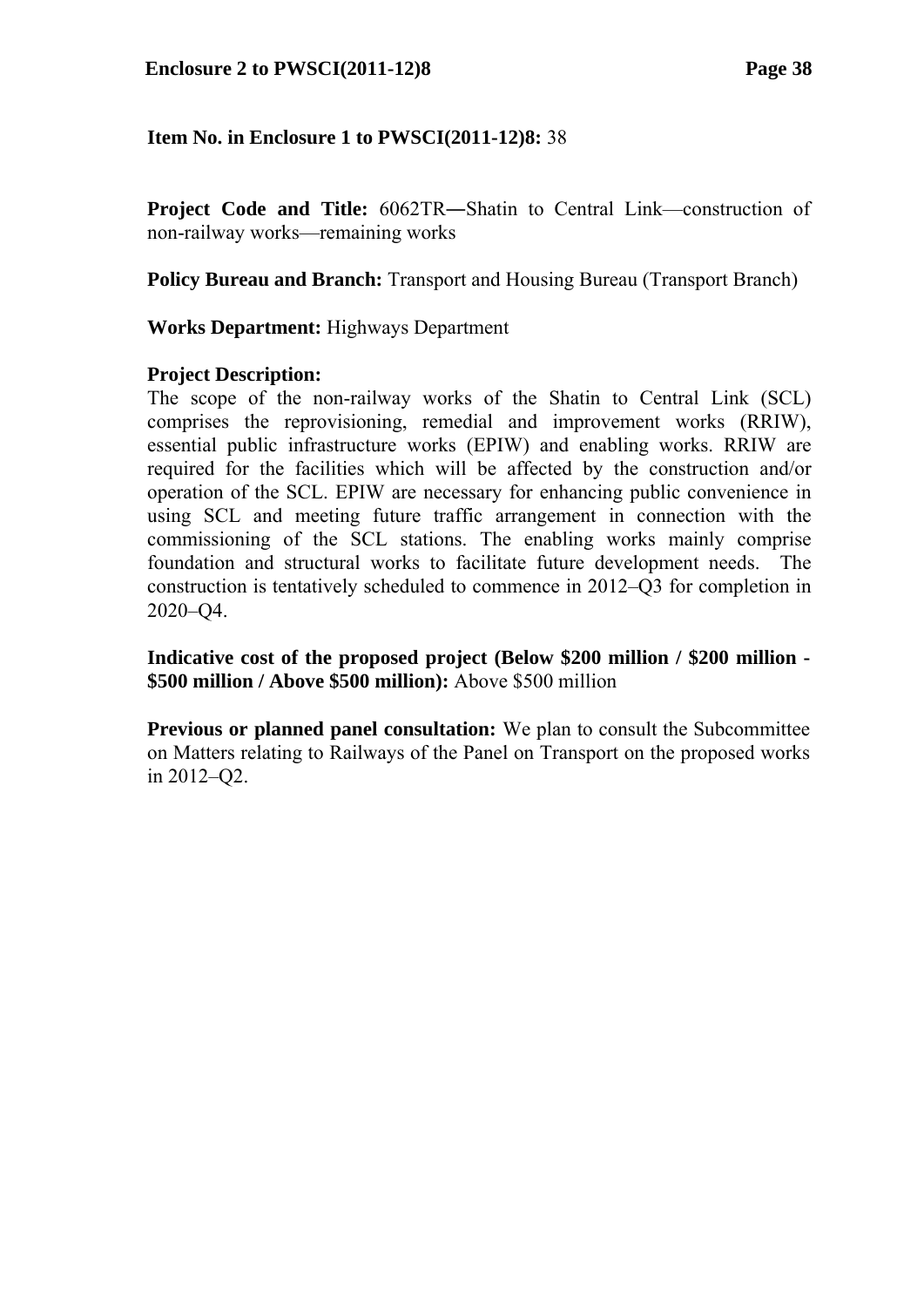**Project Code and Title:** 7710CL―Hung Shui Kiu development, stage 2 widening of Tin Ha Road and Tan Kwai Tsuen Road

**Policy Bureau and Branch:** Development Bureau (Planning and Lands Branch)

**Works Department:** Civil Engineering and Development Department

#### **Project Description:**

The proposed project is for the widening of existing Tin Ha Road and Tan Kwai Tsuen Road in Hung Shui Kiu. The proposed scope of the project comprises (a) widening of a 1 200 metres (m) long section of Tin Ha Road between Ping Ha Road and near San Lee Uk Tsuen to a standard 7.3 m wide two-way two-lane single carriageway; (b) widening of a 550 m long section of Tan Kwai Tsuen Road near Castle Peak Road – Hung Shui Kiu to a standard 7.3 m wide two-way two-lane single carriageway; (c) widening of existing footpaths along Tan Kwai Tsuen Road; (d) construction of box culverts at Tin Ha Road; and (e) construction of the associated road drainage and appropriate greening works along Tin Ha Road and Tan Kwai Tsuen Road. The construction is tentatively scheduled to commence in 2012–Q3 for completion in 2015–Q1.

**Indicative cost of the proposed project (Below \$200 million / \$200 million - \$500 million / Above \$500 million):** Below \$200 million

**Previous or planned panel consultation:** We plan to consult the Panel on Development on the proposed works in December 2011.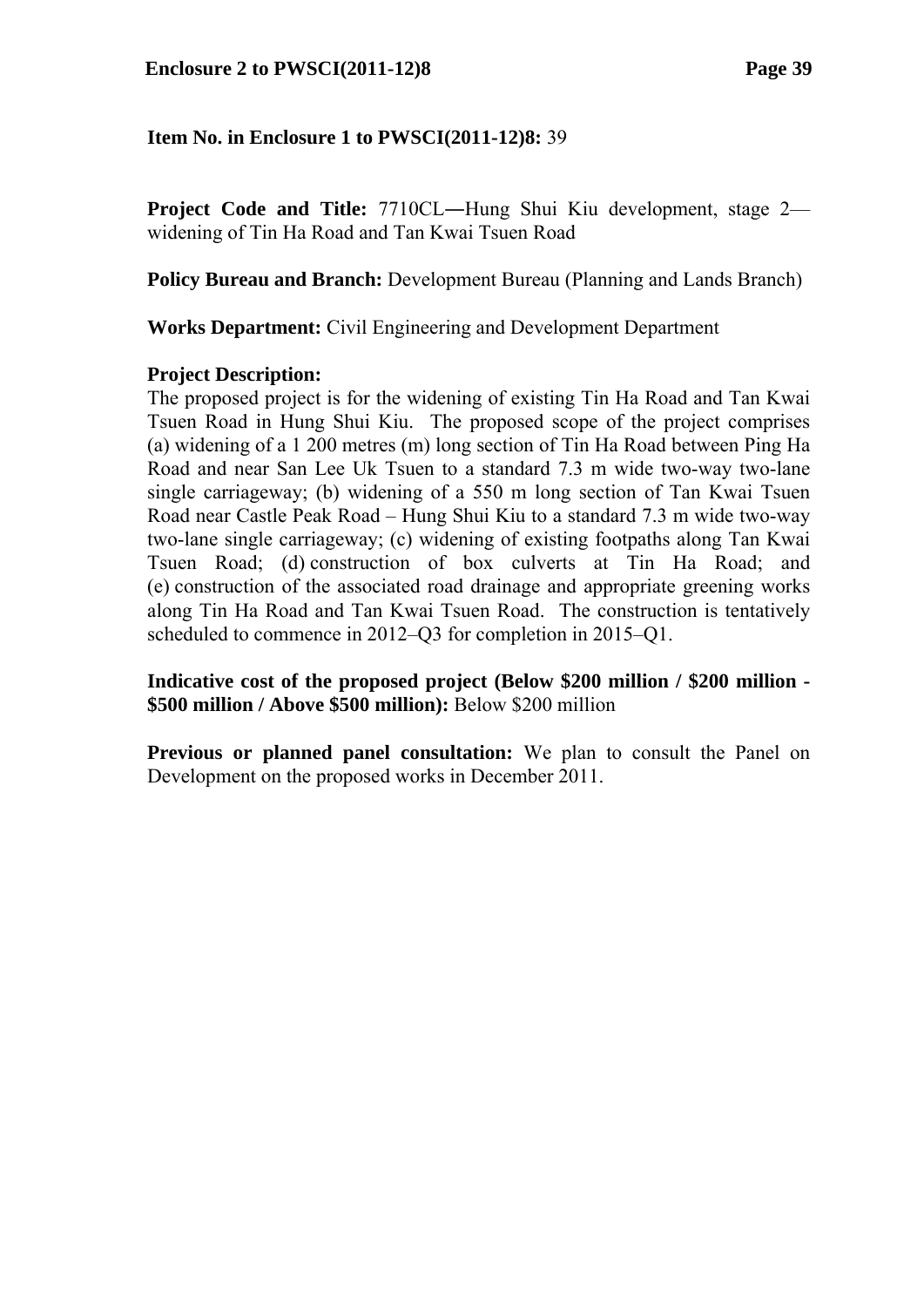#### **Enclosure 2 to PWSCI(2011-12)8 Page 40**

### **Item No. in Enclosure 1 to PWSCI(2011-12)8:** 40

**Project Code and Title:** 8015EL―Tseung Kwan O joint student hostel, The Hong Kong University of Science and Technology

#### **Policy Bureau and Branch:** Education Bureau

**Works Department:** The Hong Kong University of Science and Technology

#### **Project Description:**

The proposed project involves the construction of a student hostel block in Tseung Kwan O for joint use by the Hong Kong University of Science and Technology and Hong Kong Baptist University. The proposed scope of the project comprises the construction of about 520 hostel places, common space and supporting facilities for students as well as a small number of quarters for a manager, tutors, and domestic staff. The construction is tentatively scheduled to commence in 2012–Q3 for completion in 2014–Q3.

**Indicative cost of the proposed project (Below \$200 million / \$200 million - \$500 million / Above \$500 million):** Below \$200 million

**Previous or planned panel consultation:** We plan to consult the Panel on Education on the proposed works in February 2012.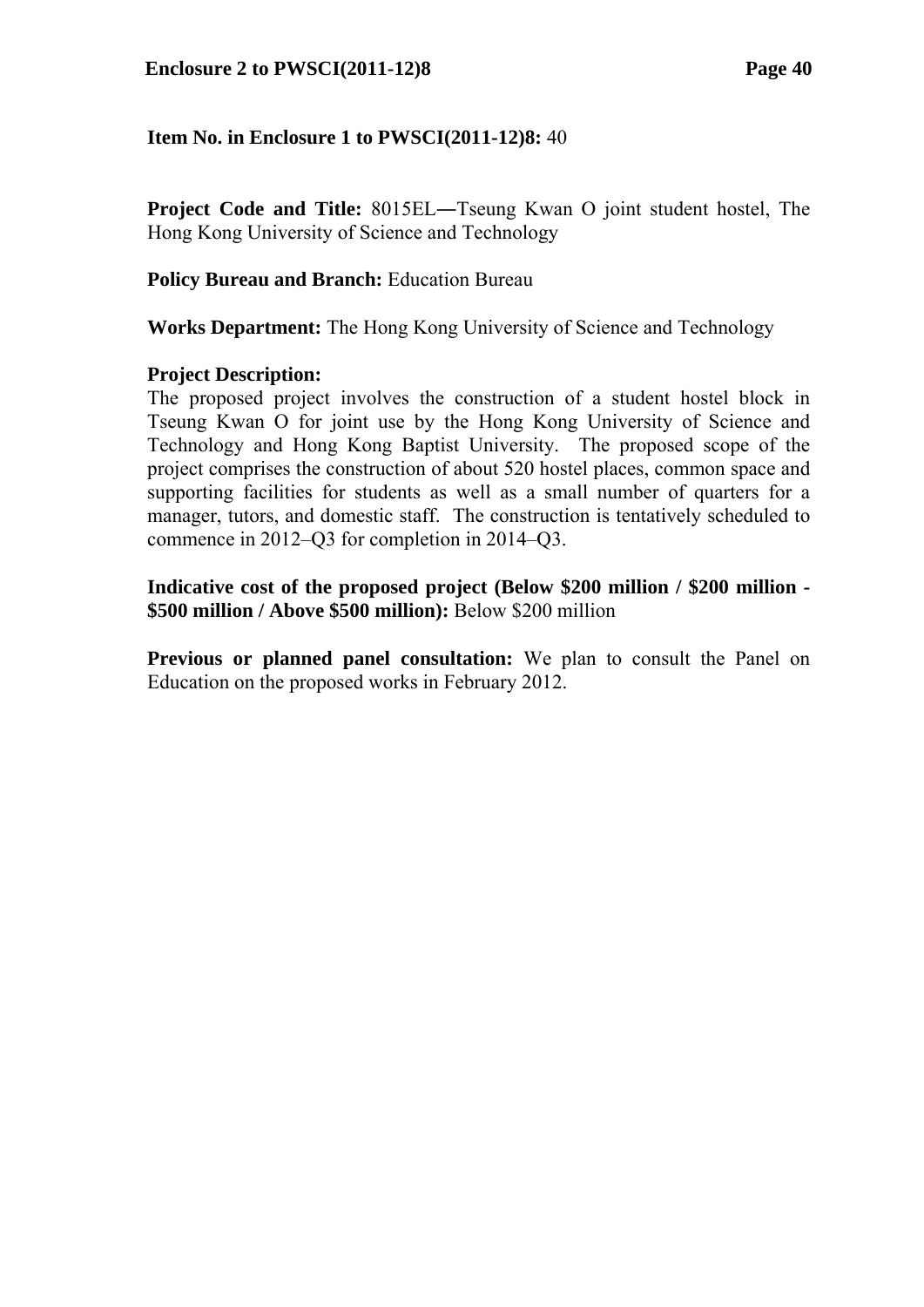**Project Code and Title:** 8004MJ―Expansion of United Christian Hospital

**Policy Bureau and Branch:** Food and Health Bureau (Health Branch)

**Works Department:** Hospital Authority

### **Project Description:**

The proposed project involves the demolition of four existing hospital building blocks and an annex at United Christian Hospital for construction of two new blocks, namely an ambulatory cum pathology block and a staff block. The areas vacated at the existing hospital blocks will be converted and renovated for the improvement, expansion and rationalization of the existing departments/services. Extended care wards and oncology wards will also be accommodated at the existing clinical blocks.

The part of project proposed for upgrading to Category A is for preparatory works, including the site investigation, building survey and consultancy services for outline sketch design, detailed design, as well as tender documentation and assessment for the main works. The preparatory works are tentatively scheduled to commence in 2012–Q3 for completion in 2016–Q2.

**Indicative cost of the proposed project (Below \$200 million / \$200 million - \$500 million / Above \$500 million):** \$200 million - \$500 million

**Previous or planned panel consultation:** We plan to consult the Panel on Health Services in February 2012.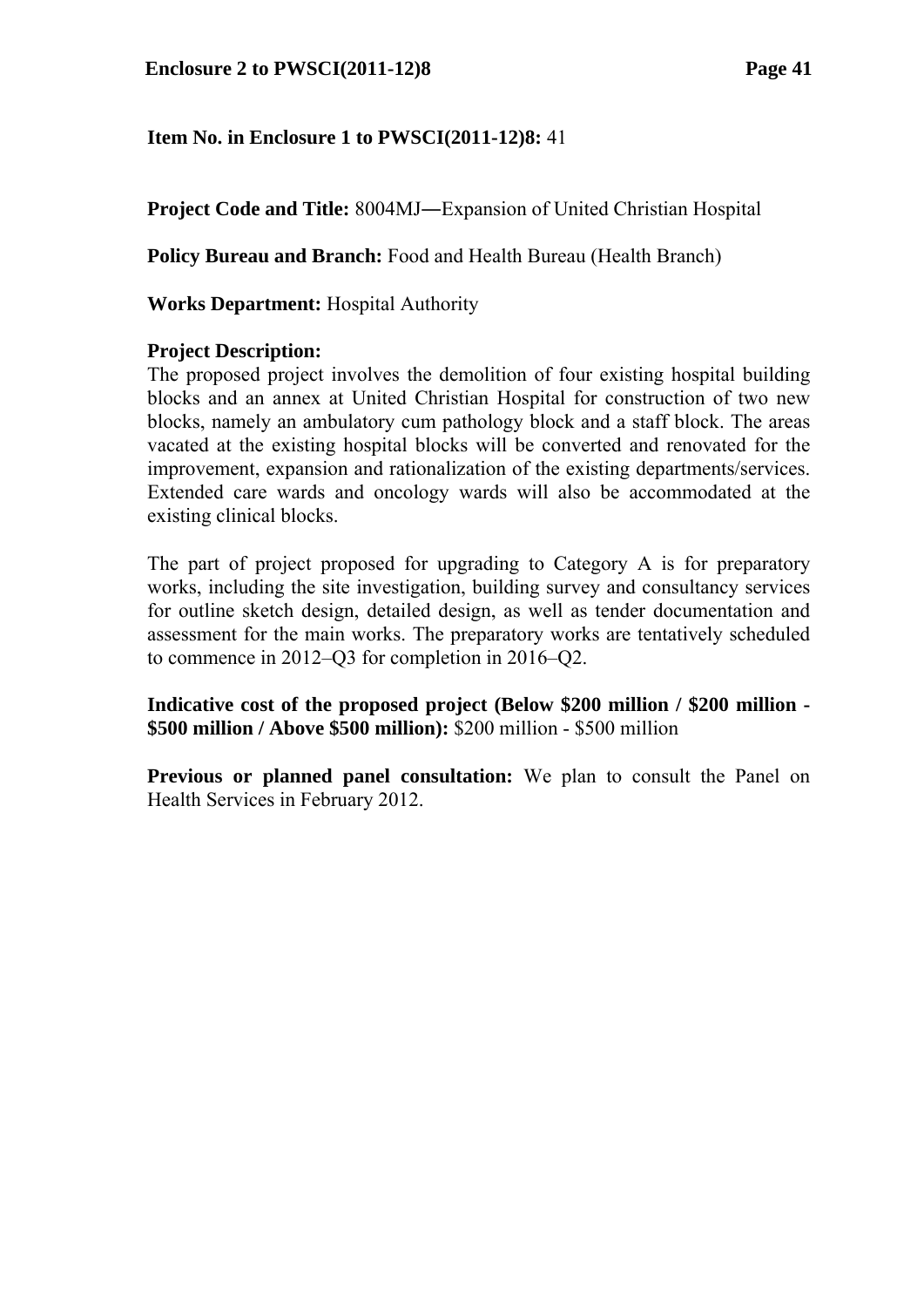**Project Code and Title:** 3055RG―Sports centre, community hall-cum-public library in Area 14B, Sha Tin

**Policy Bureau and Branch:** Home Affairs Bureau

**Works Department:** Architectural Services Department

### **Project Description:**

The proposed project is for the construction of a sports centre, a community hall and a district library in Area 14B, Sha Tin. The proposed project scope comprises the construction of (a) a sports centre with a main games arena that can be used as two basketball courts, two volleyball courts or eight badminton courts, two multi-purpose activity rooms, a table-tennis room, a fitness room, a children's play room, an indoor lawn bowls green, an outdoor climbing wall and ancillary facilities; (b) a community hall with a 450-seat multi-purpose hall and a stage, a conference room, a stage meeting room and ancillary facilities; and (c) a district library with an adult library, a children's library, a quick reference section, a newspapers and periodicals section, a multimedia library, a computer and information centre, an extension activities room, a students' study room and ancillary facilities. The construction is tentatively scheduled to commence in 2012–Q4 for completion in 2016–Q1.

**Indicative cost of the proposed project (Below \$200 million / \$200 million - \$500 million / Above \$500 million):** Above \$500 million

**Previous or planned panel consultation:** We plan to consult the Panel on Home Affairs on the proposed works in May 2012.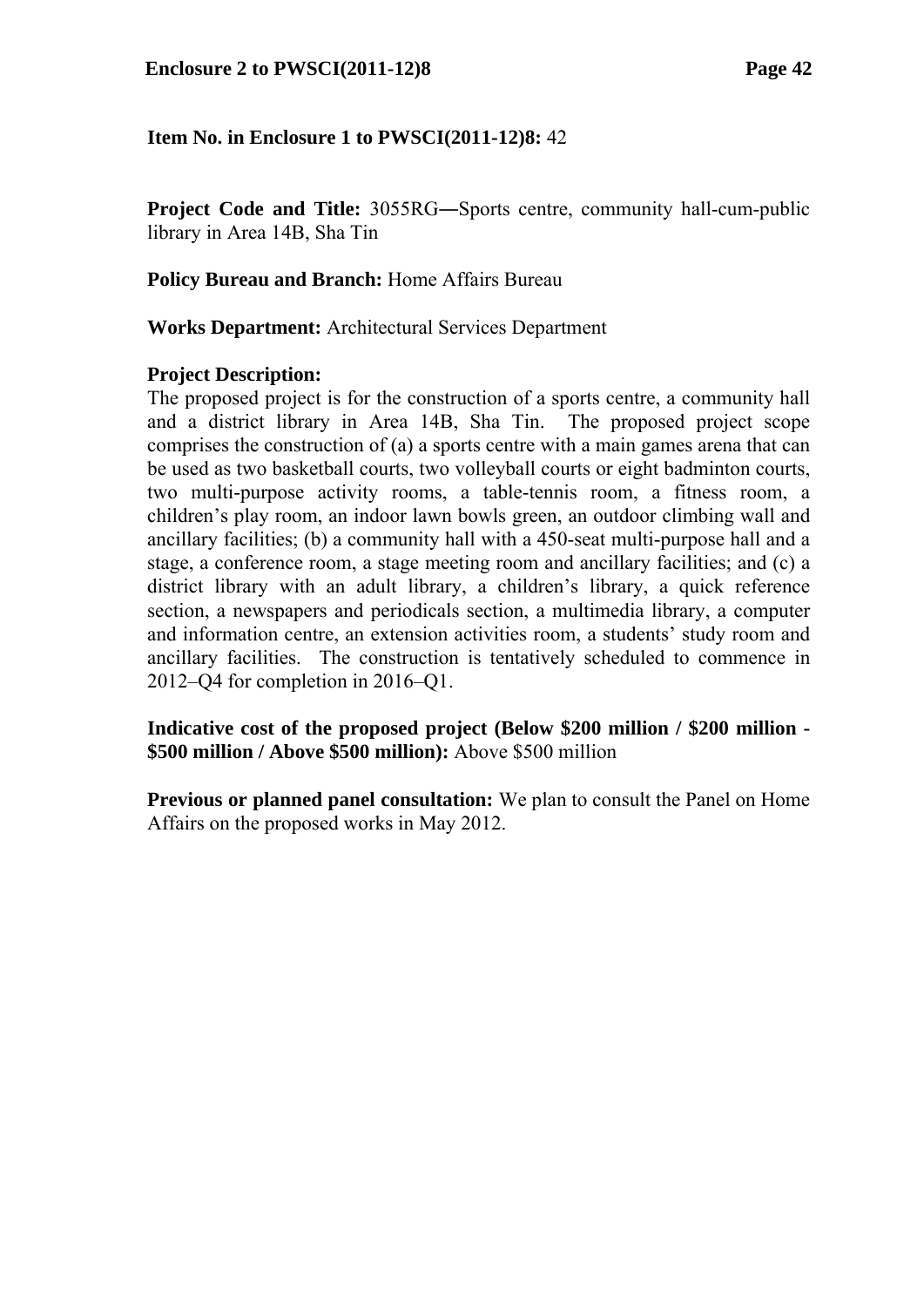**Project Code and Title:** 3409RO―Lei Yue Mun waterfront enhancement

**Policy Bureau and Branch:** Commerce and Economic Development Bureau (Commerce, Industry and Tourism Branch)

**Works Department:** Architectural Services Department and Civil Engineering and Development Department

### **Project Description:**

The proposed project is to enhance the attractiveness of the Lei Yue Mun waterfront as a tourist spot. The proposed scope of the project comprises the construction of a landing facility-cum-breakwater, a waterfront promenade, a new viewing terrace, and other streetscape improvement and landscaping works. Construction works are tentatively scheduled to commence in end 2012 for completion in mid-2016.

**Indicative cost of the proposed project (Below \$200 million / \$200 million - \$500 million / Above \$500 million):** Below \$200 million

**Previous or planned panel consultation:** We plan to consult the Panel on Economic Development on the proposed works in the first half of 2012.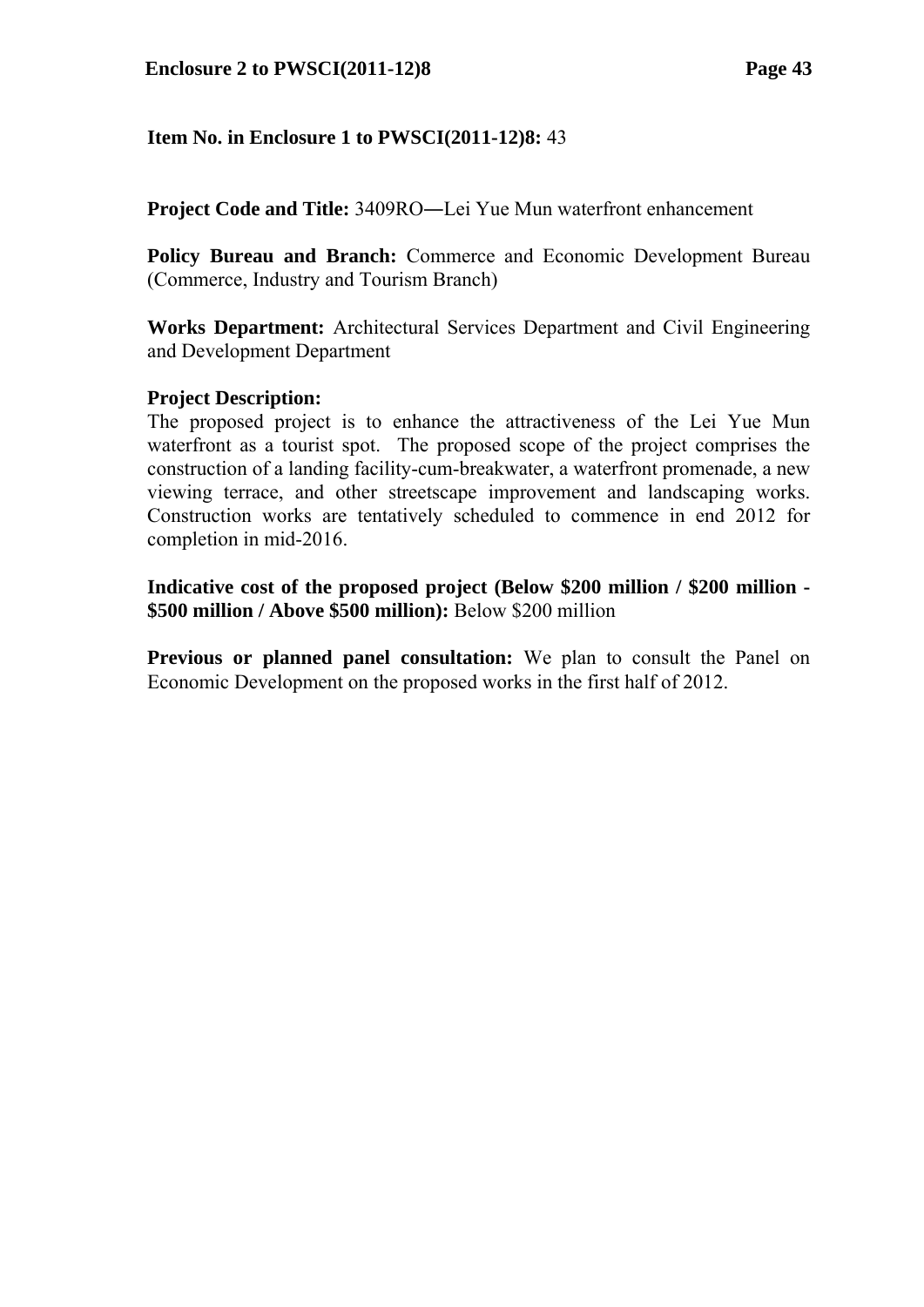#### **Enclosure 2 to PWSCI(2011-12)8 Page 44**

### **Item No. in Enclosure 1 to PWSCI(2011-12)8:** 44

**Project Code and Title:** 3420RO―Local open space at Chung Yee Street, Kowloon City

**Policy Bureau and Branch:** Home Affairs Bureau

**Works Department:** Architectural Services Department

#### **Project Description:**

The proposed project is for the construction of a local open space at Chung Yee Street, Kowloon City. The proposed scope of the project comprises the construction of (a) a landscaped sitting-out area; (b) an elderly fitness area; (c) a multi-purpose area; (d) a pebble walking trail; (e) an access with barrier-free facilities including a ramp and a lift; and (f) ancillary facilities. The construction is tentatively scheduled to commence in 2012–Q4 for completion in 2014–Q3.

### **Indicative cost of the proposed project (Below \$200 million / \$200 million - \$500 million / Above \$500 million):** Below \$200 million

**Previous or planned panel consultation:** We consulted the Panel on Home Affairs on the proposed works in April 2009. We plan to further consult the Panel in April 2012.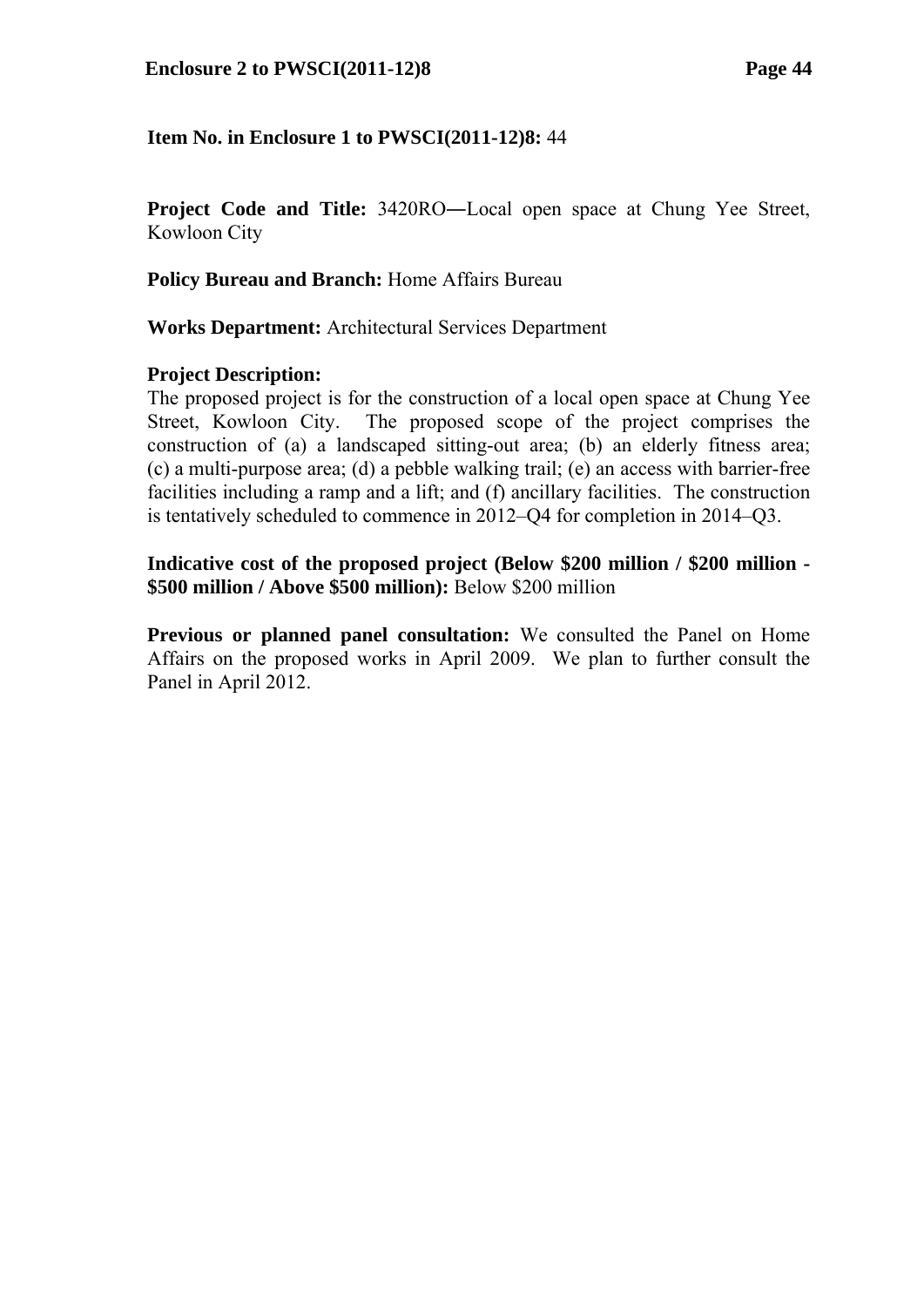**Project Code and Title:** 3439RO—Kwun Tong promenade (stage 2)

**Policy Bureau and Branch:** Home Affairs Bureau

**Works Department:** Architectural Services Department

### **Project Description:**

The proposed project is for the construction of a waterfront promenade at the former Kwun Tong Public Cargo Working Area. The proposed scope of the project comprises the construction of (a) jogging facilities; (b) a boardwalk; (c) sitting-out areas and pavilions and shelters with benches; (d) a multi-purpose open area with fitness stations; (e) an exercise corner with elderly fitness equipment; (f) landscaped area with a multi-purpose lawn and trees; (g) models of cargo containers and cranes to evoke the historical context of the area; (h) a cafe; (i) a mist fountain with animated lighting effects; (j) toilets and other ancillary facilities; and (k) upgrading of Kwun Tong Promenade (stage 1) and the area between it and Hoi Bun Road. The construction is tentatively scheduled to commence in 2012–Q4 for completion in 2014–Q4.

**Indicative cost of the proposed project (Below \$200 million / \$200 million - \$500 million / Above \$500 million):** \$200 million - \$500 million

**Previous or planned panel consultation:** We plan to consult the Panel on Home Affairs on the proposed works in May 2012.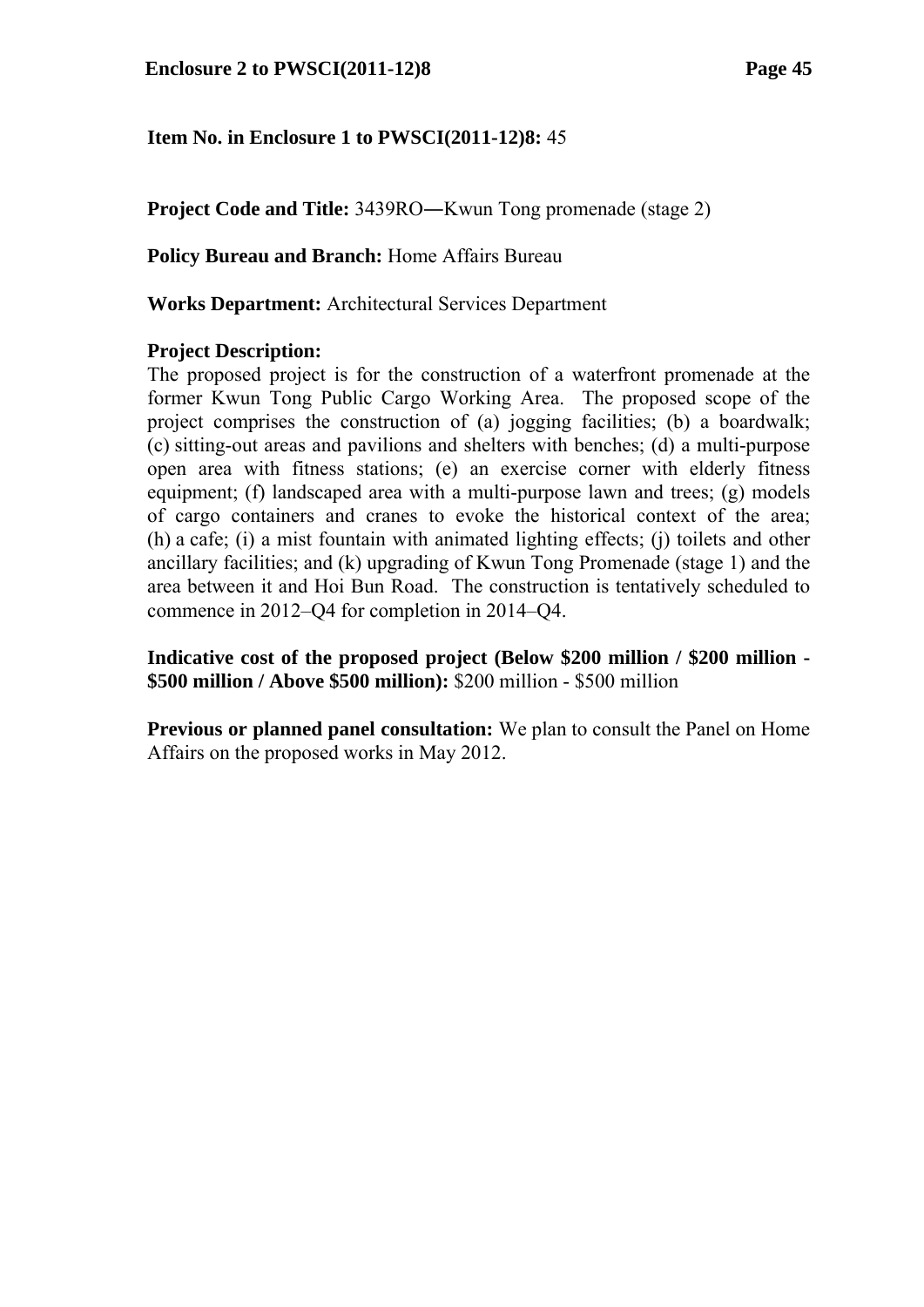**Project Code and Title:** 4332DS―Lam Tsuen Valley sewerage, stage 2

**Policy Bureau and Branch:** Environment Bureau

**Works Department:** Drainage Services Department

### **Project Description:**

The proposed project is to construct (a) about 12 kilometres of sewers for 13 unsewered areas, namely Chai Kek, Ma Po Mei, Ng Tung Chai, Ping Long, Pak Ngau Shek Ha Tsuen, Pak Ngau Shek Sheung Tsuen, Sha Pa, San Tong, Tai Om, Shui Wo, Tai Mong Che, Wo Liu and She Shan Tsuen; (b) four sewage pumping stations at She Shan Tsuen, Mai Po Mei, Sha Pa and Pak Ngau Shek; (c) about 900 metres of twin rising mains; and (d) ancillary works. The construction is tentatively scheduled to commence in 2012–Q4 for completion in 2016–Q4.

**Indicative cost of the proposed project (Below \$200 million / \$200 million - \$500 million / Above \$500 million):** \$200 million - \$500 million

**Previous or planned panel consultation:** We plan to consult the Panel on Environmental Affairs on the proposed works in May 2012.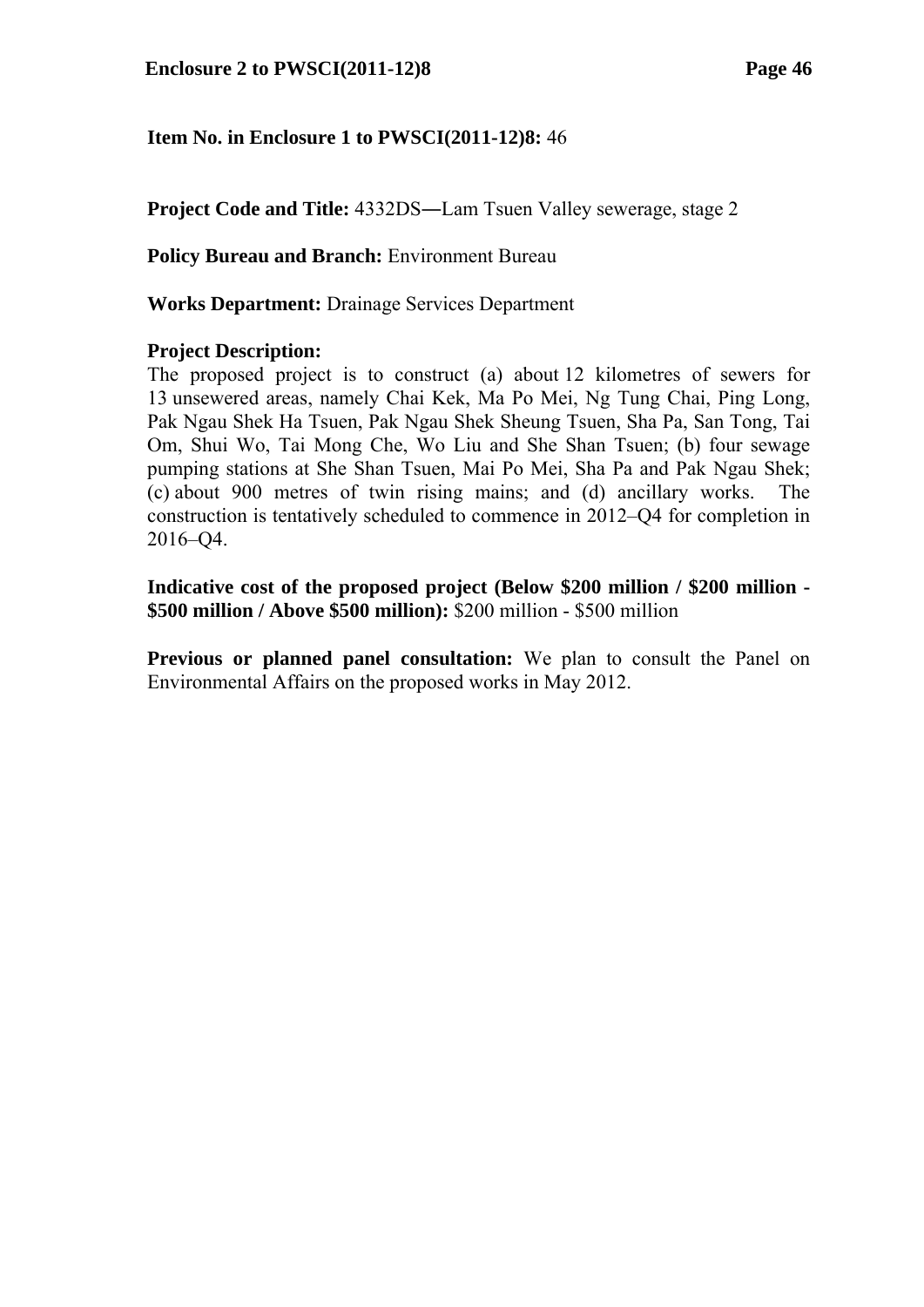**Project Code and Title:** 5751CL―Planning and engineering studies on reclamation sites, stage 1

**Policy Bureau and Branch:** Development Bureau (Works Branch)

**Works Department:** Civil Engineering and Development Department

### **Project Description:**

The proposed project is for the planning and engineering studies on the first batch of selected site(s) for reclamation on an appropriate scale outside Victoria Harbour for increasing land supply. The reclamation site(s) covered by the proposed project will be those well-received site(s) identified during the public engagement exercise to be conducted in 2011 and 2012. The proposed scope of the project comprises (a) detailed feasibility study on the proposed reclamation; (b) formulation of development options and detailed land use planning for the recommended option of the selected reclamation site(s); (c) public engagement and consultation exercises; and (d) site investigation and other investigations incidental to the feasibility study. The planning and engineering studies are tentatively scheduled to commence in 2012–Q4 for completion in 2015–Q4.

**Indicative cost of the proposed project (Below \$200 million / \$200 million - \$500 million / Above \$500 million):** Below \$200 million

**Previous or planned panel consultation:** We briefed the Panel on Development in May 2011 on the plan to launch the site search study and public engagement exercise by a consultancy agreement. We plan to further consult the Panel on the proposed planning and engineering studies in May 2012.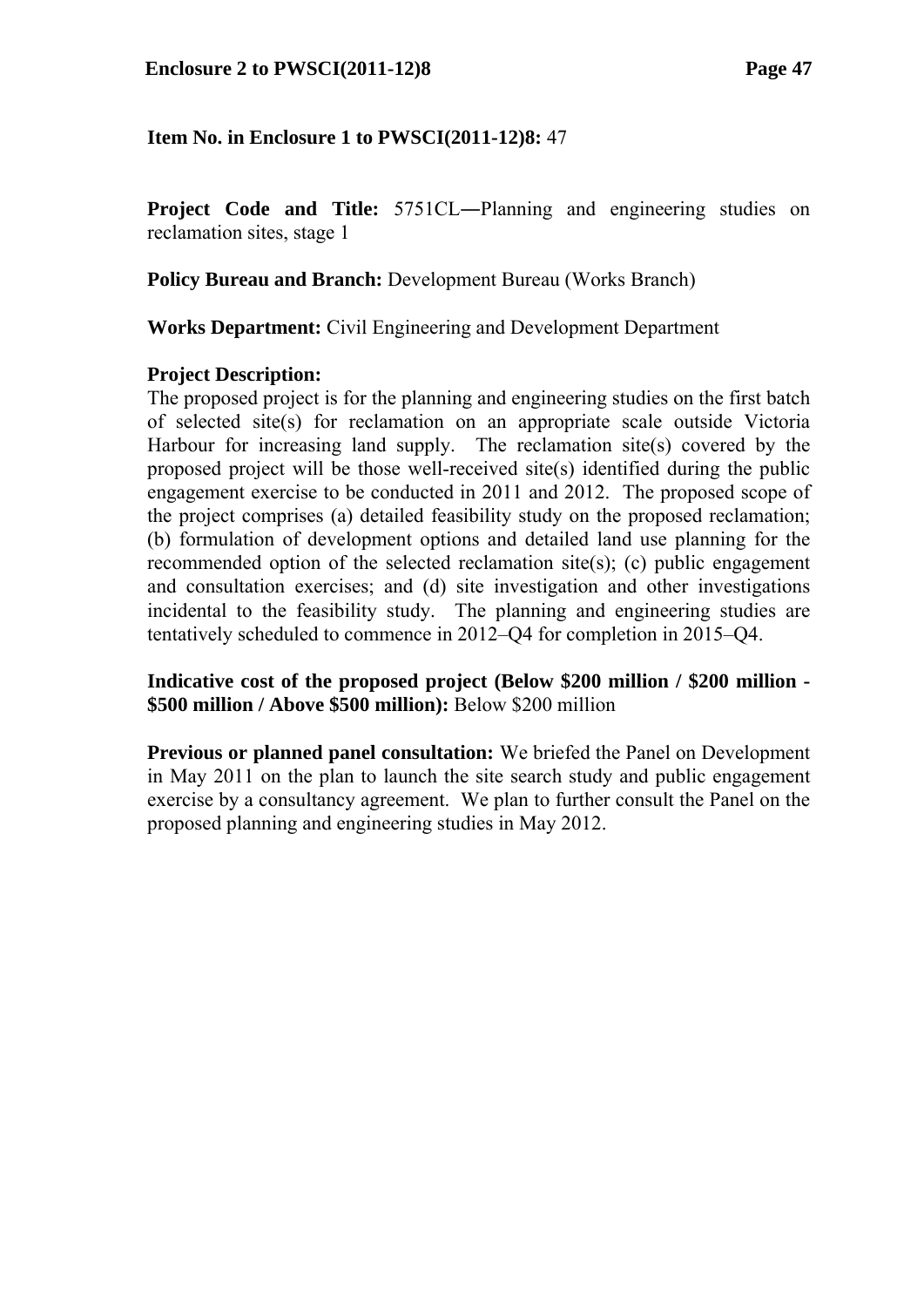**Project Code and Title:** 5165DR—West New Territories landfill extension

**Policy Bureau and Branch:** Environment Bureau

**Works Department:** Environmental Protection Department

### **Project Description:**

The part proposed for upgrading to Category A is for the consultancy assignment for the design and construction stage of the project. The proposed consultancy assignment is for the development and management of the West New Territories (WENT) landfill extension at a site to the west of the existing WENT landfill in Nim Wan, Tuen Mun. The proposed scope of the WENT landfill extension includes (a) site formation, utilities provision and drainage diversion; (b) provision of landfill liner system; (c) provision of leachate collection and treatment system; (d) provision of landfill gas collection and management system; (e) provision and relocation of landfill infrastructure; (f) operation and community stakeholders management; (g) implementation of measures to mitigate environmental impacts, environmental monitoring and auditing; and (h) construction of restoration and aftercare facilities. The consultancy assignment is tentatively scheduled to be awarded in 2012–Q4 for completion in 2020–Q3.

**Indicative cost of the proposed project (Below \$200 million / \$200 million - \$500 million / Above \$500 million):** Below \$200 million

**Previous or planned panel consultation:** On 24 January 2011, we updated the Panel on Environmental Affairs on the latest waste management strategy and the proposed works. We plan to further consult the Panel on the proposed works in April 2012.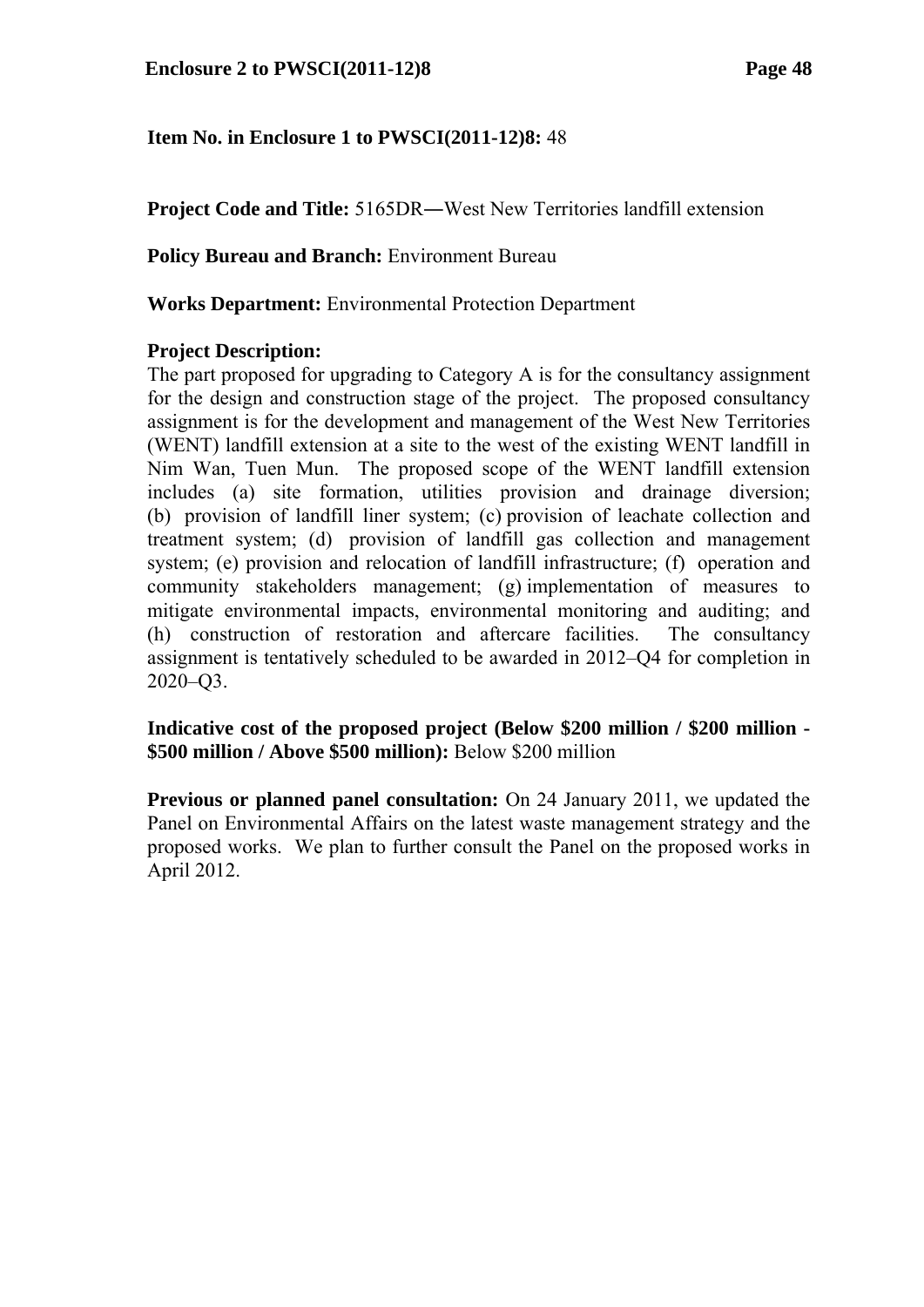**Project Code and Title:** 5013GB―Liantang/Heung Yuen Wai boundary control point (BCP) and associated works

**Policy Bureau and Branch:** Development Bureau (Works Branch)

**Works Department:** Civil Engineering and Development Department

# **Project Description:**

-

The part of project proposed for upgrading to Category A is for the site formation of the new Liantang/Heung Yuen Wai BCP and the construction of a connecting road linking the BCP with Fanling Highway near Wo Hop Shek and associated works. The proposed scope of the works comprises (a) site formation of about 23 hectares of land; (b) provision of a perimeter road at the BCP; (c) construction of about 11-kilometre long dual two-lane connecting road and the associated traffic control and surveillance system; (d) associated diversion/modification works at Lin Ma Hang Road; (e) provision of sewage collection, treatment and disposal facilities for the BCP and the resite for Chuk Yuen Village; (f) widening of access road to the resite for Chuk Yuen Village; (g) provision of four vehicular bridges and one pedestrian bridge crossing Shenzhen River<sup>1</sup>; (h) construction of a pedestrian subway linking the BCP to Lin Ma Hang Road; (i) improvements to related existing roads and junctions; (j) provision of resite area(s) with supporting infrastructure for reprovisioning of the affected village houses; and (k) associated environmental monitoring and mitigation measures, landscaping works and other associated works. The construction is tentatively scheduled to commence in 2012–Q4 for completion in 2018–Q4.

#### **Indicative cost of the proposed project (Below \$200 million / \$200 million - \$500 million / Above \$500 million):** Above \$500 million

**Previous or planned panel consultation:** We plan to consult the Panel on Development on the proposed works in April 2012.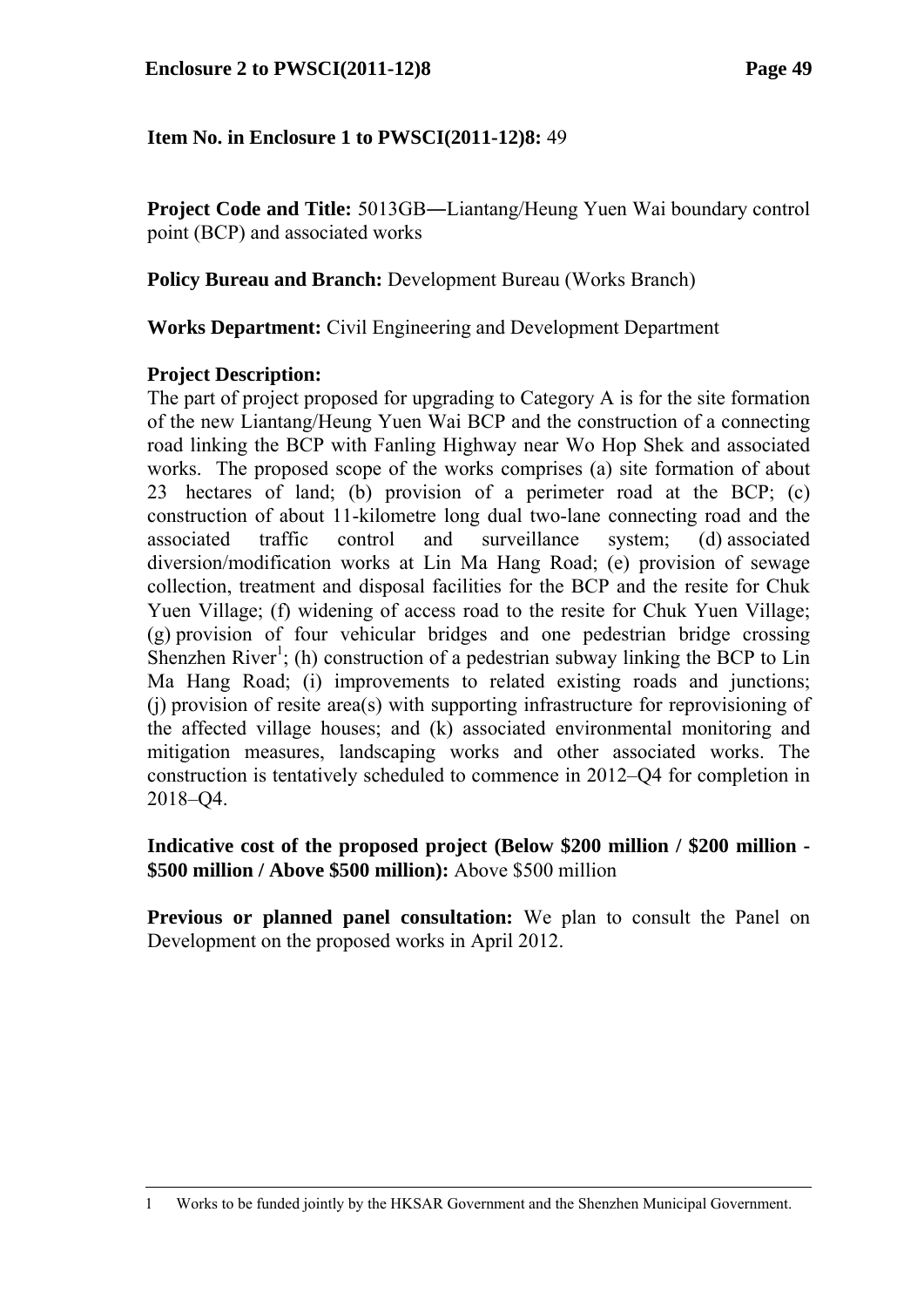**Project Code and Title:** 5258RS―Development of a bathing beach at Lung Mei, Tai Po

**Policy Bureau and Branch:** Home Affairs Bureau

**Works Department:** Civil Engineering and Development Department

### **Project Description:**

The proposed project is for the construction of a bathing beach, with ancillary facilities, at Lung Mei, Tai Po. The proposed scope of the works comprises the construction of (a) a 200-metre long sand beach with a groyne at the eastern and western limits of the beach respectively; (b) a beach building with associated beach facilities; (c) a fee paying public carpark; and (d) ancillary works including road, drainage, landscaping and utility works. The construction is tentatively scheduled to commence in 2012–Q4 for completion in 2014–Q4.

**Indicative cost of the proposed project (Below \$200 million / \$200 million - \$500 million / Above \$500 million):** \$200 million - \$500 million

**Previous or planned panel consultation:** We plan to consult the Panel on Home Affairs on the proposed works in April 2012.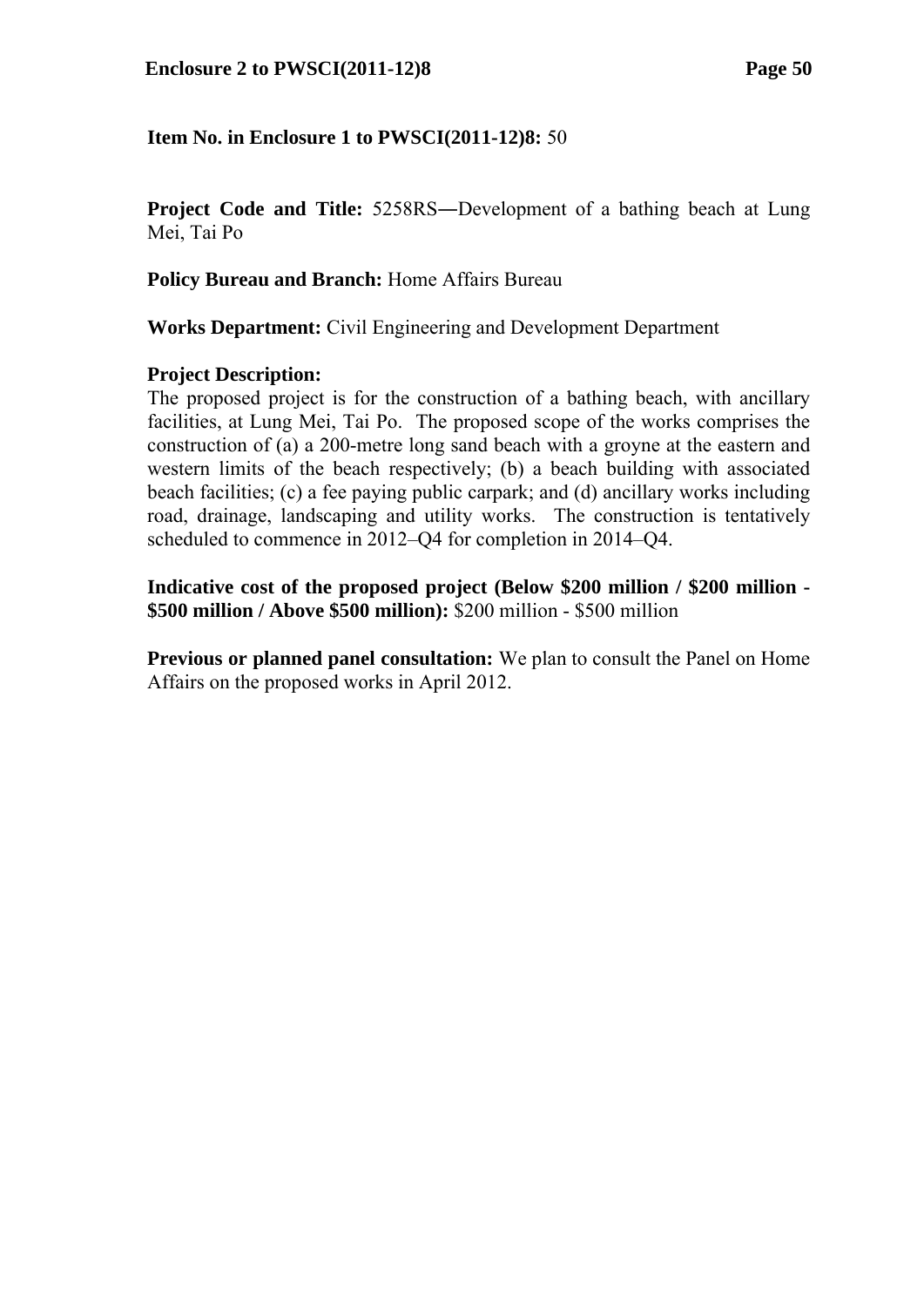**Project Code and Title:**  $6166TB$ —Provision of barrier-free access facilities at public footbridges, elevated walkways and subways

**Policy Bureau and Branch:** Transport and Housing Bureau (Transport Branch)

**Works Department:** Highways Department

#### **Project Description:**

The part of project proposed for upgrading to Category A is for phase 2 works of provisioning of barrier-free access facilities by way of retrofitting of lifts or upto-standard ramps at existing public footbridges, elevated walkways and subways for the use of the public. The proposed scope of the works comprises the retrofitting of lifts or up-to-standard ramps at about ten existing public footbridges/subways, and associated road, landscape, drainage and lighting works. The construction is tentatively scheduled for commencement in 2012–Q4 for completion in 2015–Q3.

**Indicative cost of the proposed project (Below \$200 million / \$200 million - \$500 million / Above \$500 million):** Below \$200 million

**Previous or planned panel consultation:** We plan to consult the Panel on Transport on the proposed works in 2012–Q2.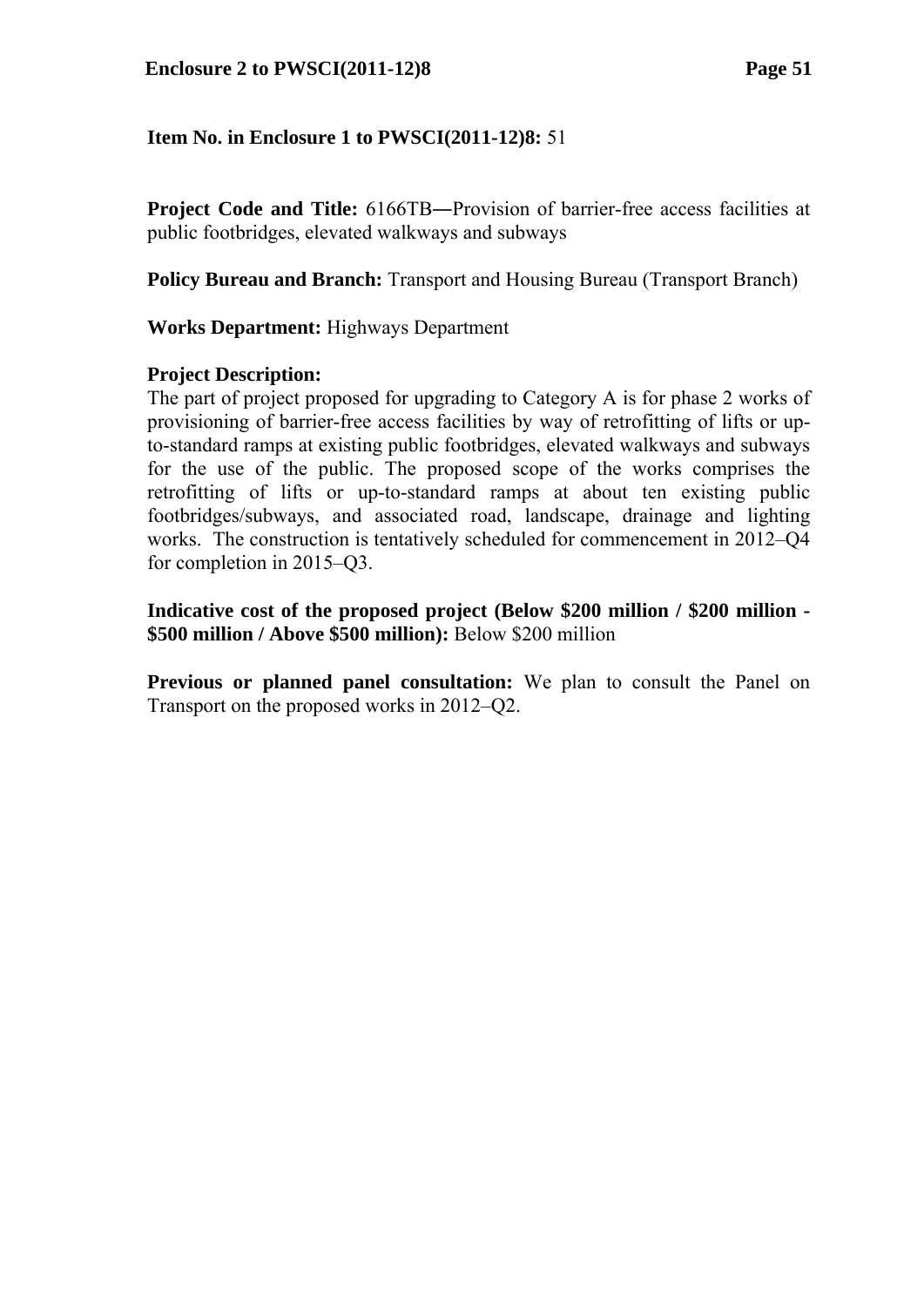**Project Code and Title:** 6720TH―Widening of Tolo Highway/Fanling Highway between Island House Interchange and Fanling—stage 2

**Policy Bureau and Branch:** Transport and Housing Bureau (Transport Branch)

### **Works Department:** Highways Department

#### **Project Description:**

The proposed project is for widening the section of Fanling Highway between Tai Hang and Wo Hop Shek Interchange. The proposed scope of the project comprises (a) widening of the main carriageway to dual four-lane with hard shoulders on both directions; (b) widening of the southbound slip road at Wo Hop Shek Interchange; (c) realignment of a section of Tai Wo Service Road West from Tai Hang to Nam Wa Po and a section of Tai Wo Service Road East from Kiu Tau to Tong Hang (East); (d) construction of footpaths, cycle tracks, access tracks, footbridges, a pedestrian and cycle track bridge and Kau Lung Hang Vehicular Bridge (with walkway); and (e) associated road, drainage, geotechnical, landscape, waterworks, noise barriers and traffic aids works. The construction is tentatively scheduled for commencement in 2012–Q4 for completion in 2017–Q4.

**Indicative cost of the proposed project (Below \$200 million / \$200 million - \$500 million / Above \$500 million):** Above \$500 million

**Previous or planned panel consultation:** We plan to consult the Panel on Transport on the proposed works in 2012–Q2.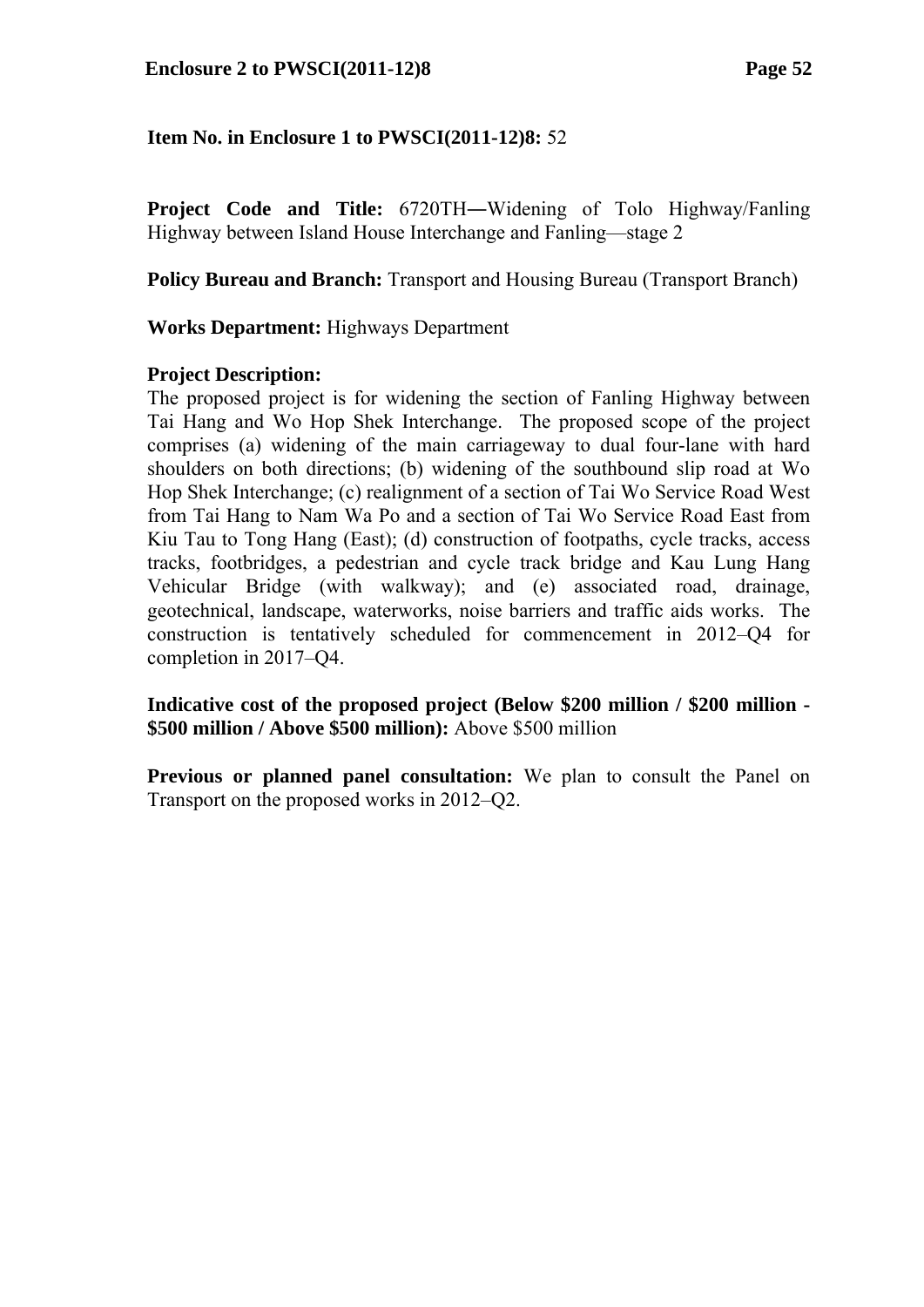#### **Enclosure 2 to PWSCI(2011-12)8 Page 53**

### **Item No. in Enclosure 1 to PWSCI(2011-12)8:** 53

**Project Code and Title:** 7681CL—Formation, roads and drains in Area 54, Tuen Mun—phase 2

**Policy Bureau and Branch:** Development Bureau (Works Branch)

**Works Department:** Civil Engineering and Development Department

#### **Project Description:**

The part of project proposed for upgrading to Category A is for the construction of a sewage pumping station in Area 54, Tuen Mun, and its associated sewerage works. The proposed scope of the works comprises (a) construction of a sewage pumping station; (b) construction of about 900 metres (m) of twin rising mains and associated manholes along San Fuk Road; (c) construction of about 150 m of sewers and associated manholes near Tsz Tin Road and along Tsun Wen Road; and (d) ancillary works including reinstatement of the affected carriageways and footpaths. The construction is tentatively scheduled to commence in 2012–Q4 for completion in 2016–Q1.

**Indicative cost of the proposed project (Below \$200 million / \$200 million - \$500 million / Above \$500 million):** Below \$200 million

**Previous or planned panel consultation:** We plan to consult the Panel on Development on the proposed works in February 2012.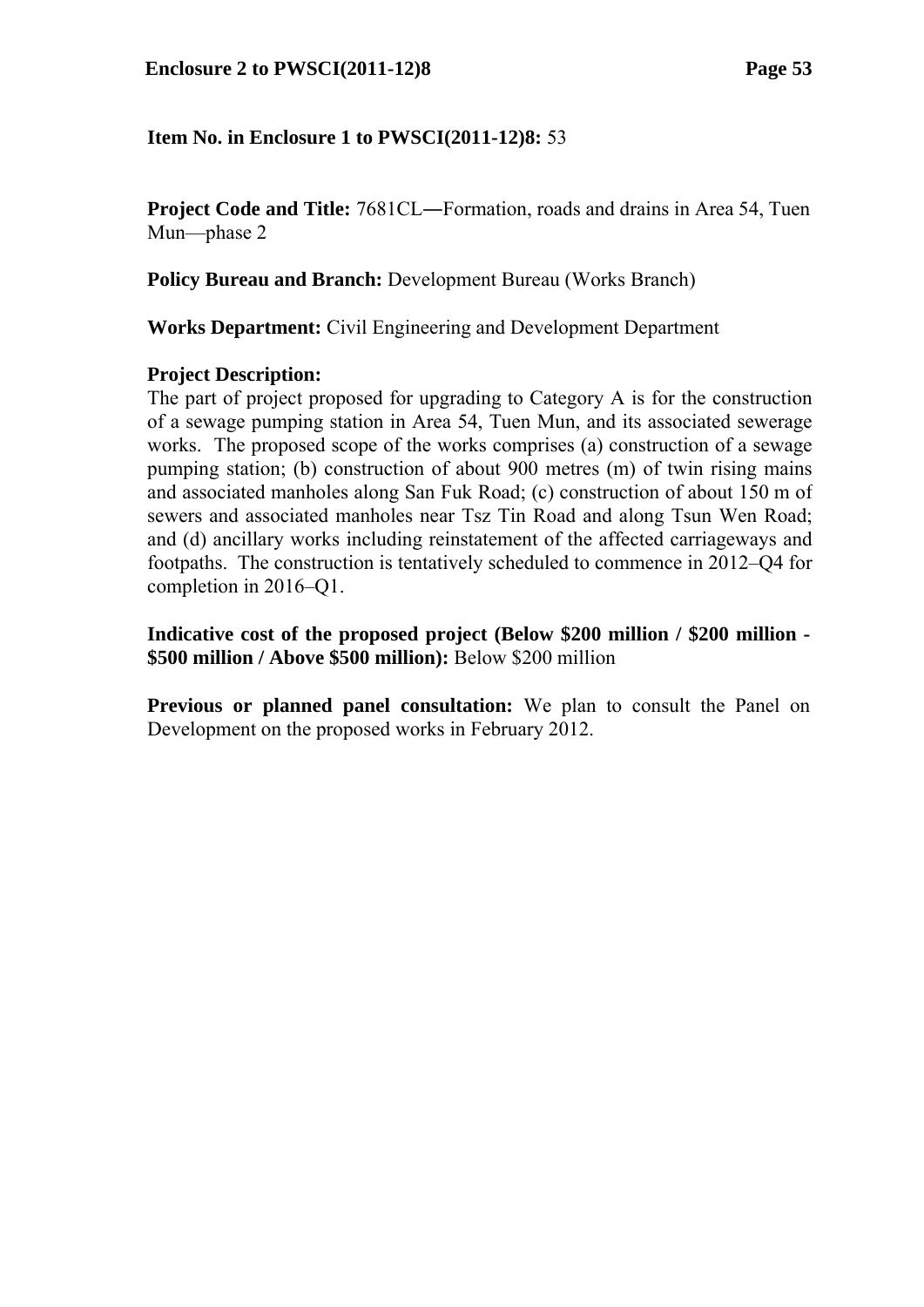**Project Code and Title:** 7752CL—Planning and engineering study for housing sites in Yuen Long south

**Policy Bureau and Branch:** Development Bureau (Planning and Lands Branch)

**Works Department:** Civil Engineering and Development Department

### **Project Description:**

The proposed project is to carry out a planning and engineering study and associated site investigation works for housing sites in Yuen Long south including sites located at Tong Yan San Tsuen and Tai Tong. The proposed scope of the project includes (a) carrying out detailed planning and engineering study and environmental impact assessment study on the housing sites with a view to preparing Recommended Outline Development Plan(s) and Recommended Layout Plan(s) of the sites and confirming the feasibility of these Plans; (b) preparing preliminary design of the engineering works; and (c) conducting public engagement exercise. The planning and engineering study is tentatively scheduled to commence in 2012–Q4 for completion in 2015–Q2.

**Indicative cost of the proposed project (Below \$200 million / \$200 million - \$500 million / Above \$500 million):** Below \$200 million

**Previous or planned panel consultation:** We plan to consult the Panel on Development on the proposed study in May 2012.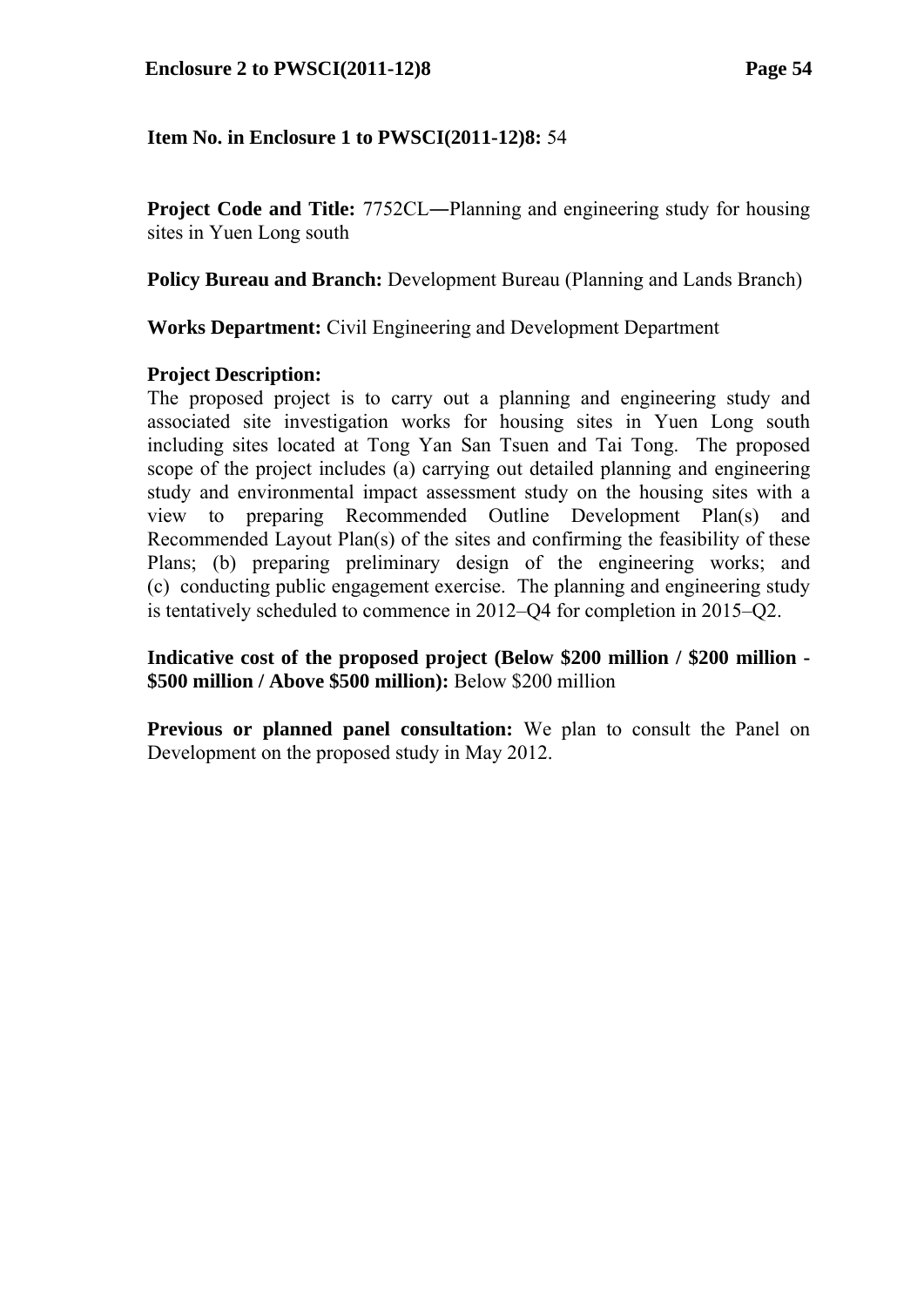**Project Code and Title: 8094EB—Redevelopment of Ying Wa Girls' School at** Robinson Road, Hong Kong

**Policy Bureau and Branch:** Education Bureau

**Works Department:** School sponsoring body

#### **Project Description:**

The proposed redevelopment is for upgrading the facilities of sub-standard school premises of Ying Wa Girls' School to prevailing standards so as to better address the latest development in teaching and learning. The project concerned involves demolition of the existing buildings of the Ying Wa Girls' School and ex-Nethersole Nursing Quarters and Maternity Hospital at Breezy Path and the construction of a 30-classroom secondary school premises on the cleared sites. The construction is tentatively scheduled to commence in 2012–Q4 for completion in 2016–Q2.

## **Indicative cost of the proposed project (Below \$200 million / \$200 million - \$500 million / Above \$500 million):** \$200 million - \$500 million

**Previous or planned panel consultation:** In October 2005, we consulted the Panel on Education on the proposed adjustments to the School Building Programme in the light of the latest population projections and other developments in the education sector. The Panel noted our plan to proceed with reprovisioning and redevelopment projects, i.e. the category under which the proposed project falls. We plan to further consult the Panel on the proposed works in November 2011.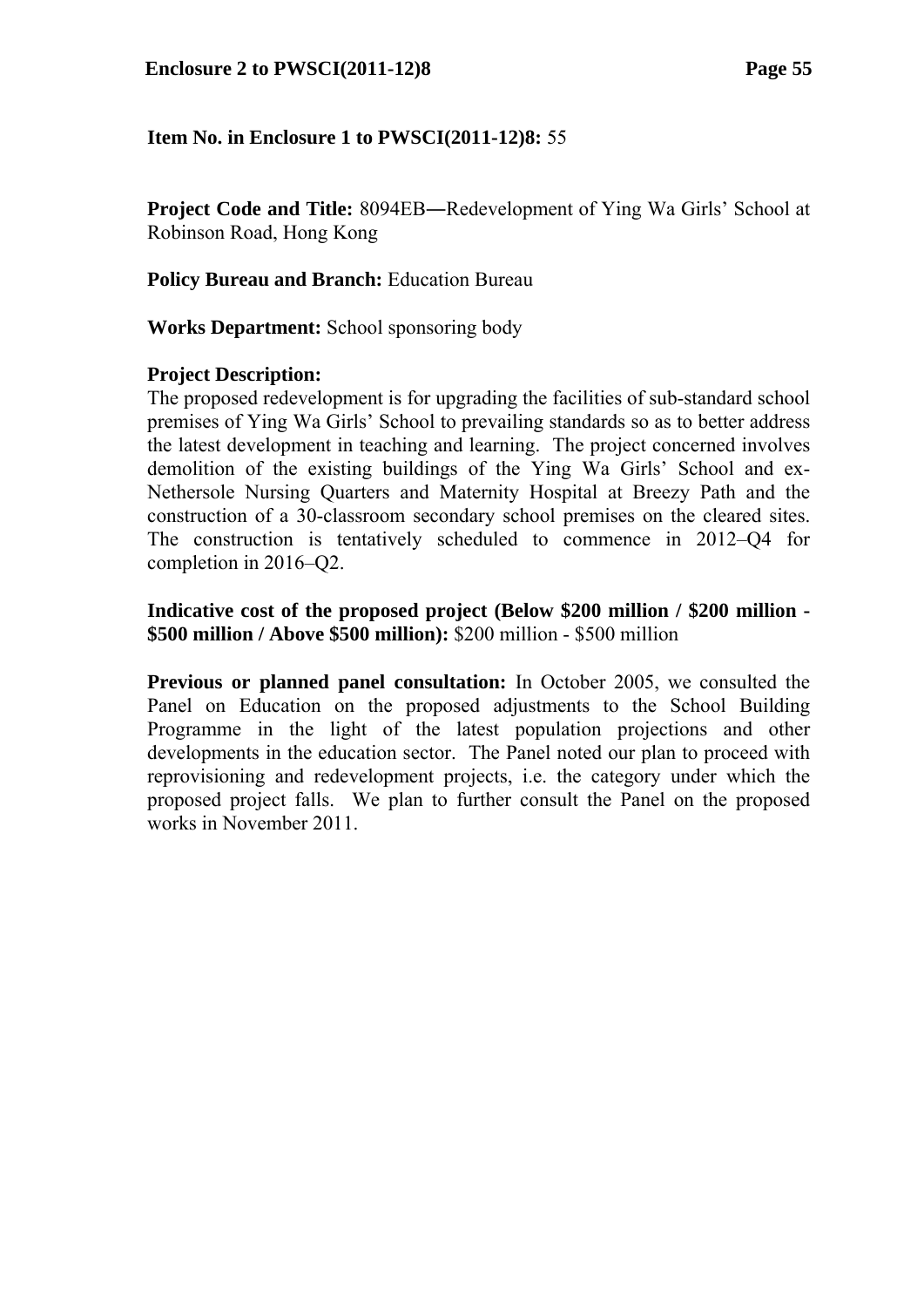**Project Code and Title: 9099WC—Water supply to northwestern Tuen Mun** 

**Policy Bureau and Branch:** Development Bureau (Works Branch)

**Works Department:** Water Supplies Department

### **Project Description:**

The part of project proposed for upgrading to Category A is for the extension of the existing fresh and salt water distribution systems to provide fresh and flushing water to the new developments in Area 54, Tuen Mun. The proposed scope of the project comprises the laying of about 6.3 kilometres long fresh and salt water mains of diameter ranging from 100 to 900 millimetres. Construction work is tentatively scheduled to commence in 2012–Q4 for completion in 2020–Q4.

**Indicative cost of the proposed project (Below \$200 million / \$200 million - \$500 million / Above \$500 million):** Below \$200 million

**Previous or planned panel consultation:** We plan to consult the Panel on Development on the proposed works in February 2012.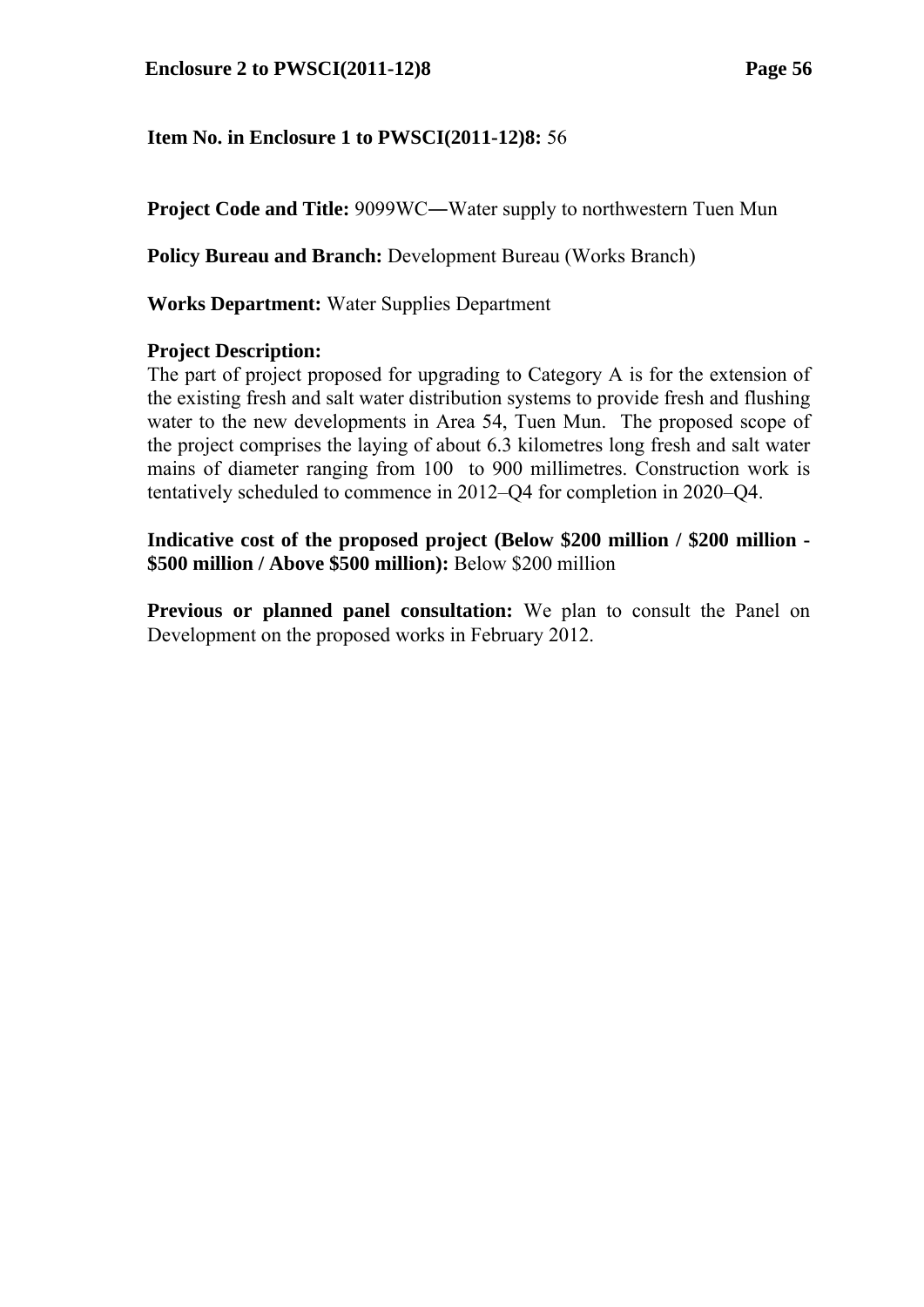#### **Enclosure 2 to PWSCI(2011-12)8 Page 57**

### **Item No. in Enclosure 1 to PWSCI(2011-12)8:** 57

**Project Code and Title:** 9237WF—Mainlaying along Fanling Highway and near She Shan Tsuen

**Policy Bureau and Branch:** Development Bureau (Works Branch)

**Works Department:** Water Supplies Department

#### **Project Description:**

The proposed project is to enhance the integration between the Sheung Shui water treatment works and the Tai Po water treatment works. The proposed scope of the project comprises laying of about 3.7 kilometres of fresh water mains of diameters ranging from 1 200 to 1 400 millimetres. The construction is tentatively scheduled to commence in 2012–Q4 for completion in 2017–Q2.

**Indicative cost of the proposed project (Below \$200 million / \$200 million - \$500 million / Above \$500 million):** \$200 million - \$500 million

**Previous or planned panel consultation:** We plan to consult the Panel on Development on the proposed works in May 2012.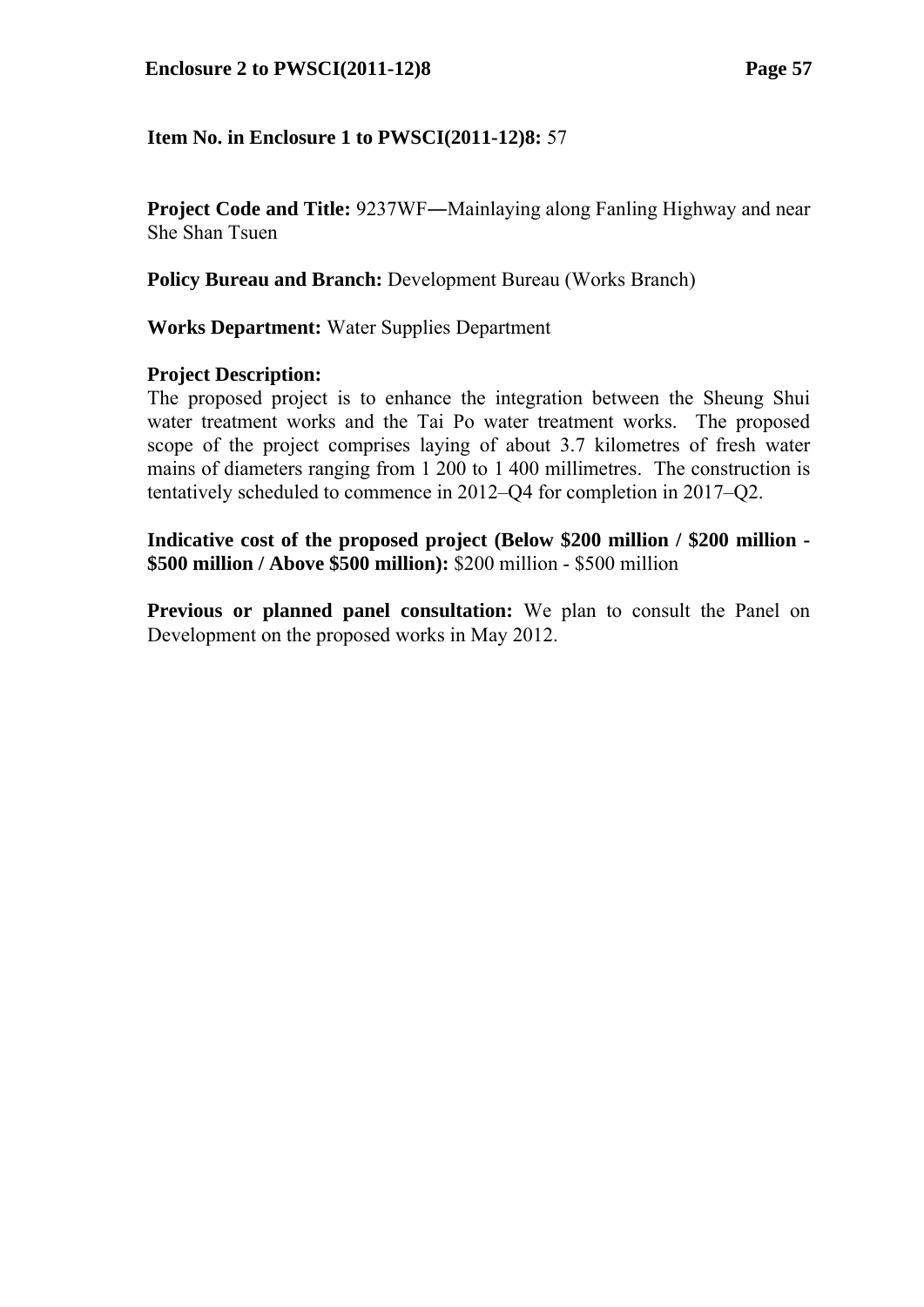**Project Code and Title:** 9345WF―Planning and investigation study of desalination plant at Tseung Kwan O

**Policy Bureau and Branch:** Development Bureau (Works Branch)

**Works Department:** Water Supplies Department

#### **Project Description:**

The proposed project is to conduct a detailed study (including environmental impact assessment and site investigation works) to establish the feasibility for the construction of a desalination plant with a water production capacity of 145 million litres per day at Tseung Kwan O together with necessary ancillary works and facilities. The proposed scope of the project comprises (a) establishing the feasibility of the desalination plant construction at Tseung Kwan O site; (b) reviewing the justifications and determining the timing of the construction of the desalination plant; (c) identifying all technical and financial requirements/ constraints/impacts; and (d) reviewing and determining the most appropriate contract strategy and implementation programme. The study is tentatively scheduled to commence in 2012–Q4 for completion in 2014–Q2.

**Indicative cost of the proposed project (Below \$200 million / \$200 million - \$500 million / Above \$500 million):** Below \$200 million

**Previous or planned panel consultation:** We plan to consult the Panel on Development on the proposed study in April 2012.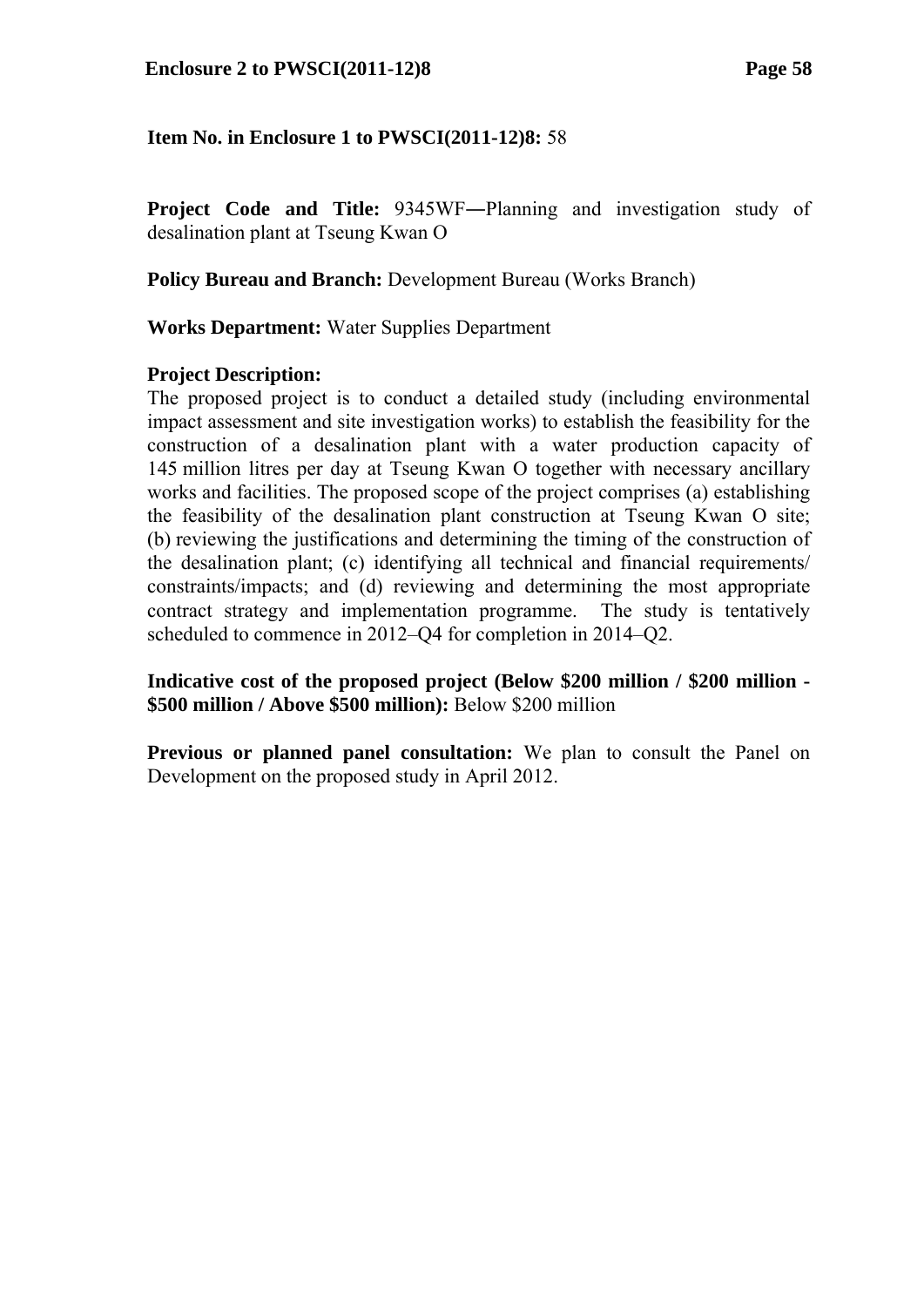**Project Code and Title: 9348WF—Feasibility study on relocation of Mount** Davis fresh water primary service reservoir and Kennedy Town fresh water service reservoir to caverns

**Policy Bureau and Branch:** Development Bureau (Works Branch)

**Works Department:** Water Supplies Department

### **Project Description:**

The proposed project is for carrying out feasibility and investigation study for relocation of Mount Davis fresh water primary service reservoir (FWPSR) and Kennedy Town fresh water service reservoir (FWSR) to caverns so as to release the suitable land for other uses. The proposed scope of the project comprises (a) selecting cavern sites taking into account the characteristics and performance requirements of the supply areas of the Mount Davis FWPSR and Kennedy Town FWSR; (b) reviewing and modifying as necessary the water supply systems of the Mount Davis FWPSR and Kennedy Town FWSR to suit the selected cavern environment; (c) assessing the impact on the conventional design, operation and maintenance procedures of the Mount Davis FWPSR and Kennedy Town FWSR to suit the cavern environment; (d) carrying out necessary site investigation for the study; (e) conducting environmental impact assessment under Environmental Impact Assessment Ordinance; (f) conducting planning review of the sites released from the existing Mount Davis FWPSR and Kennedy Town FWSR sites after relocation; and (g) reviewing the capacity and design of the existing access roads and conducting traffic impact assessment for the planned uses on Mount Davis FWPSR and Kennedy Town FWSR sites upon relocation. The study is tentatively scheduled to commence in 2012–Q4 for completion in 2014–Q4.

#### **Indicative cost of the proposed project (Below \$200 million / \$200 million - \$500 million / Above \$500 million):** Below \$200 million

**Previous or planned panel consultation:** We plan to consult the Panel on Development on the proposed study in March 2012.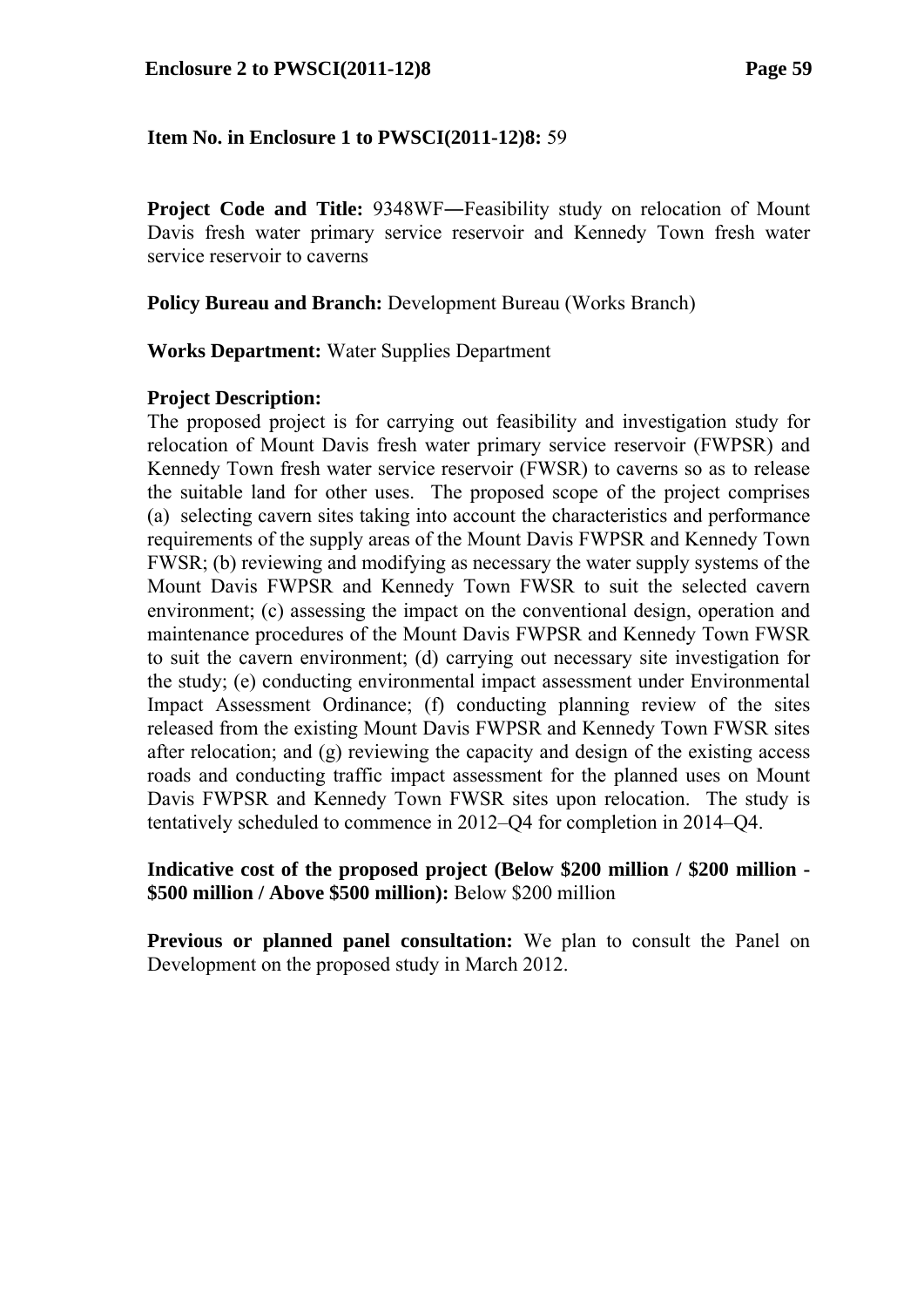**Project Code and Title: B437RO—District open space adjoining Lower Ngau** Tau Kok public housing redevelopment

**Policy Bureau and Branch:** Transport and Housing Bureau (Housing Branch)

**Works Department:** Architectural Services Department

#### **Project Description:**

The proposed project is for the construction of a district open space adjoining Lower Ngau Tau Kok Public Housing Redevelopment, Kwun Tong. The proposed scope of the project comprises the construction of (a) a 7-a-side mini-soccer pitch; (b) a children's play area; (c) a fitness area; (d) a jogging trail; (e) landscaped sitting-out area; and (f) ancillary facilities including changing rooms, toilets and a babycare room. The construction is tentatively scheduled to commence in 2012–Q4 for completion in 2015–Q2.

**Indicative cost of the proposed project (Below \$200 million / \$200 million - \$500 million / Above \$500 million):** Below \$200 million

**Previous or planned panel consultation:** We plan to consult the Panel on Housing on the proposed works in April 2012.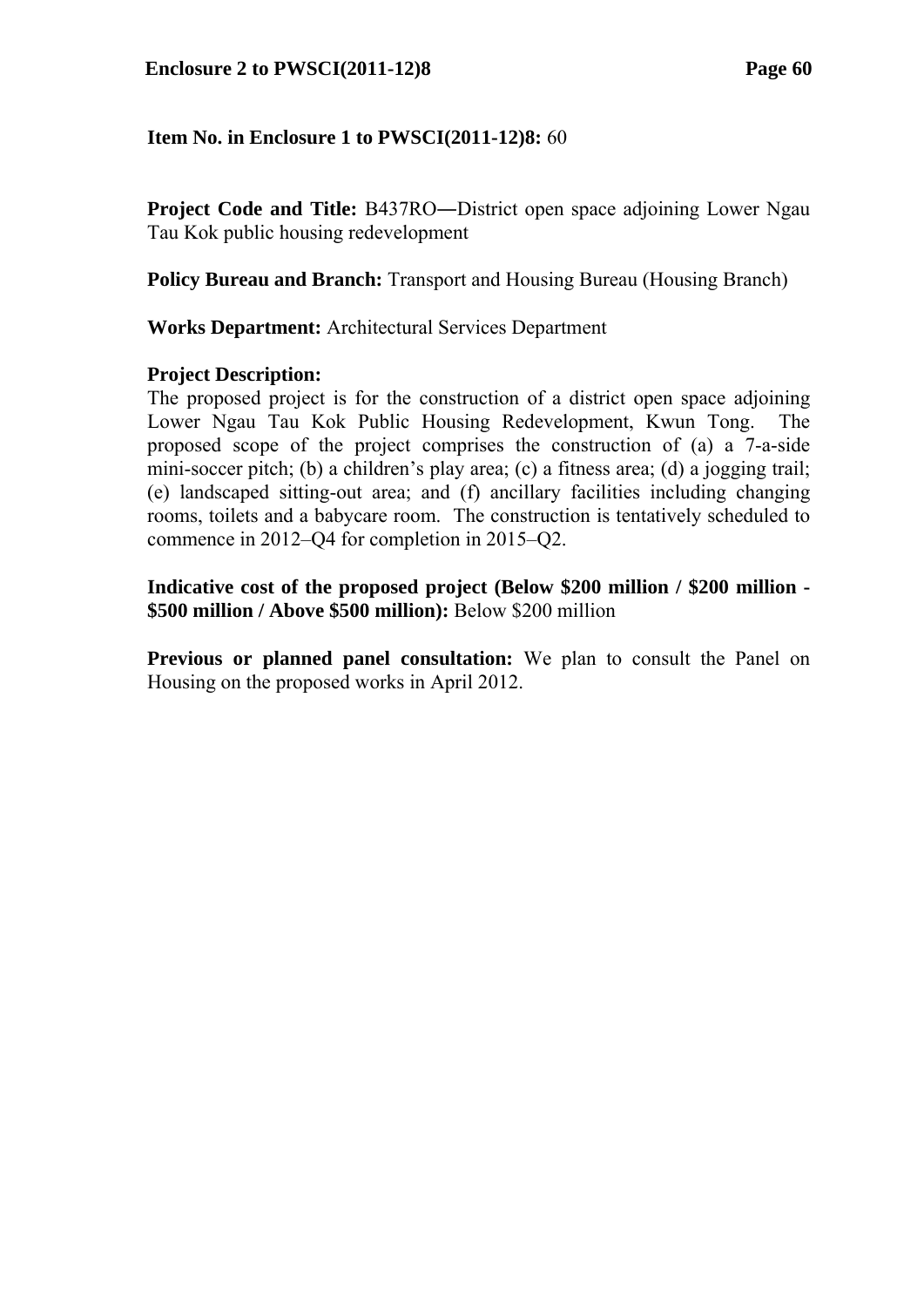**Project Code and Title:**  $6810TH$ —Retrofitting of noise barriers on Tuen Mun Road (Town Centre section)

**Policy Bureau and Branch:** Environment Bureau

**Works Department:** Highways Department

#### **Project Description:**

The proposed project is for the construction of noise barriers on Tuen Mun Road (Town Centre Section) near Tseng Choi Street. The proposed scope of the project comprises (a) erection of cantilevered barriers of approximately 275 metres (m) long along the southbound carriageway of Tuen Mun Road near the flyover of Tuen Mun Heung Sze Wui Road; (b) erection of cantilevered barriers of approximately 435 m long along the central median of Tuen Mun Road between Yuk Hong Street and Lakeshore Building; (c) erection of semi-enclosure of approximately 185 m long covering the northbound and southbound carriageways of Tuen Mun Road between Kam Hing Building and Yuk Hong Street; and (d) associated road, geotechnical, landscaping, drainage, traffic aids and street lighting works. The construction is tentatively scheduled to commence in 2013–Q1 for completion in 2015–Q3.

**Indicative cost of the proposed project (Below \$200 million / \$200 million - \$500 million / Above \$500 million):** \$200 million - \$500 million

**Previous or planned panel consultation:** We plan to consult the Panel on Environmental Affairs on the proposed works in May 2012.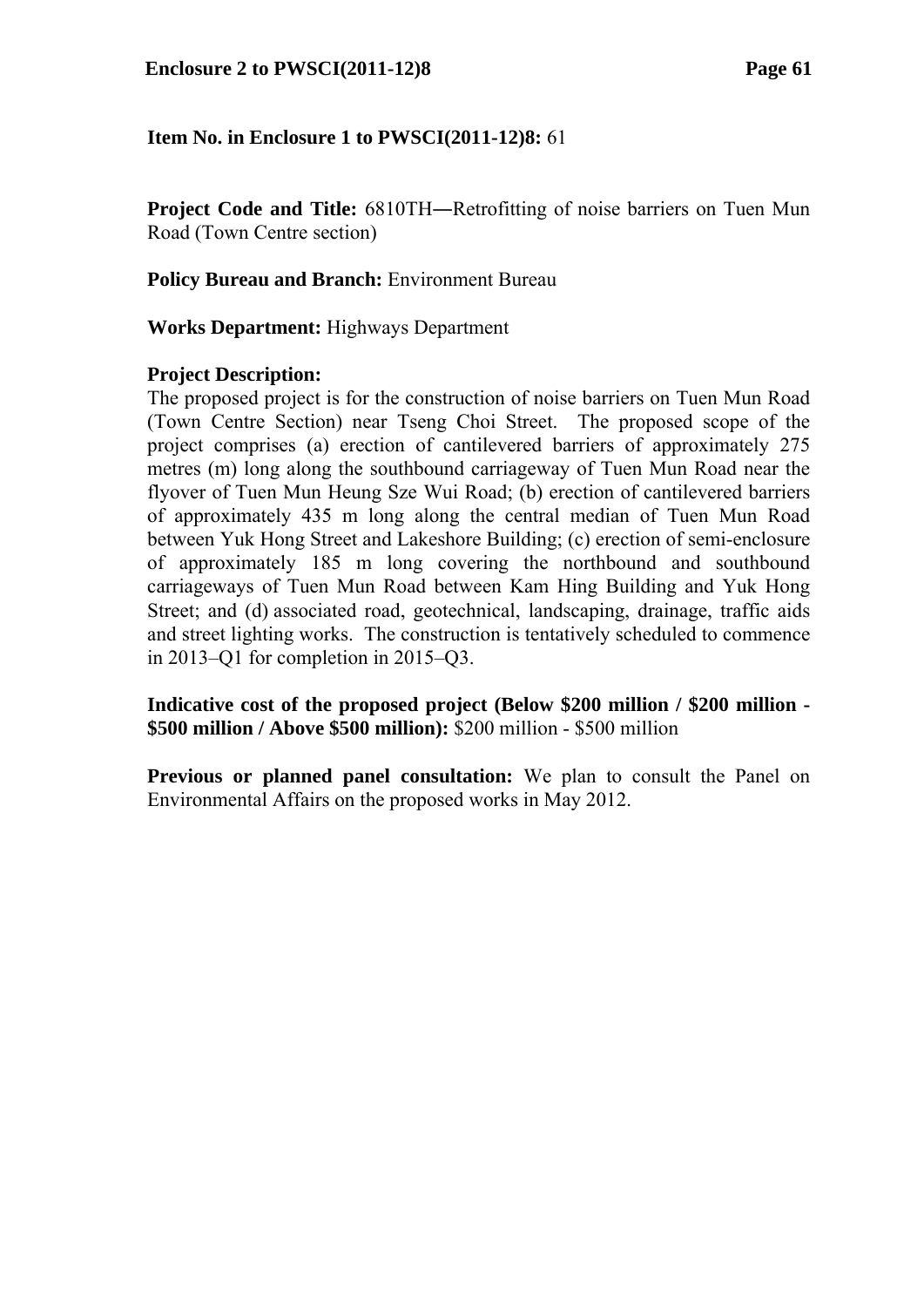**Project Code and Title:** 5163DR―Northeast New Territories landfill extension

**Policy Bureau and Branch:** Environment Bureau

**Works Department:** Environmental Protection Department

### **Project Description:**

The proposed project is for the development and management of the Northeast New Territories (NENT) landfill extension at a site to the south-east of the existing NENT landfill in Ta Kwu Ling. The proposed scope of the project comprises all works necessary for the NENT landfill extension, including (a) site formation, utilities provision and drainage diversion; (b) provision of landfill liner system; (c) provision of leachate collection and treatment system; (d) provision of landfill gas collection and management system; (e) provision and relocation of landfill infrastructure; (f) operation and community stakeholders management; (g) implementation of measures to mitigate environmental impacts, environmental monitoring and auditing; and (h) construction of restoration and aftercare facilities. The construction is tentatively scheduled to commence in 2013–Q2 for completion in 2025–Q2.

**Indicative cost of the proposed project (Below \$200 million / \$200 million - \$500 million / Above \$500 million):** Above \$500 million

**Previous or planned panel consultation:** On 24 January 2011, we updated the Panel on Environmental Affairs on the latest waste management strategy and the proposed work. We plan to further consult the Panel on the proposed works in April 2012.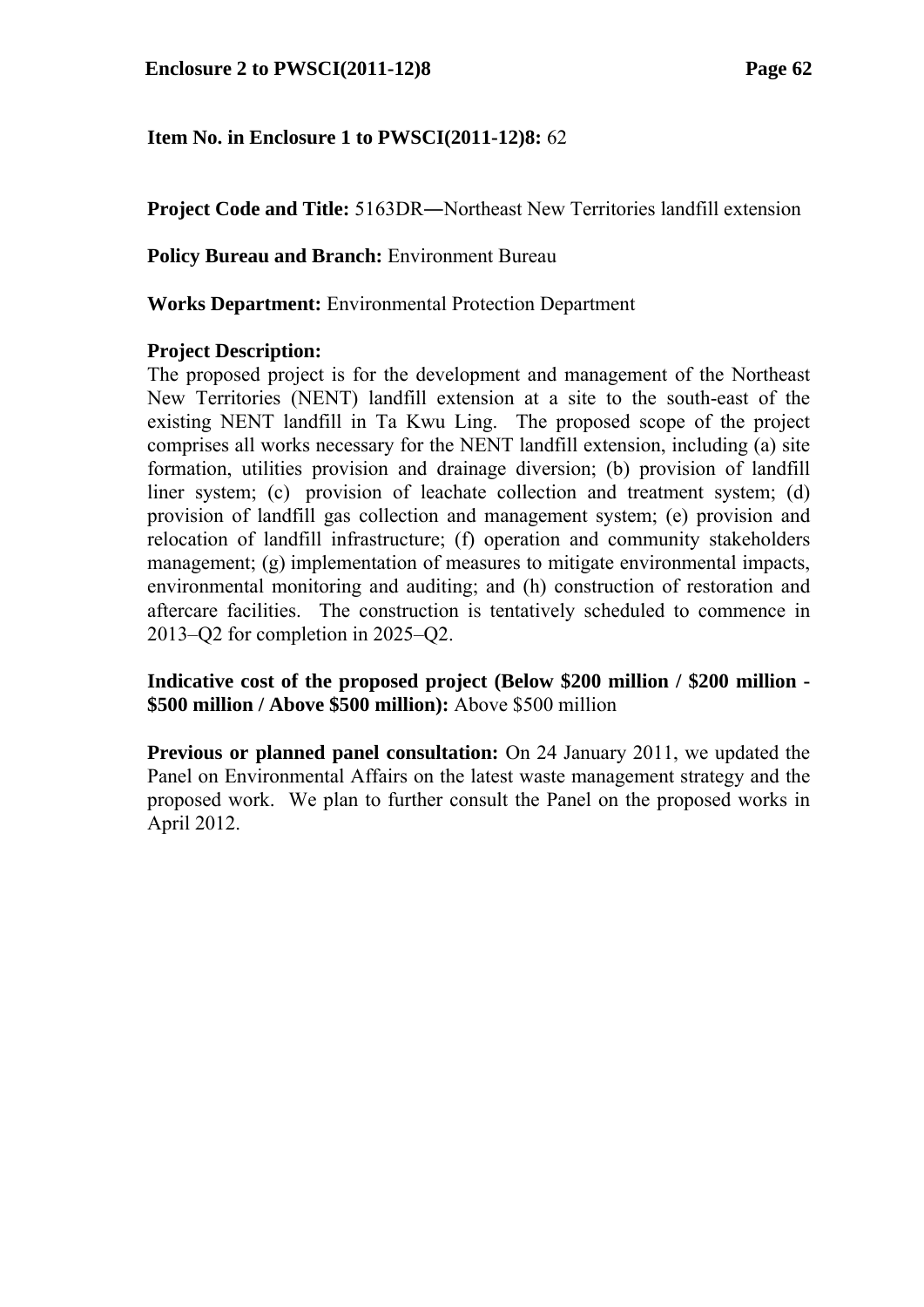**Project Code and Title:** 5164DR―Southeast New Territories landfill extension

**Policy Bureau and Branch:** Environment Bureau

**Works Department:** Environmental Protection Department

### **Project Description:**

The proposed project is for the development and management of the Southeast New Territories (SENT) landfill extension, which is situated on a site to the south of the existing SENT landfill in Area 137 of Tseung Kwan O. The proposed scope of the project comprises all works necessary for the SENT landfill extension including (a) site formation, utilities provision and drainage diversion; (b) provision of landfill liner system; (c) provision of leachate collection and treatment system; (d) provision of landfill gas collection and management system; (e) provision and relocation of landfill infrastructure; (f) operation and community stakeholders management; (g) implementation of measures to mitigate environmental impacts, environmental monitoring and auditing; and (h) construction of restoration and aftercare facilities. The construction is tentatively scheduled to commence in 2013–Q2 for completion in 2022–Q1.

**Indicative cost of the proposed project (Below \$200 million / \$200 million - \$500 million / Above \$500 million):** Above \$500 million

**Previous or planned panel consultation:** On 24 January 2011, we updated the Panel on Environmental Affairs on the latest waste management strategy and the proposed works. We plan to further consult the Panel on the proposed works in April 2012.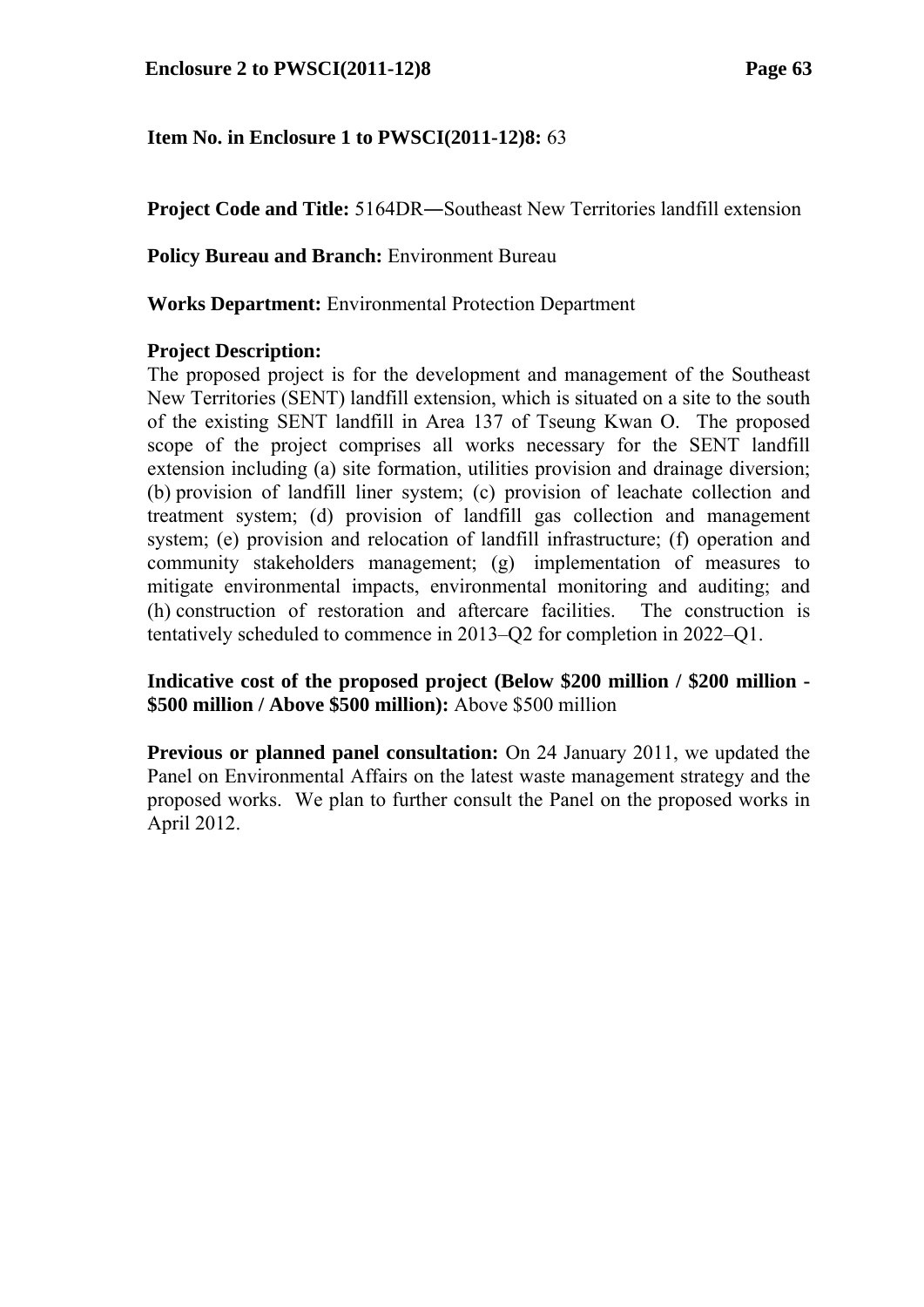**Project Code and Title:** 8028QJ―Expansion and improvement of Wanchai campus of the Hong Kong Academy for Performing Arts

**Policy Bureau and Branch:** Home Affairs Bureau

**Works Department:** The Hong Kong Academy for Performing Arts (HKAPA)

### **Project Description:**

The proposed project is to expand and improve the Wanchai Campus of HKAPA in order to relieve the existing space shortage problem and to meet the growing space requirements arising from the implementation of a four-year undergraduate degree structure in HKAPA starting from the 2012/13 academic year. The proposed scope of the project comprises (a) on-campus expansion including construction of an additional floor at the upper level of the void space over the Scenic Art workshop at the upper ground floor of the Theatre Block, construction of a one-storey lightweight structures on the flat roof over the Concert Hall, Lyric Theatre, TV Studio and Recital Hall at the Theatre Block; and construction of a nine-storey building block adjoining the north-eastern side of the Theatre Block; (b) conversion of a fountain pump room at Administration Block into an office and store room; and (c) redesign and reconfiguration of the academy library. The construction is tentatively scheduled to commence in 2013–Q2 for completion in 2015–Q4.

**Indicative cost of the proposed project (Below \$200 million / \$200 million - \$500 million / Above \$500 million):** \$200 million - \$500 million

**Previous or planned panel consultation:** We plan to consult the Panel on Home Affairs on the proposed works in February 2012.